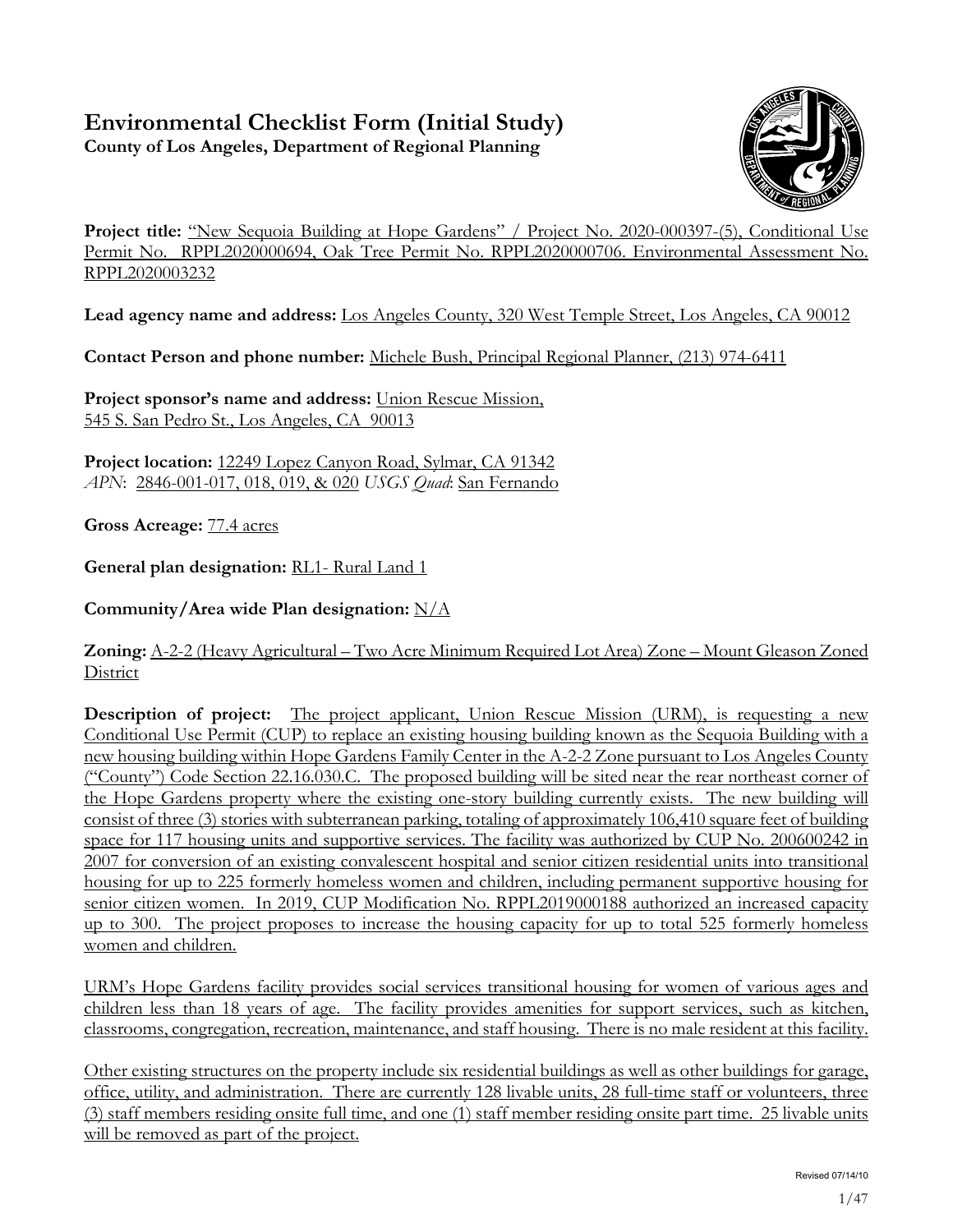The proposed new Sequoia Building and related infrastructure will occupy approximately one acre. The 106,410-square-foot new building will consist of three residential floors and a subterranean parking. The residential floors include 117 housing units, reception area, case manager and counseling offices, administration offices, security office, dental/medical examination rooms, day care center, computer lab, classroom, multi-purpose room, kitchen, communal dining room, and a courtyard. The new building will also provide a subterranean parking area for 22 spaces for staff and visitors, including four (4) ADA parking, and 11 long-term enclosed bicycle spaces. 74 existing parking spaces located elsewhere within the facility will continue to be provided for staff and general parking. Approximately 3,200 cubic yards of cut and 3,200 cubic yards of fill is proposed to be balance on site.

There are a total 57 protected coast live oak trees in the project area. The project proposes removal of five (5) oak trees located in northwest of the new building and encroach into eleven oak trees, including one (1) heritage tree. These oak trees are between eight (8) and forty feet tall. The eleven oak trees will be encroached between 6.1% and 34.5 % of the tree protected zone. An oak tree report documenting the encroachments has been prepared as required by the County Code.

The typical housing unit averages 371 square feet and can accommodate up to four people. Each unit includes a full bathroom. Numerous rooms will have a connecting door to accommodate female-single parent families with more than four members. Units will not contain kitchens. All food services for residents will be provided at the first-floor dining room.

The facility will be staffed of 60 full-time employees working in three shifts. The first shift will be staffed with up to 40 employees and the second and third shifts with eight to ten employees. The duration of stay for residents would be approximately two years. Individual counseling, various education and trainings, childcare, health care including dental service and general medical exams, and youth development will be available for these residents along with common dining facilities. All transportation needs for residents will be provided by the facility.

In addition, the project seeks the request for building height limit to increase up to 51 feet in order to maximize the available development area to provide the necessary accommodation and services for the growing homelessness problems in the County. Based on the existing topography, proposed project design height will be masked by existing mature trees and vegetation that currently surrounds the Hope Gardens facilities.

**Surrounding land uses and setting:** The Project Site is located at 12249 Lopez Canyon Road near Sylmar in the unincorporated County of Los Angeles. Surrounding land uses within a quarter mile mostly consists of vacant land, national forest, outdoor storage yards, and landfill.

**Have California Native American tribes traditionally and culturally affiliated with the project area requested consultation pursuant to Public Resources Code § 21080.3.1? If so, is there a plan for consultation that includes, for example, the determination of significance of impacts to tribal cultural resources, procedures regarding confidentiality, etc.?**

Three Native American Tribes were notified and one of them, Fernandeno Tataviam Band of Mission Indians, requested consultation. Suggested mitigation measures by the tribe will be incorporated into the project's mitigation monitoring and reporting program.

**Note:** Conducting consultation early in the CEQA process allows tribal governments, lead agencies, and project proponents to discuss the level of environmental review, identify and address potential adverse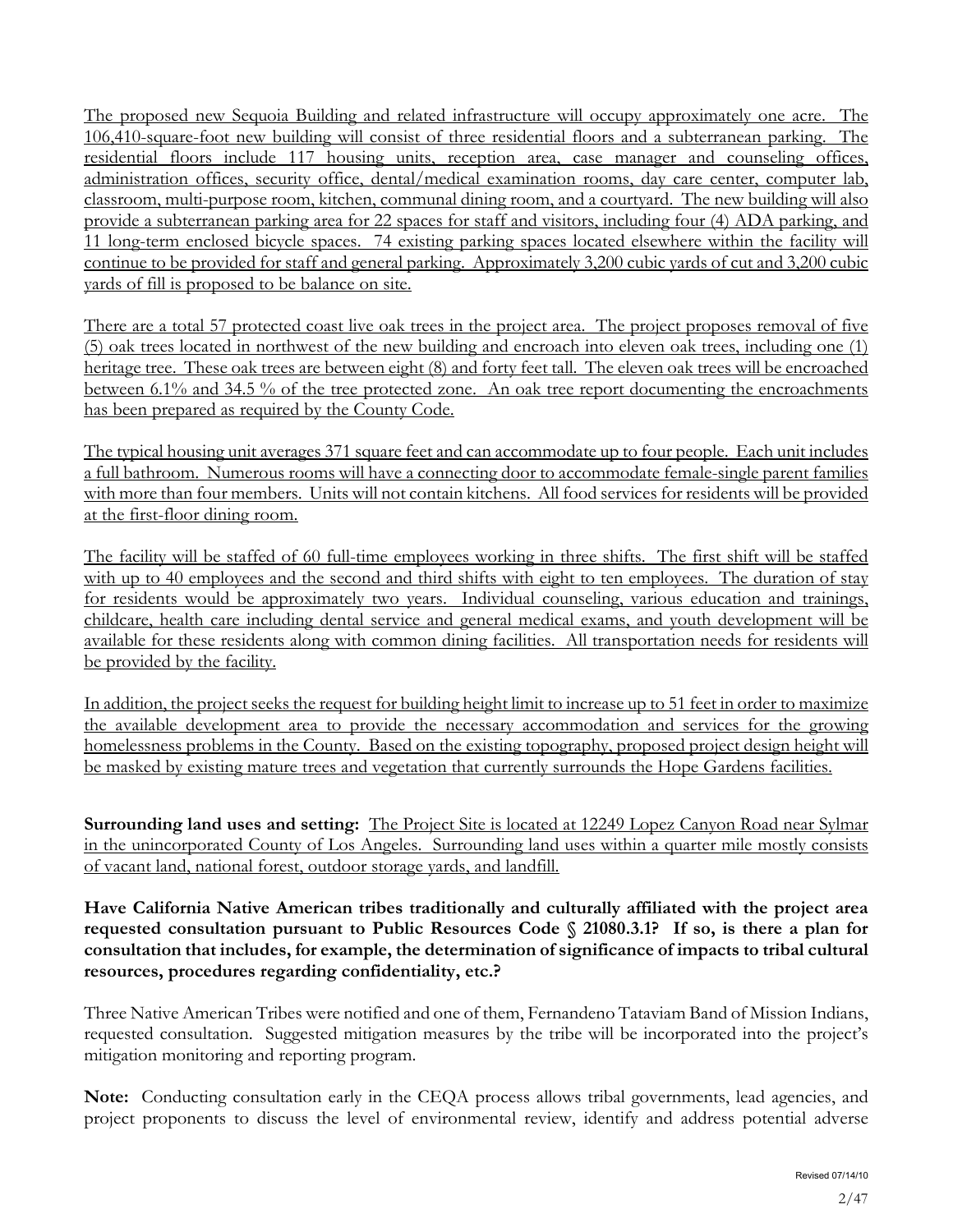impacts to tribal cultural resources, and reduce the potential for delay and conflict in the environmental review process. (See Public Resources Code section 21080.3.2.) Information may also be available from the California Native American Heritage Commission's Sacred Lands File per Public Resources Code section 5097.96 and the California Historical Resources Information System administered by the California Office of Historic Preservation. Please also note that Public Resources Code section 21082.3(c) contains provisions specific to confidentiality.

### **Other public agencies whose approval may be required (e.g., permits, financing approval, or participation agreement):**

*Public Agency Approval Required* County of Los Angeles CUP and Oak Tree Permit

**Major projects in the area:** *Project/Case No. Description and Status* PRJ2020-003076, CUP RPPL2020009397, Zone Change RPPL2021002637, Plan Amendment RPPL2021002658, Oak Tree Permit RPPL2021002660, Environmental Review RPPL2021002662

Change the zone from A-2-2 to M-1.5 and the land use category from RL10 to IL to authorize an industrial contractor's yard and retroactive encroachment into the oak tree protected zones.

Revised 07/14/10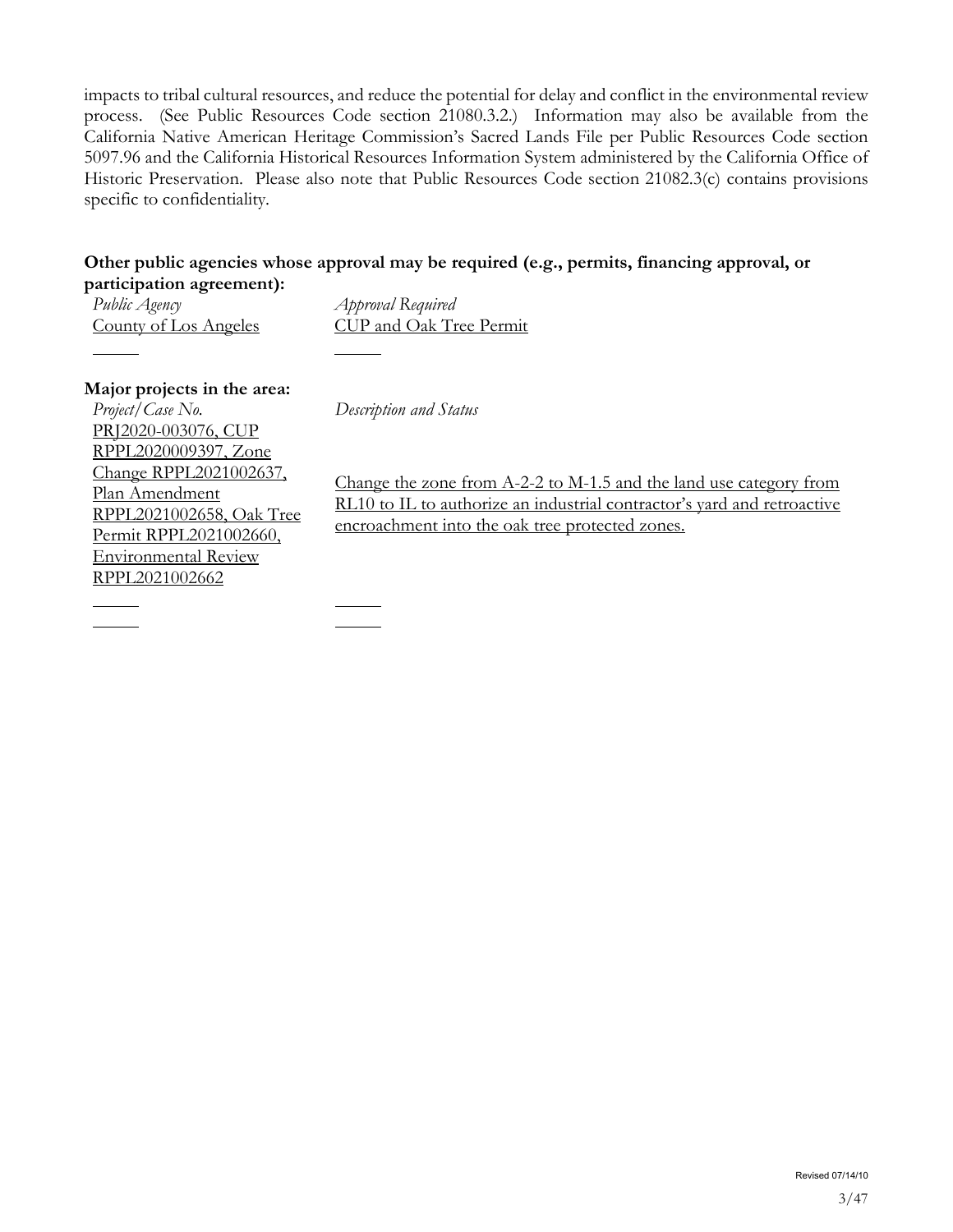#### **Reviewing Agencies: [***See* **[CEQA Appendix B](http://ceres.ca.gov/ceqa/guidelines/pdf/appen_b.pdf)** *to help determine which agencies should review your project***]**

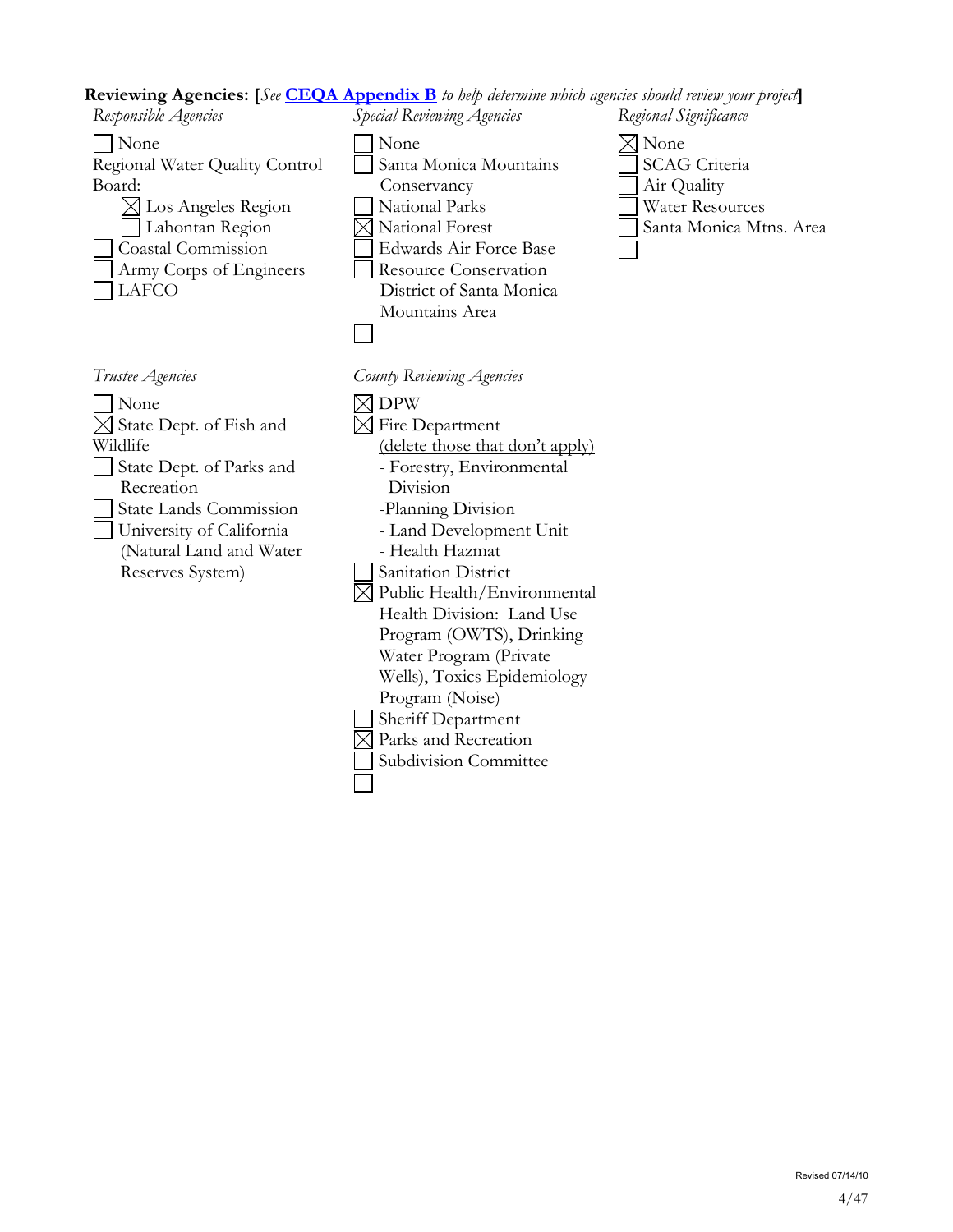#### **ENVIRONMENTAL FACTORS POTENTIALLY AFFECTED:**

The environmental factors checked below would be potentially significant impacts affected by this project.

| Aesthetics                  | Greenhouse Gas Emissions    | <b>Public Services</b>                |
|-----------------------------|-----------------------------|---------------------------------------|
| Agriculture/Forestry        | Hazards/Hazardous Materials | Recreation                            |
| Air Quality                 | Hydrology/Water Quality     | Transportation                        |
| <b>Biological Resources</b> | Land Use/Planning           | Tribal Cultural Resources             |
| <b>Cultural Resources</b>   | Mineral Resources           | Utilities/Services                    |
| Energy                      | Noise                       | Wildfire                              |
| Geology/Soils               | Population/Housing          | Mandatory Findings of<br>Significance |

DETERMINATION: (To be completed by the Lead Department.) On the basis of this initial evaluation:

- $\mathbb{R}^n$ I find that the proposed project COULD NOT have a significant effect on the environment, and a NEGATIVE DECLARATION will be prepared.
- $\Box$ I find that although the proposed project could have a significant effect on the environment, there will not be a significant effect in this case because revisions in the project have been made by or agreed to by the project proponent. A MITIGATED NEGATIVE DECLARATION will be prepared.
- $\mathbf{L}$ I find that the proposed project MAY have a significant effect on the environment, and an ENVIRONMENTAL IMPACT REPORT is required.
- $\boxtimes$ I find that the proposed project MAY have a "potentially significant impact" or "potentially significant unless mitigated" impact on the environment, but at least one effect 1) has been adequately analyzed in an earlier document pursuant to applicable legal standards, and 2) has been addressed by mitigation measures based on the earlier analysis as described on attached sheets. An ENVIRONMENTAL IMPACT REPORT is required, but it must analyze only the effects that remain to be addressed.
- $\Box$ I find that although the proposed project could have a significant effect on the environment, because all potentially significant effects (a) have been analyzed adequately in an earlier EIR or NEGATIVE DECLARATION pursuant to applicable standards, and (b) have been avoided or mitigated pursuant to that earlier EIR or NEGATIVE DECLARATION, including revisions or mitigation measures that are imposed upon the proposed project, nothing further is required.

\_\_\_\_\_\_\_\_\_\_\_\_\_\_\_\_\_\_\_\_\_\_\_\_\_\_\_\_\_\_\_\_\_\_\_\_\_\_\_\_\_\_\_\_ \_\_\_\_\_\_\_\_\_\_\_\_\_\_\_\_\_\_\_\_\_\_\_\_\_\_\_

\_\_\_\_\_\_\_\_\_\_\_\_\_\_\_\_\_\_\_\_\_\_\_\_\_\_\_\_\_\_\_\_\_\_\_\_\_\_\_\_\_\_\_\_ \_\_\_\_\_\_\_\_\_\_\_\_\_\_\_\_\_\_\_\_\_\_\_\_\_\_\_

Signature (Prepared by) Date

Signature (Approved by) Date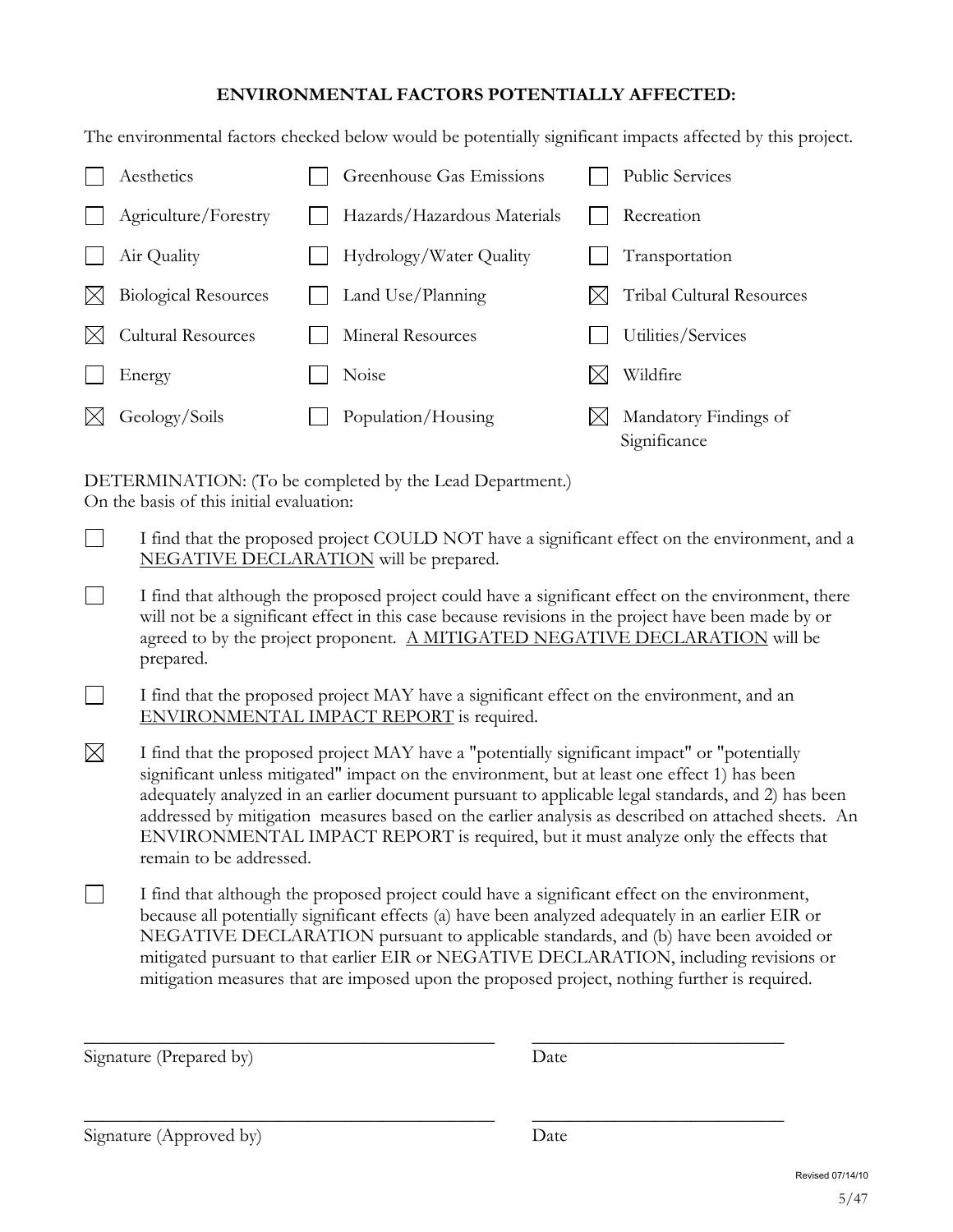#### EVALUATION OF ENVIRONMENTAL IMPACTS:

- 1) A brief explanation is required for all answers except "No Impact" answers that are adequately supported by the information sources the Lead Department cites in the parentheses following each question. A "No Impact" answer is adequately supported if the referenced information sources show that the impact simply does not apply to projects like the one involved (e.g., the project falls outside a fault rupture zone). A "No Impact" answer should be explained where it is based on project-specific factors as well as general standards (e.g., the project will not expose sensitive receptors to pollutants, based on a project-specific screening analysis).
- 2) All answers must take account of the whole action involved, including off-site as well as on-site, cumulative as well as project-level, indirect as well as direct, and construction as well as operational impacts.
- 3) Once the Lead Department has determined that a particular physical impact may occur, then the checklist answers must indicate whether the impact is potentially significant, less than significant with mitigation, or less than significant. "Potentially Significant Impact" is appropriate if there is substantial evidence that an effect may be significant. If there are one or more "Potentially Significant Impact" entries when the determination is made, an EIR is required.
- 4) "Negative Declaration: Less Than Significant With Mitigation Incorporated" applies where the incorporation of mitigation measures has reduced an effect from "Potentially Significant Impact" to a "Less Than Significant Impact." The lead agency must describe the mitigation measures, and briefly explain how they reduce the effect to a less than significant level. (Mitigation measures from Section XVII, "Earlier Analyses," may be cross-referenced.)
- 5) Earlier analyses may be used where, pursuant to the tiering, program EIR, or other CEQA processes, an effect has been adequately analyzed in an earlier EIR or negative declaration. (State CEQA Guidelines §  $15063(c)(3)(D)$ .) In this case, a brief discussion should identify the following:
	- a) Earlier Analysis Used. Identify and state where they are available for review.
	- b) Impacts Adequately Addressed. Identify which effects from the above checklist were within the scope of, and adequately analyzed in, an earlier document pursuant to applicable legal standards, and state whether such effects were addressed by mitigation measures based on the earlier analysis.
	- c) Mitigation Measures. For effects that are "Less than Significant with Mitigation Measures Incorporated," describe the mitigation measures which were incorporated or refined from the earlier document and the extent to which they address site-specific conditions for the project.
- 6) Supporting Information Sources: A source list should be attached, and other sources used or individuals contacted should be cited in the discussion.
- 7) The explanation of each issue should identify: the significance threshold, if any, used to evaluate each question, and; mitigation measures identified, if any, to reduce the impact to less than significant. Sources of thresholds include the County General Plan, other County planning documents, and County ordinances. Some thresholds are unique to geographical locations.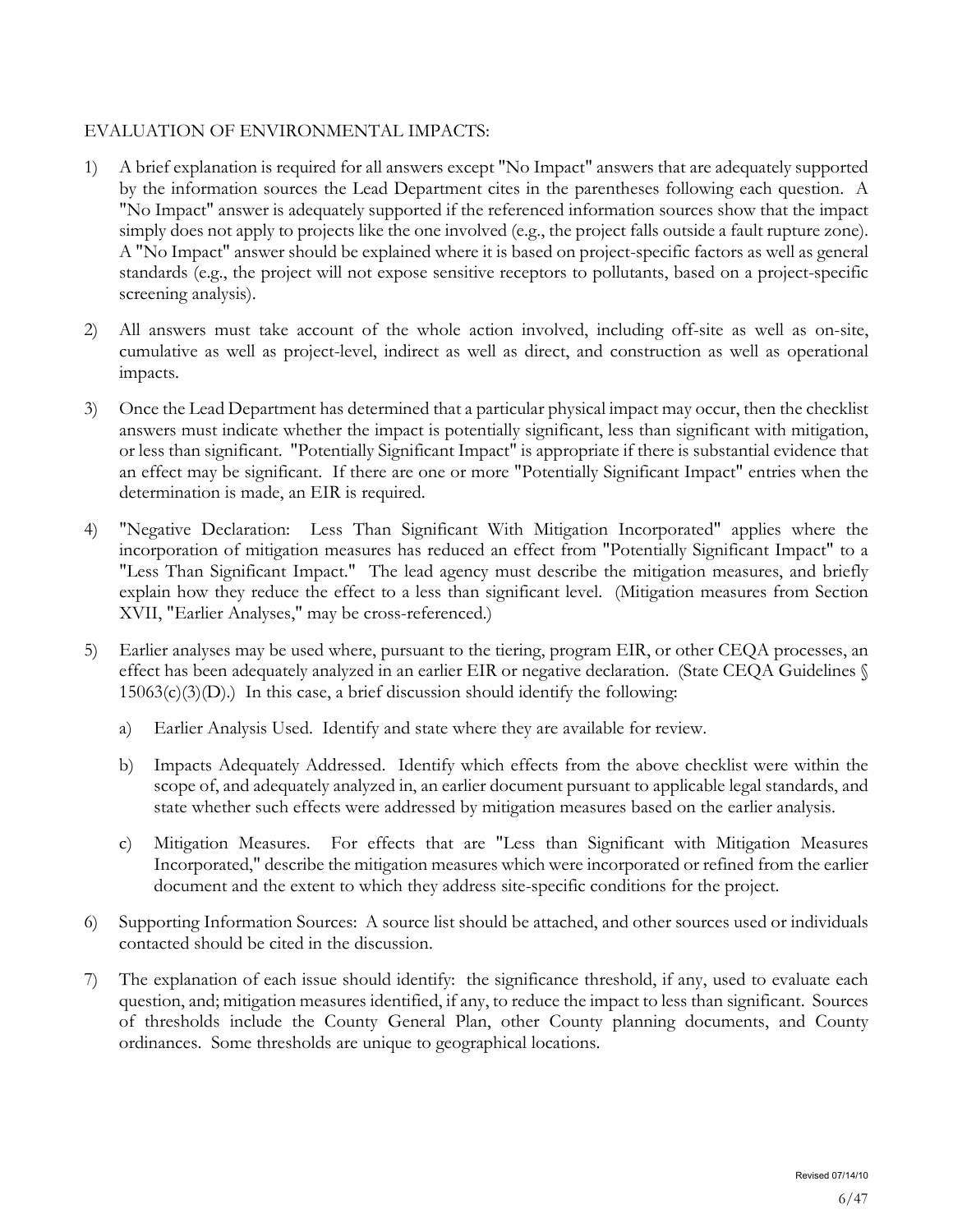#### **1. AESTHETICS**

|                                                                                                                                                                                                                                                                                                                                                                                                                                                                                                                                                                                                                                                                                                                                                                                                                                          | Potentially<br>Significant<br>Impact | Less Than<br>Significant<br>Impact with<br>Mitigation<br>Incorporated | Less Than<br>Significant<br>Impact | $\bm{N o}$<br>Impact |
|------------------------------------------------------------------------------------------------------------------------------------------------------------------------------------------------------------------------------------------------------------------------------------------------------------------------------------------------------------------------------------------------------------------------------------------------------------------------------------------------------------------------------------------------------------------------------------------------------------------------------------------------------------------------------------------------------------------------------------------------------------------------------------------------------------------------------------------|--------------------------------------|-----------------------------------------------------------------------|------------------------------------|----------------------|
| Except as provided in Public Resources Code Section<br>21099, would the project:                                                                                                                                                                                                                                                                                                                                                                                                                                                                                                                                                                                                                                                                                                                                                         |                                      |                                                                       |                                    |                      |
| a) Have a substantial adverse effect on a scenic vista?                                                                                                                                                                                                                                                                                                                                                                                                                                                                                                                                                                                                                                                                                                                                                                                  |                                      |                                                                       | $\boxtimes$                        |                      |
| The facility will not have any adverse impact on a scenic vista. The project site is not located near any County<br>identified scenic vista resources or designated Scenic Highways. Most of the undeveloped areas within the<br>Project Site is designated Hillside Management Area. However, the new Sequoia Building will be located<br>within the previously developed area below the level of the adjacent street, Lopez Canyon Road and include<br>a subterranean floor. The developed area is lowest elevation in the immediate vicinity and surrounded by hills<br>and mountains. The new structure will also incorporate various design features such as materials and colors<br>to make it more compatible with the surroundings. Therefore, less than significant impact will occur from<br>the proposed project development. |                                      |                                                                       |                                    |                      |
| b) Be visible from or obstruct views from a regional<br>riding, hiking, or multi-use trail?                                                                                                                                                                                                                                                                                                                                                                                                                                                                                                                                                                                                                                                                                                                                              |                                      |                                                                       |                                    | $\times$             |
| The project site is not located near any County identified regional riding, hiking, or multi-use trails; therefore,<br>no impact will occur.                                                                                                                                                                                                                                                                                                                                                                                                                                                                                                                                                                                                                                                                                             |                                      |                                                                       |                                    |                      |
| c) Substantially damage scenic resources, including,<br>but not limited to, trees, rock outcroppings, and<br>historic buildings within a state scenic highway?                                                                                                                                                                                                                                                                                                                                                                                                                                                                                                                                                                                                                                                                           |                                      |                                                                       | $\boxtimes$                        |                      |
| There are no State designated scenic highways or historic buildings in the vicinity of the subject property.<br>Although most of the Project Site is designated as Hillside Management Area, the proposed project is<br>contained within the existing disturbed area of approximately 80,000 square feet in area. As such, the project<br>would have less than significant impacts.                                                                                                                                                                                                                                                                                                                                                                                                                                                      |                                      |                                                                       |                                    |                      |
| d) Substantially degrade the existing visual character<br>or quality of public views of the site and its<br>surroundings because of height, bulk, pattern, scale,<br>character, or other features and/or conflict with<br>applicable zoning and other regulations governing<br>scenic quality? (Public views are those that are<br>experienced from publicly accessible vantage point)                                                                                                                                                                                                                                                                                                                                                                                                                                                   |                                      |                                                                       | $\mathord{\bowtie}$                |                      |
| The project will result in the replacement of a one-story building with a new four-story building, improved<br>parking areas and driveways, as well as the installation of new landscaping. However, proposed project design<br>will not degrade the existing visual character of the site or the quality of public view of the site. The project<br>occurs on an existing developed housing facility that is surrounded by trees and slopes. The new 51-foot-<br>high building is located at a grade lower than the adjacent street, Lopez Canyon Road, and will be mostly                                                                                                                                                                                                                                                              |                                      |                                                                       |                                    |                      |

blocked from public view by existing, lush landscaping and trees between the building and the street. Design features of the new building such as color and building materials will be incorporated to be compatible with

Revised 07/14/10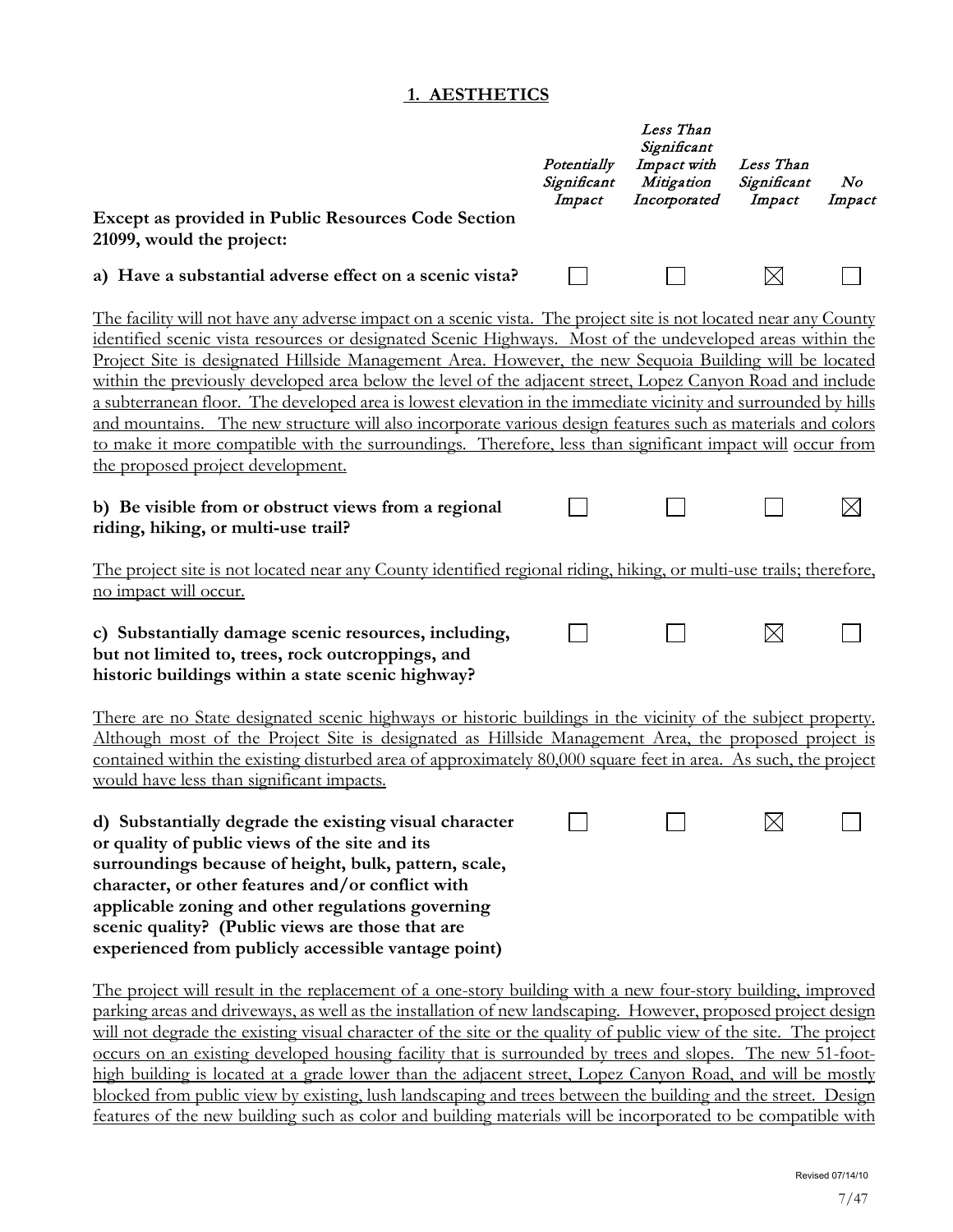other structures on site and surrounding vicinity. As such, the project development impact is considered to be less than significant.

| e) Create a new source of substantial shadows, light,  |  |  |
|--------------------------------------------------------|--|--|
| or glare which would adversely affect day or nighttime |  |  |
| views in the area?                                     |  |  |

The proposed new 3 story housing building will be developed and constructed on the same building pad location as the existing single-story building to be demolished. Any proposed building lighting will comply with County's Rural Outdoor Lighting District (ROLD) requirements, which are intended to reduce glare and light trespass. A lighting plan documenting compliance with ROLD requirements will be prepared and will be subject to review and approval by the County. The building site area is also surrounded by dense vegetations and existing mature pine and oak trees which will substantially shield the new structure and would minimize unwanted light or glare that would affect public views into the area. Thus, project development would result in less than significant impact.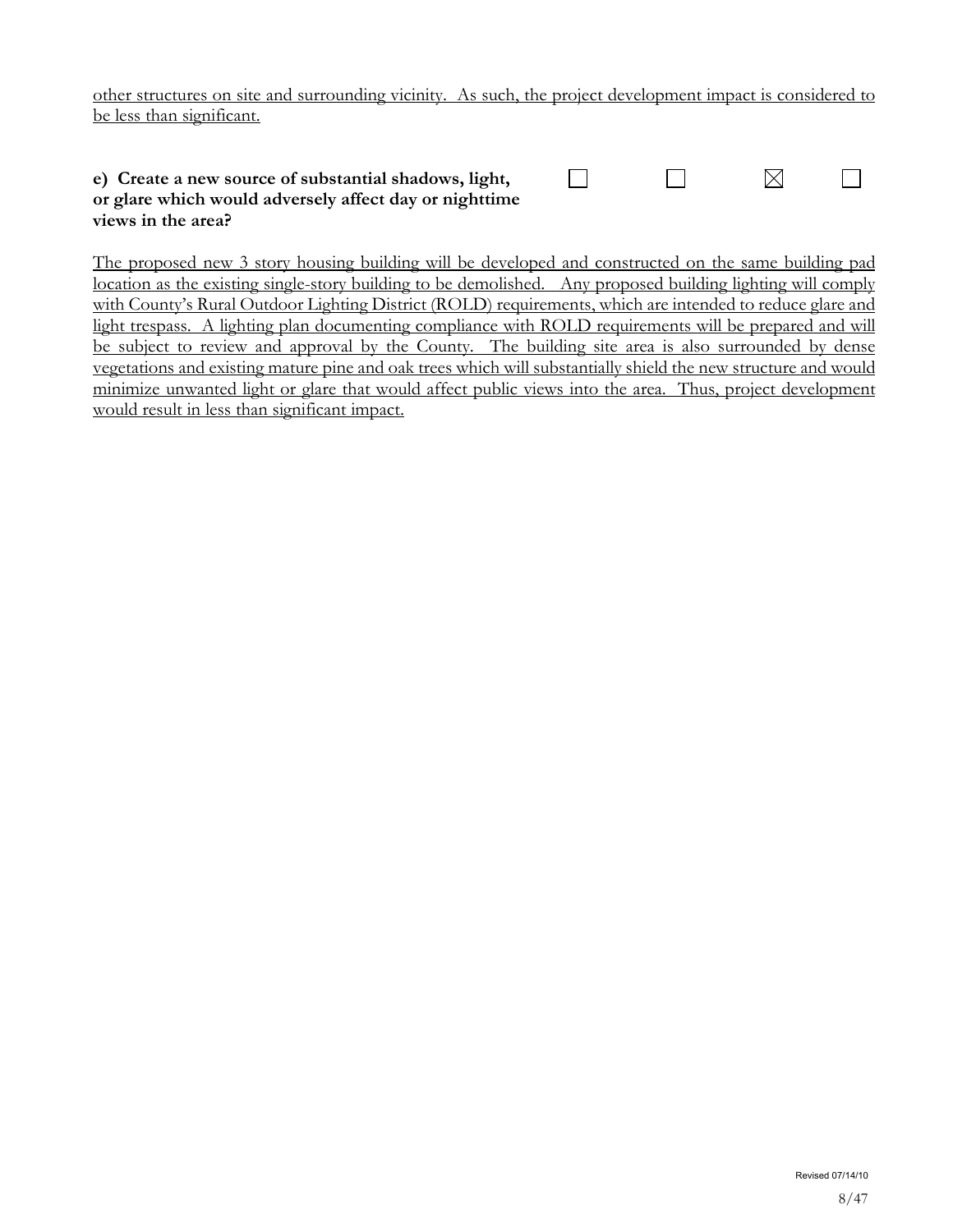#### **2. AGRICULTURE / FOREST**

*In determining whether impacts to agricultural resources are significant environmental effects, lead agencies may refer to the California Agricultural Land Evaluation and Site Assessment Model (1997) prepared by the California Department of Conservation as an optional model to use in assessing impacts on agriculture and farmland. In determining whether impacts to forest resources, including timberland, are significant environmental effects, lead agencies may refer to information compiled by the California Department of Forestry and Fire Protection regarding the state's inventory of forest land, including the Forest and Range Assessment Project and the Forest Legacy Assessment project; and forest carbon measurement methodology provided in Forest Protocols adopted by the California Air Resources Board.*

|                                                                                                                                                                                                                                                                                                                                                                                                                                                                                                                                | Potentially<br>Significant<br>Impact | Less Than<br>Significant<br>Impact with<br>Mitigation<br>Incorporated | Less Than<br>Significant<br>Impact | No<br>Impact |
|--------------------------------------------------------------------------------------------------------------------------------------------------------------------------------------------------------------------------------------------------------------------------------------------------------------------------------------------------------------------------------------------------------------------------------------------------------------------------------------------------------------------------------|--------------------------------------|-----------------------------------------------------------------------|------------------------------------|--------------|
| Would the project:                                                                                                                                                                                                                                                                                                                                                                                                                                                                                                             |                                      |                                                                       |                                    |              |
| a) Convert Prime Farmland, Unique Farmland, or<br>Farmland of Statewide Importance (Farmland), as<br>shown on the maps prepared pursuant to the<br>Farmland Mapping and Monitoring Program of the<br>California Resources Agency, to non-agricultural use?                                                                                                                                                                                                                                                                     |                                      |                                                                       |                                    |              |
| The project site is does not contain Prime Farmland, Unique Farmland, or farmland of Statewide Importance;<br>therefore, no impact would occur with the proposed project.                                                                                                                                                                                                                                                                                                                                                      |                                      |                                                                       |                                    |              |
| b) Conflict with existing zoning for agricultural use,<br>with a designated Agricultural Resource Area, or with<br>a Williamson Act contract?                                                                                                                                                                                                                                                                                                                                                                                  |                                      |                                                                       |                                    |              |
| <u>The project site is zoned A-2-2, but the existing site has been previously approved and developed as a</u><br>temporary housing facility for formerly homeless women and children, including senior citizen women as an<br>adult residential facility, which is a conditionally permitted use on the subject property's A-2 zone. There is<br>no designated Agricultural Resources Area or Williamson Act contract on the project site or the adjacent<br>areas; therefore, no impact will occur with the proposed project. |                                      |                                                                       |                                    |              |
| c) Conflict with existing zoning for, or cause rezoning<br>of, forest land (as defined in Public Resources Code §<br>12220 (g)), timberland (as defined in Public Resources<br>Code § 4526), or timberland zoned Timberland<br>Production (as defined in Government Code §<br>$51104(g)$ ?                                                                                                                                                                                                                                     |                                      |                                                                       |                                    |              |
| <u>The project site is not zoned for forest land or timberland zoned Timberland Production; therefore, no</u><br>impacts would occur with the proposed project.                                                                                                                                                                                                                                                                                                                                                                |                                      |                                                                       |                                    |              |
| d) Result in the loss of forest land or conversion of<br>forest land to non-forest use?                                                                                                                                                                                                                                                                                                                                                                                                                                        |                                      |                                                                       |                                    |              |
| The project site has been previously developed and approved as a women's housing facility. It is not located<br>within designated forest land; therefore, no impacts will occur with the proposed project.                                                                                                                                                                                                                                                                                                                     |                                      |                                                                       |                                    |              |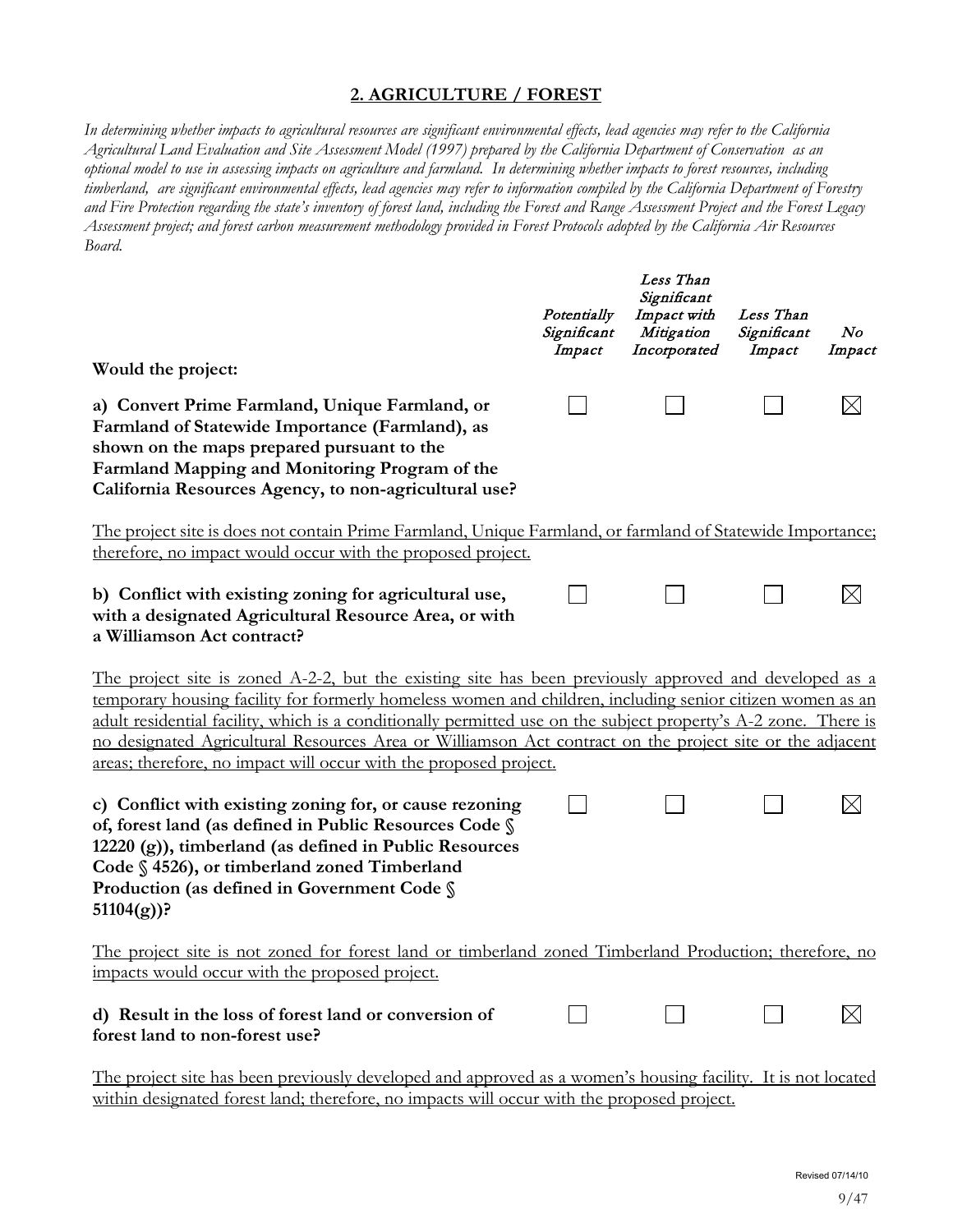| e) Involve other changes in the existing environment    |
|---------------------------------------------------------|
| which, due to their location or nature, could result in |
| conversion of Farmland, to non-agricultural use or      |
| conversion of forest land to non-forest use?            |

There are no designated Farmland exist in the vicinity. The proposed project will not cause changes in the environment that will result in the conversion of any farmland; therefore, no impacts will occur from the proposed project.

 $\Box$ 

 $\Box$ 

 $\Box$ 

 $\boxtimes$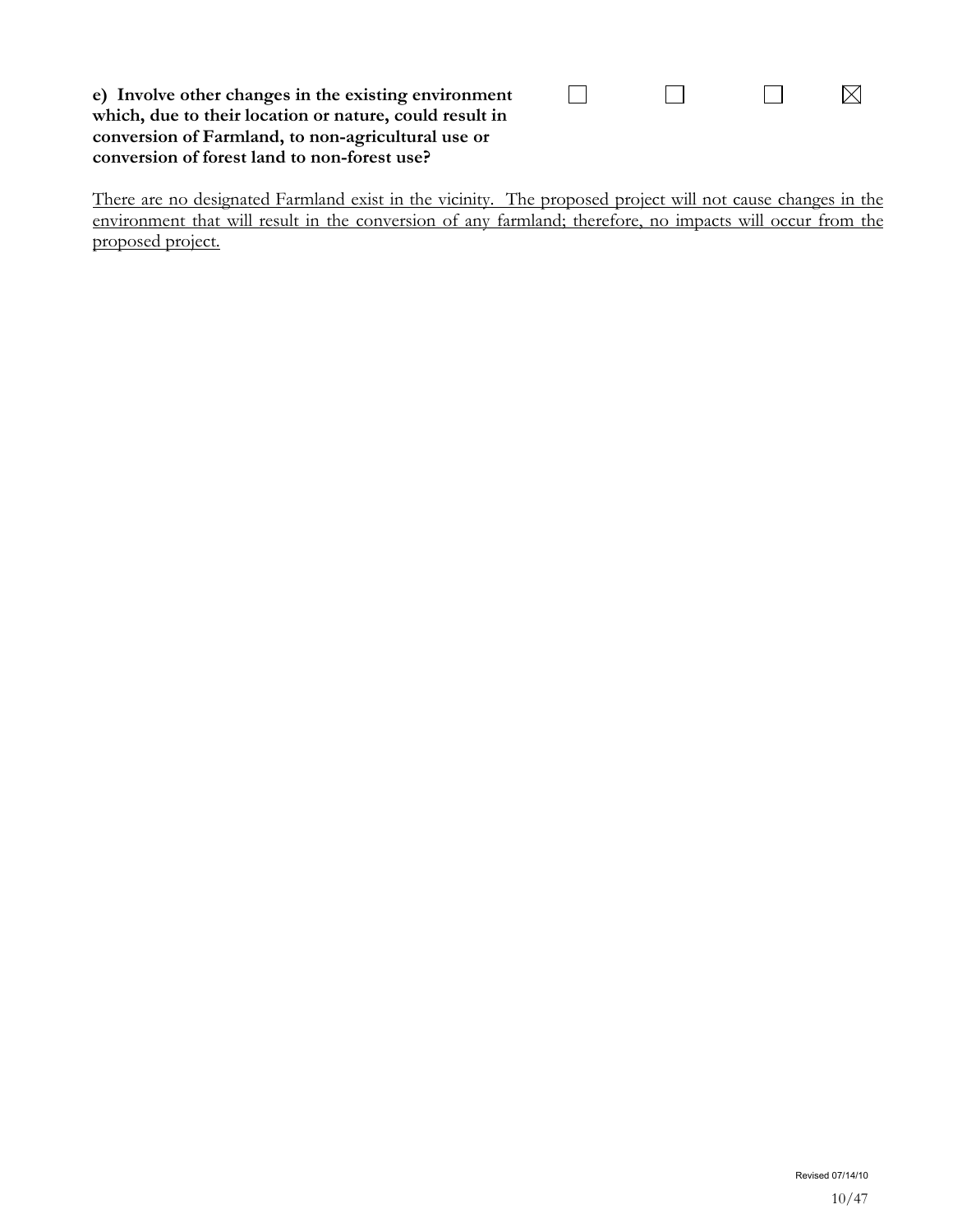#### **3. AIR QUALITY**

*Where available, the significance criteria established by the applicable air quality management district or air pollution control district may be relied upon to make the following determinations.* 

|                                                                                                                                                                                                                                                                                                                                                                                                                                                                                                                                                                                                                                                                                                                                                                                      | Potentially<br>Significant<br>Impact | Less Than<br>Significant<br>Impact with<br>Mitigation<br>Incorporated | Less Than<br>Significant<br>Impact | No<br>Impact |
|--------------------------------------------------------------------------------------------------------------------------------------------------------------------------------------------------------------------------------------------------------------------------------------------------------------------------------------------------------------------------------------------------------------------------------------------------------------------------------------------------------------------------------------------------------------------------------------------------------------------------------------------------------------------------------------------------------------------------------------------------------------------------------------|--------------------------------------|-----------------------------------------------------------------------|------------------------------------|--------------|
| Would the project:                                                                                                                                                                                                                                                                                                                                                                                                                                                                                                                                                                                                                                                                                                                                                                   |                                      |                                                                       |                                    |              |
| a) Conflict with or obstruct implementation of<br>applicable air quality plans of either the South Coast<br>AQMD (SCAQMD) or the Antelope Valley AQMD<br>(AVAQMD)?                                                                                                                                                                                                                                                                                                                                                                                                                                                                                                                                                                                                                   |                                      |                                                                       | $\boxtimes$                        |              |
| The proposed project is a new housing building that will be constructed within an existing homeless shelter<br>facility. The new building will replace an existing building that will be demolished. The project will require<br>grading in the amount of approximately 3,200 cubic yards of cut and 3,200 cubic yards of fill to be balanced<br>on site. The site is located in a non-urban setting that is surrounded by mostly natural open space and few<br>non-residential equipment storge uses. Project construction and operation will comply with all SCAQMD<br>rules and the project is not anticipated to generate any significant impacts associated with local air quality plan;<br>therefore, impacts associated with the project is considered less than significant. |                                      |                                                                       |                                    |              |
| b) Result in a cumulatively considerable net increase<br>of any criteria pollutant for which the project region is<br>non-attainment under an applicable federal or state<br>ambient air quality standard?                                                                                                                                                                                                                                                                                                                                                                                                                                                                                                                                                                           |                                      |                                                                       | $\times$                           |              |
| The proposed project is a new housing building that will be constructed within an existing homeless shelter<br>facility. The new building will replace an existing building that will be demolished. Neither the required<br>grading, nor vehicle emissions during construction or the facility operation should result in significant<br>increase in pollutants as the residents at the facility will not operate personal vehicles while staying at the<br>facility. Their transportation needs will be provided by the facility                                                                                                                                                                                                                                                   |                                      |                                                                       |                                    |              |
| c) Expose sensitive receptors to substantial pollutant<br>concentrations?                                                                                                                                                                                                                                                                                                                                                                                                                                                                                                                                                                                                                                                                                                            |                                      |                                                                       |                                    |              |
| No sensitive uses or receptors exist in the vicinity of the project site; therefore, no impact will result from the<br>project.                                                                                                                                                                                                                                                                                                                                                                                                                                                                                                                                                                                                                                                      |                                      |                                                                       |                                    |              |
| d) Result in other emissions (such as those leading to<br>odors) adversely affecting a substantial number of<br>people?                                                                                                                                                                                                                                                                                                                                                                                                                                                                                                                                                                                                                                                              |                                      |                                                                       | $\boxtimes$                        |              |
| Potential activities that may emit temporary odors during construction include the use of architectural coatings<br>and solvents and the combustion of diesel fuel construction equipment. Mandatory compliance with                                                                                                                                                                                                                                                                                                                                                                                                                                                                                                                                                                 |                                      |                                                                       |                                    |              |

SCAQMD Rule 1113 would limit the number of VOCs in architectural coatings and solvents. In addition, project will comply with the applicable provisions of the CARB Air Toxic Control Measures regarding idle limitation for diesel trucks. For project operation, this is a housing building that does not produce odors associated with non-residential uses such as agriculture, manufacturing plants, or commercial uses. Through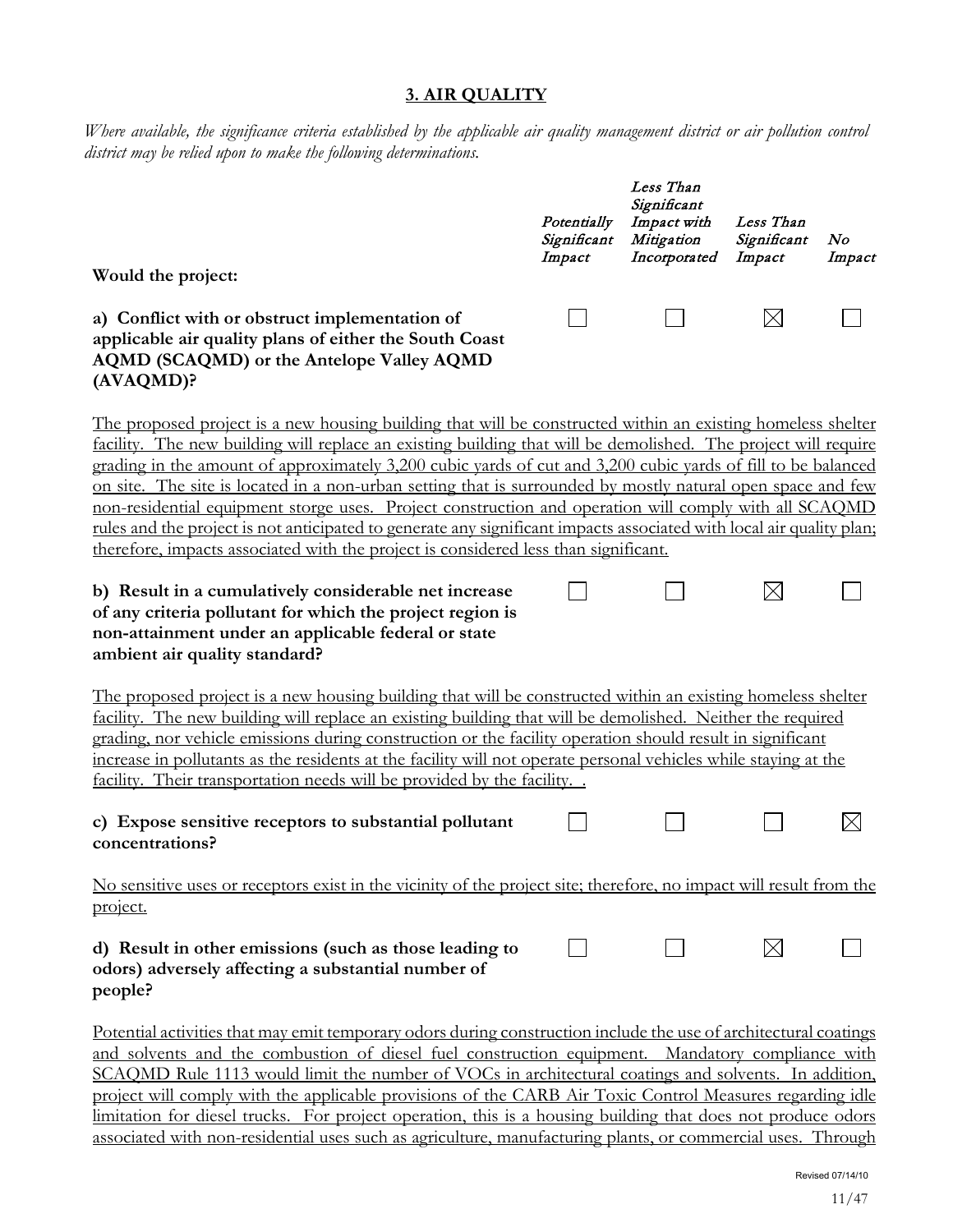mandatory compliance with SCAQMD rules, the project is not expected to create objectionable odors affecting occupants in the vicinity; therefore, impact from the development is considered less than significant.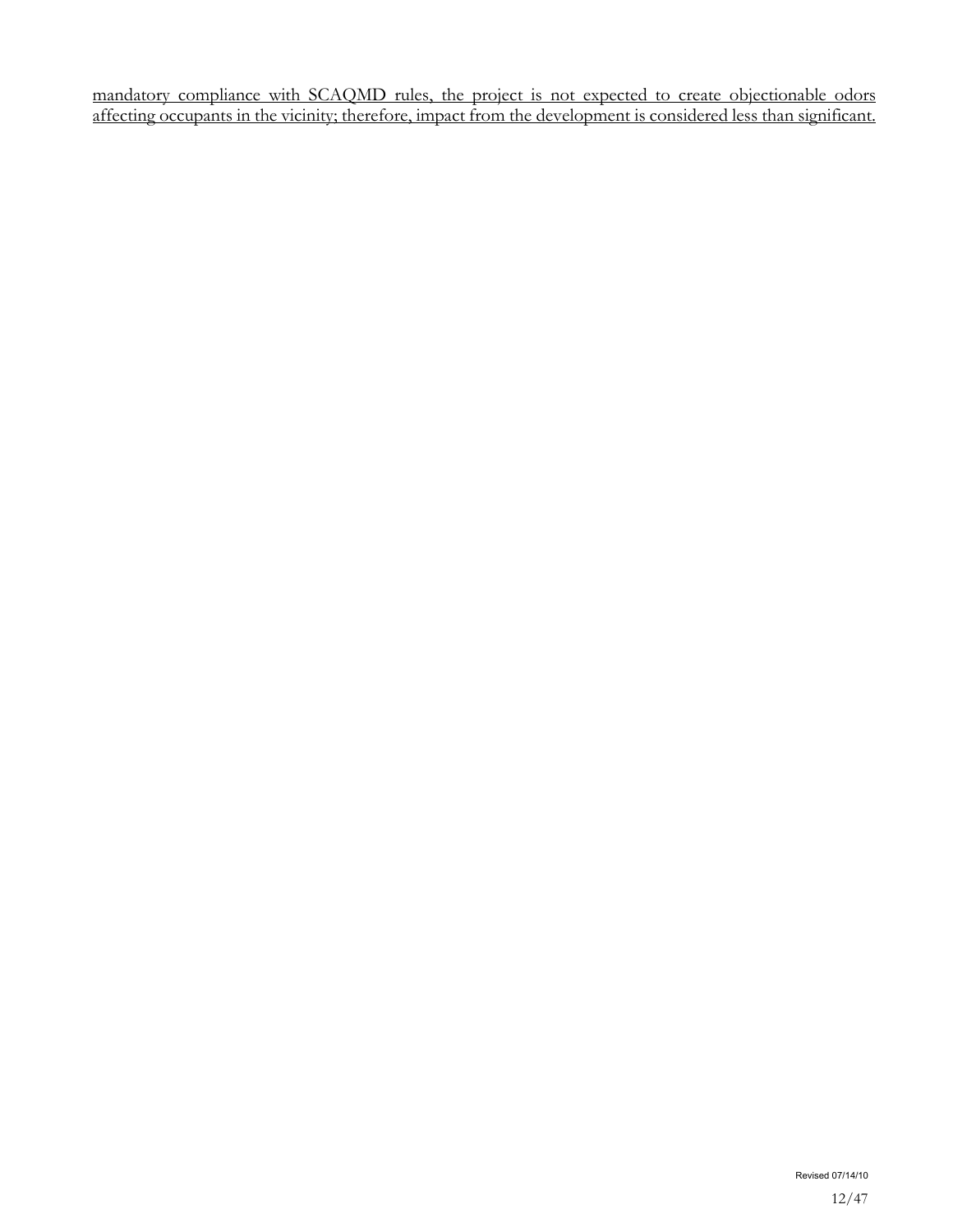#### **4. BIOLOGICAL RESOURCES**

| Would the project:                                                                                                                                                                                                                                                                                                                                       | Potentially<br>Significant<br>Impact | Less Than<br>Significant<br>Impact with<br>Mitigation<br>Incorporated | Less Than<br>Significant<br>Impact | N o<br>Impact |
|----------------------------------------------------------------------------------------------------------------------------------------------------------------------------------------------------------------------------------------------------------------------------------------------------------------------------------------------------------|--------------------------------------|-----------------------------------------------------------------------|------------------------------------|---------------|
| a) Have a substantial adverse effect, either directly or<br>through habitat modifications, on any species<br>identified as a candidate, sensitive, or special status<br>species in local or regional plans, policies, or<br>regulations, or by the California Department of Fish<br>and Wildlife (CDFW) or U.S. Fish and Wildlife Service<br>$(USFWS)$ ? |                                      |                                                                       |                                    |               |

The housing facility at the project site has been in operation since the late 1960s. The proposed project is for a demolition of one existing housing building at the northern end of the project site and construction of a new transitional housing building within the previously disturbed areas. The project requires improved driveways for vehicular circulation and fire access, and will not substantially expand the developed area. The project site is not within a Significant Ecological Area (SEA) or other sensitive habitat area as designated by the General Plan. Due to the new building location and he previously disturbed nature of the entire facility, the project would have a less than significant impact, either directly or through habitat modification, on species regulated by CDFW or USFWS.

 $\Box$ 

 $\boxtimes$ 

 $\Box$ 

 $\Box$ 

**b) Have a substantial adverse effect on any sensitive natural communities (e.g., riparian habitat, coastal sage scrub, oak woodlands, non-jurisdictional wetlands) identified in local or regional plans, policies, regulations or by CDFW or USFWS?** 

Part of the project site, specifically along Lopez Canyon Road and the existing driveways within the facility, is identified as Southern Coast Live Oak Riparian Forest in California Natural Diversity Database (CNDDB). This portion of the site is where the existing buildings, driveways, and other infrastructure of the facility that has been in operation since the late 1960s. The project development request is for a demolition of one existing housing building at the northern end of the project site and construction of a new transitional housing building within the previously disturbed areas. The project requires improved driveways for vehicular circulation and fire access, and will result in removal of five oak trees and encroachment into the protected zone of eleven oak trees. An Oak Tree Report has been prepared by an arborist, and the project will incorporate mitigation measures recommended by the County Forester, including mitigation tree plantation on site. The project would have less than significant impact on the existing resources with the mitigations listed below.

**c) Have a substantial adverse effect on state or federally protected wetlands (including, but not limited to, marshes, vernal pools, coastal wetlands, etc.) through direct removal, filling, hydrological interruption, or other means?**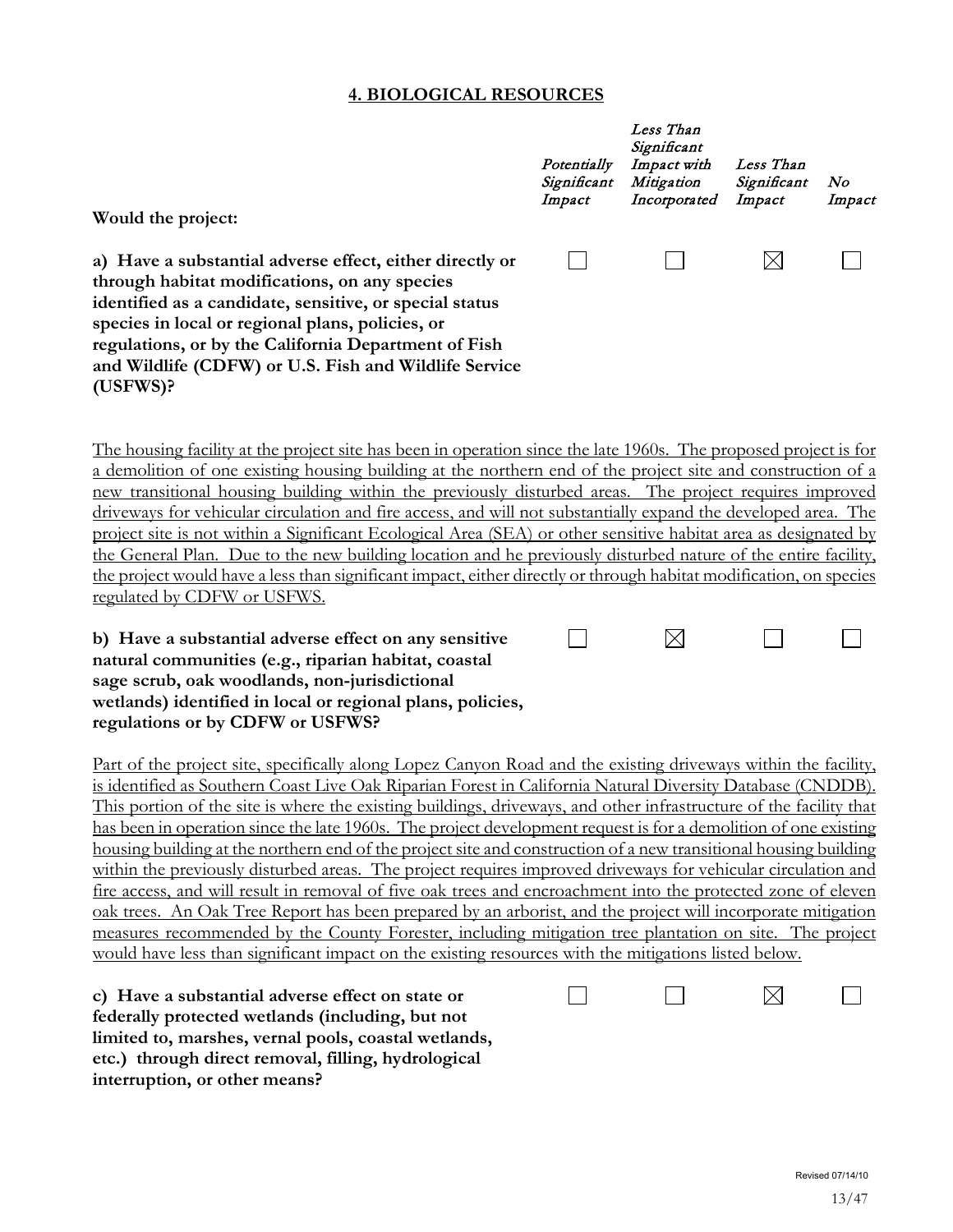$\boxtimes$ 

The project development will occur within a previously disturbed and developed 75- acre housing facility, and it is not in proximity to or does it contain wetlands and would not result in any removal, filling, hydrological interruption, or other means of disruption to a watercourse; therefore, project development impact is considered to be less than significant.

 $\Box$ 

 $\vert \ \ \vert$ 

 $\vert \ \ \vert$ 

**d) Interfere substantially with the movement of any native resident or migratory fish or wildlife species or with established native resident or migratory wildlife corridors, or impede the use of native wildlife nursery sites?**

The proposed new housing building project will occur within an existing 75-acre housing facilities that has been developed since 1960s. No wildlife corridors exist on the project site nor the project development interfere with movement of existing wildlife species; therefore, no impacts will result from the proposed project.

**e) Convert oak woodlands (as defined by the state, oak woodlands are oak stands with greater than 10% canopy cover with oaks at least 5 inch in diameter measured at 4.5 feet above mean natural grade) or other unique native woodlands (juniper, Joshua, southern California black walnut, etc.)?**

The proposed project development will occur within am existing developed housing facility that has been in existence since late 1960s. Development of the project would require both temporary and permanent impacts to protected oaks onsite. An oak tree impact report has been prepared for the project to evaluate and assess the existing oak trees and oak woodlands within the design envelope. Although the project would result in the permanent loss of five (5) oak trees and temporary encroachment of 11 oak trees, it would not result in conversion of oak woodlands. Compliance with the pending Oak Tree Permit conditions, inclusive of the planting of onsite replacement oak trees as mitigation would allow impacts to protect oaks to remain less than significant. There are no Juniper Woodlands or Joshua Trees on site.

**f) Conflict with any local policies or ordinances protecting biological resources, including Wildflower Reserve Areas (L.A. County Code, Title 12, Ch. 12.36), the Los Angeles County Oak Tree Ordinance (L.A. County Code, Title 22, Ch. 22.174), the Significant Ecological Areas (SEAs) (L.A. County Code, Title 22, Ch. 102), Specific Plans (L.A. County Code, Title 22, Ch. 22.46), Community Standards Districts (L.A. County Code, Title 22, Ch. 22.300 et seq.), and/or Coastal Resource Areas (L.A. County General Plan, Figure 9.3)?**

The proposed project development will occur within am existing developed housing facility that has been in existence since late 1960s. The project site does not include Wildflower Reserve Areas, Significant Ecological Areas, Community Standards District, Specific Plan, or Coastal Resource Areas. Development of the project would require both temporary and permanent impacts to protected oaks onsite. An oak tree impact report has been prepared in compliance with the County's Oak Tree Ordinance (Title 22, Ch 174) for the project to evaluate and assess the existing oak trees within the design envelope. As indicated in the attached project oak



 $\boxtimes$ 

 $\Box$ 

⊠

 $\mathsf{L}$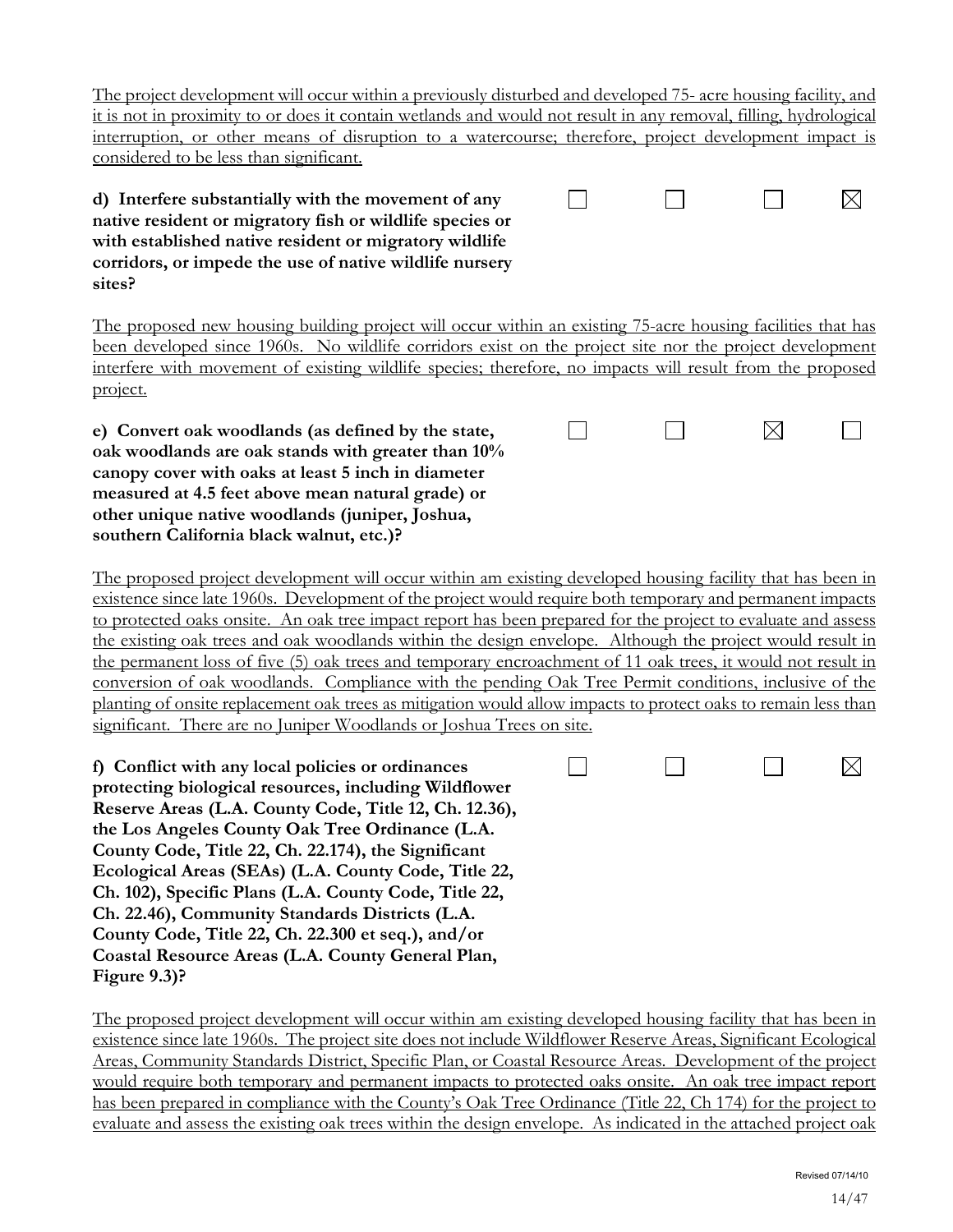tree survey report conducted by South Environmental, a total of 57 protected oak trees were identified in the survey area including 40 canyon live oak (*Quercus chrysolepis*) and 17 coast live oak (*Quercus agrifolia*). Of the 57 oaks surveyed, 13 are considered heritage oaks. The proposed redevelopment of the Sequoia building would result in the removal of five (5) oak trees (2 of which are heritage oaks) and encroachment into the tree protection zone of 11 oak trees (3 of which are heritage oaks). The County Oak Tree Ordinance has been followed with an oak tree report recommending care of the trees and replacement of the trees if lost due to project activities. Compliance with the pending Oak Tree Permit conditions, inclusive of the planting of onsite replacement oak trees as mitigation, would allow impacts to protect oaks to remain less than significant.

Mitigation Measures MM-Bio-1 through MM-Bio-5 shall be implemented to minimize impacts to oak trees:

 $\Box$ 

П

П

 $\boxtimes$ 

#### **g) Conflict with the provisions of an adopted Habitat Conservation Plan, Natural Community Conservation Plan, or other approved state, regional, or local habitat conservation plan?**

The project site is not identified as an area within any approve state, regional, or local habitat conservation plan or a Natural Community Conservation Plan. The proposed new housing building project will occur within an approved and developed housing facility; therefore, no impacts will result from the proposed project

Mitigation Measures MM-Bio-1 through MM-Bio-4 shall be implemented to minimize impacts to oak trees:

**MM- Bio-**1: Prior to initiation of clearing, grading, or other construction activities, protective fencing should be installed around the outermost limits of the protected zones of the oaks within and adjacent to the construction area that may be disturbed during construction activities. Fencing shall remain in place and be maintained for the duration of all construction. No. construction, grading, staging, or materials storage shall be allowed within the fenced exclusion areas, or within the protected zones of any on site protected trees. The limits of encroachment of trees should be clearly visible during construction to avoid unintentional damage.

**MM- Bio-2**: During construction, a qualified arborist shall monitor protected trees that are removed and those that are within or adjacent to the construction area.

**MM- Bio-3**: To the extent that is feasible, limbs of trees that overhang the roadways and parking areas will not be pruned or damaged during construction. Workers will be informed of the tree locations and instructed to avoid damaging limbs, trunks, and canopies of tree that overhang the staging areas or construction areas. Fending or high visible flagging will be used to mark areas where there is potential for damage from equipment.

**MM- Bio-4**: To minimize the compaction of soils beneath oaks that will be encroached, a temporary 10-12 inch thick layer of mulch can be applied beneath the tree if construction equipment or materials are required to operate with the TPZ. Within 24 hours of finishing work beneath the tree, the mulch should be removed to a depth of no more than 4 inches. A monitoring arborist should be present during construction that is within proximity to this tree to advise on appropriate methods to retain the tree.

**MM- Bio-5**: Oak replacement tree at 2:1 for the removal of 6 oaks, totaling 12 new oaks, shall be planted onsite and monitored as required by approved Oak Tree conditions.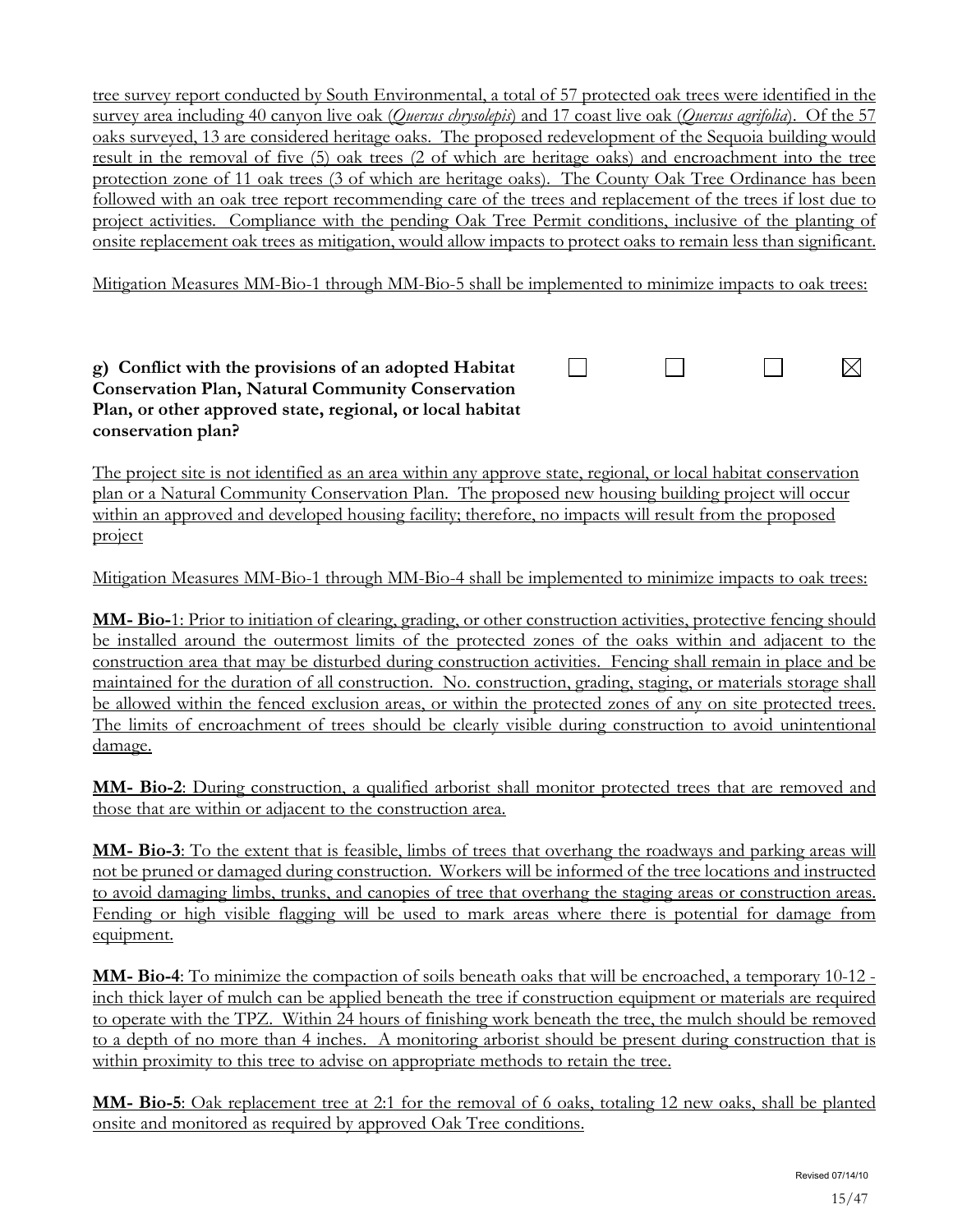#### **5. CULTURAL RESOURCES**

|                                                                                                                                                         | Potentially<br>Significant<br>Impact | Less Than<br>Significant<br>Impact with<br>Mitigation<br>Incorporated | Less Than<br>Significant<br>Impact | N o<br>Impact |
|---------------------------------------------------------------------------------------------------------------------------------------------------------|--------------------------------------|-----------------------------------------------------------------------|------------------------------------|---------------|
| Would the project:<br>a) Cause a substantial adverse change in the<br>significance of a historical resource pursuant to CEQA<br>Guidelines $$15064.5$ ? | $\boxtimes$                          |                                                                       |                                    |               |

Section 15064.5 of the CEQA guidelines generally defines a historic resource as a resource that is listed in or determined to be eligible for listing in the California Register of Historical Resources (CRHR), be included in a local register of historical resources of the public resources, and/or identified as significant in a historical resource survey. A significant impact may occur if a project would adversely affect the significance of any identified historic resources on or off site. A substantial adverse change in the significance of a historic resources means demolition, destruction, relocation, and/or alternation of the resources of its immediate surrounding such that the significance of a historical resource would be materially impaired.

A cultural resources analysis (January 2021) was conducted by South Environmental for the proposed projectthe new Sequoia Building at the existing Hope Gardens Homeless shelter facility, which proposes the demolition of the existing Sequoia Lodge onsite and be replaced with the construction of a new housing building. The January 2021 analysis, as attached with this initial study, included the results of a California Historical Resources Information Center (CHRIS) records search of the project site and a 0.5-mile radius; and intensive pedestrian survey of the site, building development and archival research; and recordation and evaluation of the entire Hope Gardens property for historical significance and integrity in consideration of CRHR and Los Angeles County designation criteria.

CHRIS records search dated October 3, 2020, concluded that the age of the structure to be replaced is older than 45 years and should be recorded for significance even if it is to be demolished. Native American Heritage Commission (NAHC) Scared Lands file search dated September 22, 2020 acknowledged an absence of specific site information in the Sacred Land File but it should not preclude that there might be other sources of cultural resources. The County of Los Angeles consulted with Gabrieleno Band of Mission (Kizh Nation), Fernandeno Tataviam Band of Mission (Tataviam), and San Gabriel Band of Mission Indians ( Tongva) on October 16 and October 28 in 2020. Kizh Nation requested a consultation on October 19, and County staff responded with additional project information but was not informed of their availability. Tataviam tribe requested a consultation and a phone consultation meeting occurred on October 29, 2020 with County staff. During the phone consultation, the Tataviam representative requested that the tribe continues to be updated on the cultural resources report, draft mitigation measures, and draft initial study when available for review. The requested documents will be provided to Tataviam tribe upon completion.

As a result of the property significance evaluation, majority of the existing buildings within the Hope Gardens housing facility (formerly known as Forester Haven) including the existing Sequoia Lodge proposed for demolition is part of a larger campus of buildings that are eligible as contributing resources to the newly identified Forester Haven Historic District under CRHR and County Criteria 3 for embodying the distinctive character-defining features of the Contemporary style of architecture, which unite them aesthetically and create a cohesive campus of rustic, lodge-style buildings designed by an Independent Order of Foresters (IOF) member for an IOF retirement home. Therefore, the proposed project would result in significant impacts to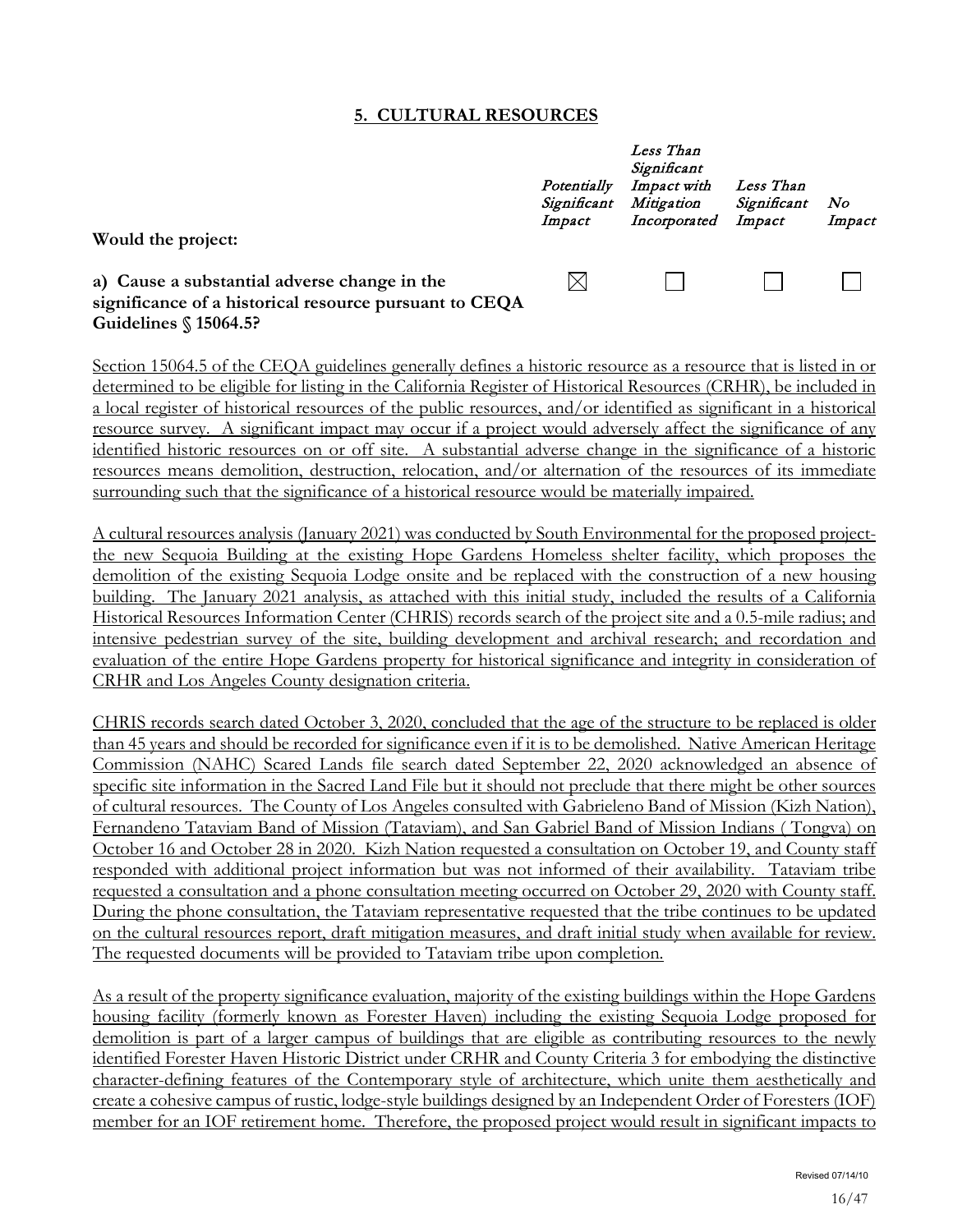a building that appears eligible as a contributing resource to the Forester Haven District under CRHR and County Landmark designation Criterion 3 for its architectural merit and is considered an historical resource under CEQA Guidelines 15064.5(a)(3) and (4). The impacts would occur at two levels: (1) Demolition and (2) Construction:

(1) Sequoia Building- Demolition Impact:

Demolition of this building will demolish some of the physical characteristics that justify Forester Haven for its eligibility under CRHR and County Landmark designations. Due to the proposed project development goals, unfortunately, demolition of the Sequoia Building is an unavoidable impact that cannot be mitigated. Therefore mitigations MM-CUL-1 and MM\_CUL 2 should be incorporated in the context of the project development and overall feasibility:

(2) Sequoia Building- New construction impact:

The construction of a new building as proposed within the boundaries of a historic district has the potential to impact the significance of the district and its setting by introducing incompatible massing, scale, design, materials, or architectural styles that detract from the existing buildings and natural features of the site. Under CEQA, a project that conforms to the Secretary of the Interior's Standards for the Treatment of Historic Properties "shall be considered as mitigated to a level of less than a significant impact on the historical resources" (15064.5(b)(3)). Therefore, MM-CUL-3 will be incorporated in the project.

 $\Box$ 

 $\Box$ 

#### **b) Cause a substantial adverse change in the significance of an archaeological resource pursuant to CEQA Guidelines § 15064.5?**

The proposed new building pad and the entire facility has been previously disturbed and developed with housing structures and related uses since 1960's, and it is currently serving as a homeless transitional housing facility for women and children. The proposed project components will replace an existing housing structure that will be demolished in the same disturbed location. According to the Cultural Resources Report, No archaeological resources were identified in CHRIS records search or NAHC Sacred Lands File search. The Cultural Resources Report also concludes that no such resources were found with the project location and the entire facility area as a result or pedestrian survey. Therefore, the project site is unlikely to contain intact buried archaeological deposits. However, there is a possibility to encounter resources during ground disturbance. Standard unanticipated discovery measures, MM-CUL-4 and MM-CUL-5 are provided to mitigate any potential impacts.  $\boxtimes$ П П  $\Box$ 

#### **c) Directly or indirectly destroy a unique paleontological resource or site or unique geologic feature?**

The proposed new building pad and the entire facility has been previously disturbed and developed with housing structures and related uses since 1960's, and it is currently serving as a homeless transitional housing facility for women and children. The proposed project components will replace an existing housing structure that will be demolished in the same disturbed location. Therefore, the project site is unlikely to contain intact buried paleontological deposits. However, there is a possibility to encounter resources during ground disturbance. A standard measure, MM-CUL-4 is provided to mitigate any potential impacts.

| d) Disturb any human remains, including those |  |  |
|-----------------------------------------------|--|--|
| interred outside of dedicated cemeteries?     |  |  |

⊠

 $\vert \ \ \vert$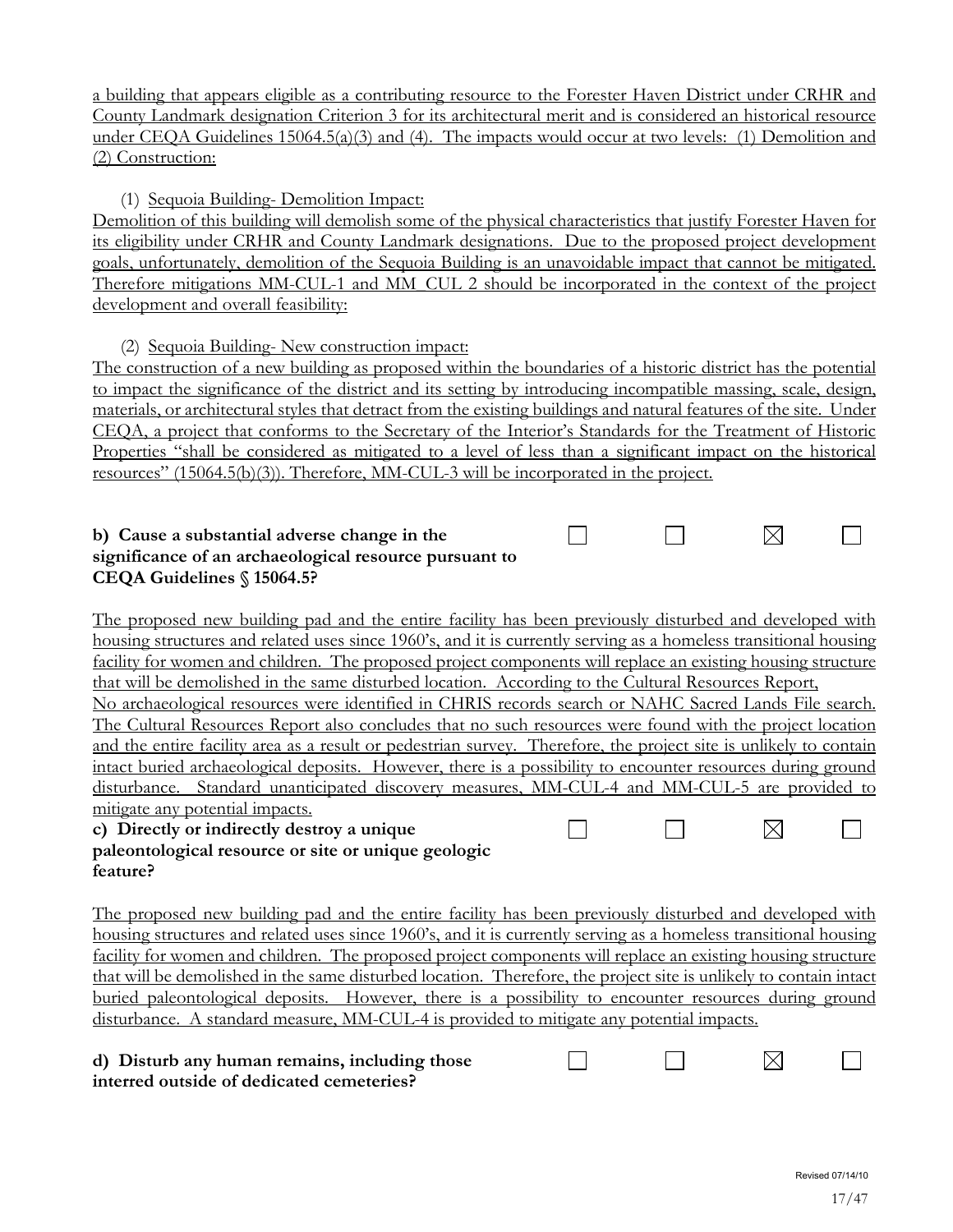The proposed new building pad and the entire facility has been previously disturbed and developed with housing structures and related uses since 1960's, and it is currently serving as a homeless transitional housing facility for women and children. The proposed project components will replace an existing housing structure that will be demolished in the same disturbed location. Therefore, the project site is unlikely to contain intact buried human remains. However, there is a possibility to encounter resources during ground disturbance. A standard measure, MM-CUL-5, is provided to mitigate any potential impacts.

**MM-CUL-1: Archival Documentation.** Prior to demolition, it is recommended that the existing Sequoia Lodge be subject o archival documentation that includes photography of all exterior elevations, and views to and from the building, with detailed photographs of materials, doors, windows, rooflines, gardens, and other key components so that there is a record of the demolished building. It is also recommended that the original plans for the historic district (if available) be scanned and reproduced so that they are available for future study on the historic district. This documentation should be based on the National Park Service's Historic American Building Survey (HABS) guidelines for narrative and photographs should be filed with the SCCIC, the County of Los Angeles, and any other interested parties/stakeholders. It should be noted that this recommendation will not reduce impacts to historical resources below a level of significance, however, CEQA required consideration of all feasible mitigation measures.

**MM-CUL-2: Protection Plan for Demolition and Construction.** Prior to the start of project -related demolition and construction activities, protection measures should be developed in a formal plan for the adjacent building in particular, the Facility Operations Building location to the west. Protection should include: 1) clear denotation in the construction plans that the project is located within a historic district, marking the location of the adjacent Facility Operations Building; 2) all construction workers should be informed of the presence of a historic district and be aware of the protocol to avoid and protect all adjacent buildings; and 3) fencing and signage should be put in place to make sure that all construction worker and equipment are preventing from accessing the building. The protection plan should be prepared by a qualified architectural historian/historic preservation professional and should clearly identify all responsible parties with their contact information

**MM-CUL-3: Protection Design Review for SOIS Conformance.** Upon completion/near completion of the new building's design, a qualitied architectural historian/historical preservation professional should review the final design for conformation with the Secretary of the Interior's Standards for the Treatment of Historic Properties, specifically, the Standards for Rehabilitation (Weeks and Grimmer 1995, revised 2017). Most importantly, the architectural historian should ensure that the new construction "will not destroy historic materials, features and spatial relationships that characterize the property. The new work will be differentiated from the old and will be compatible with the historic materials, features, size scale and proportion, and massing to protect the integrity of the property and its environment" (Standard 9). Further, the new construction should be "undertaken in such a manner that, if removed in the future, the essential from and integrity of the historic property and its environment would be unimpaired" essential from and integrity of the historic property and its environment would be unimpaired" (Standard 10). The architectural historian should provide a letter summarizing the results of the review and describing how the design conforms to the Standards for Rehabilitation.

**MM-CUL-4:** If archaeological resources, such as sites, features, or artifacts, are exposed during construction activities for the proposed project, all construction work occurring within 100 feet of the find shall immediately stop until a qualified archaeologist, meeting the Secretary of the Interior's Professional Qualification Standards, can evaluate the significance of the find and determine whether or not additional study is warranted. Depending upon the significance of the find, the archaeologist may simply record the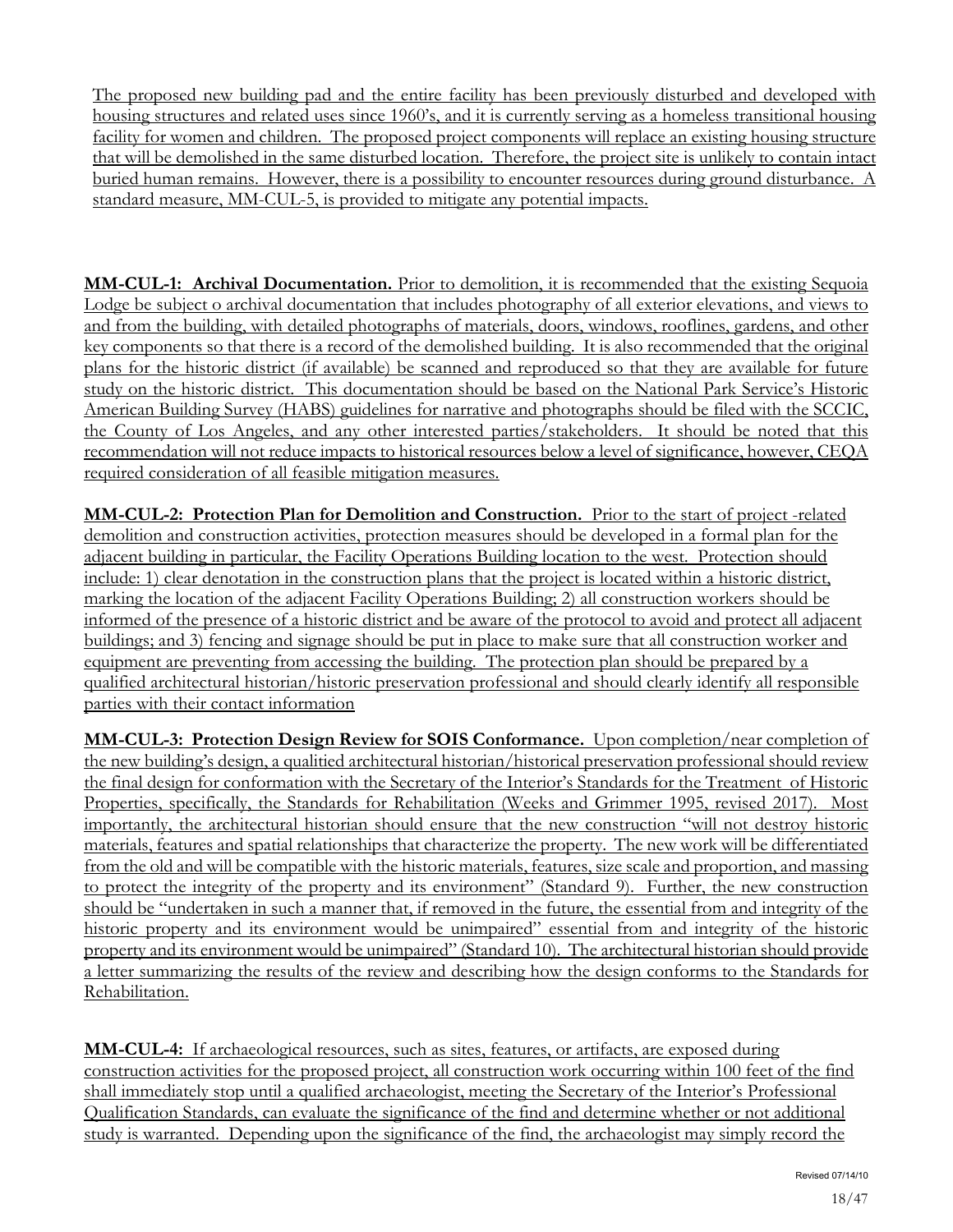find and allow work to continue. If the discovery proves significant under CEQA, additional work such as preparation of an archaeological treatment plan, testing, or data recovery may be warranted.

**MM-CUL-5:** The applicant shall retain a professional Native American monitor, agreed upon by the Fernandeño Tataviam Band of Mission Indians (FTBMI) and Los Angeles County Planning, to observe all clearing, grubbing, and grading operations within the proposed impact areas. If cultural resources are encountered, the Native American monitor will have the authority to request that ground-disturbing activities cease within 60 feet of discovery to assess and document potential finds in real time. One monitor will be required on-site for all ground-disturbing activities in areas designated through additional consultation. However, if ground-disturbing activities occur in more than one of the designated monitoring areas at the same time, then the parties can mutually agree to an additional monitor, to ensure that simultaneously occurring ground-disturbing activities receive thorough levels of monitoring coverage.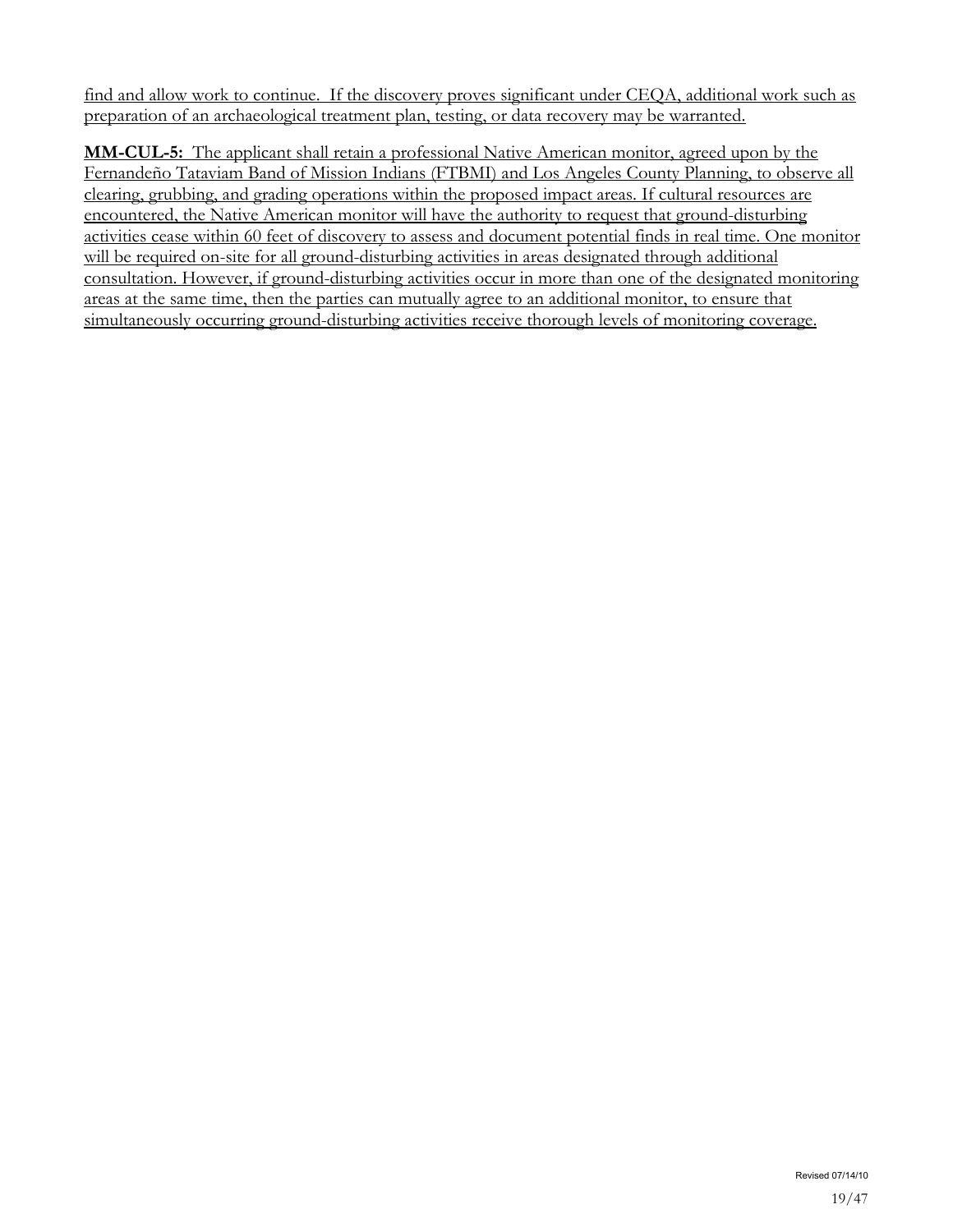#### **6. ENERGY**

| Would the project:                                                                                                                                                                         | Potentially<br>Significant<br>Impact | Less Than<br>Significant<br>Impact with<br>Mitigation<br>Incorporated | Less Than<br>Significant<br>Impact | N o<br>Impact |
|--------------------------------------------------------------------------------------------------------------------------------------------------------------------------------------------|--------------------------------------|-----------------------------------------------------------------------|------------------------------------|---------------|
| a) Result in potentially significant environmental<br>impact due to wasteful, inefficient, or unnecessary<br>consumption of energy resources, during project<br>construction or operation? |                                      |                                                                       |                                    |               |

The proposed project will comply with the energy conservation standards established in Title 24 of the California Administrative Code during the duration of the project construction process and future building operation.

Project construction is considered a short-term duration, the extent of fuel consumption and energy demands during this time is inherent to construction projects of its size and nature; thus, the temporary demand would not necessitate additional energy facilities or cause wasteful inefficient/unnecessary consumption of energy. Daily operation of the project would generate demand of additional energy resources. The project would be designed to include applicable energy saving features such as energy efficient HVAC units, energy saving windows, low flow plumbing fixtures, and energy efficient light fixtures as well as waste reduction features that would allow the project to comply with the State regulations. Therefore, the project construction and operation would not result in an inefficient use of energy resources, thus, a less than significant impact would occur.

#### $\Box$ **b) Conflict with or obstruct a state or local plan for**   $\Box$ **renewable energy or energy efficiency?**

The project development would be required to comply with all current State and County building standards that include provisions such as the use of recycled water for landscaping, long/short term bicycle parking, amongst other features; therefore, the project would not result in wasteful inefficient or unnecessary consumption of energy that is inconsistent with the State and County plans for energy reduction measures.

 $\Box$ 

 $\boxtimes$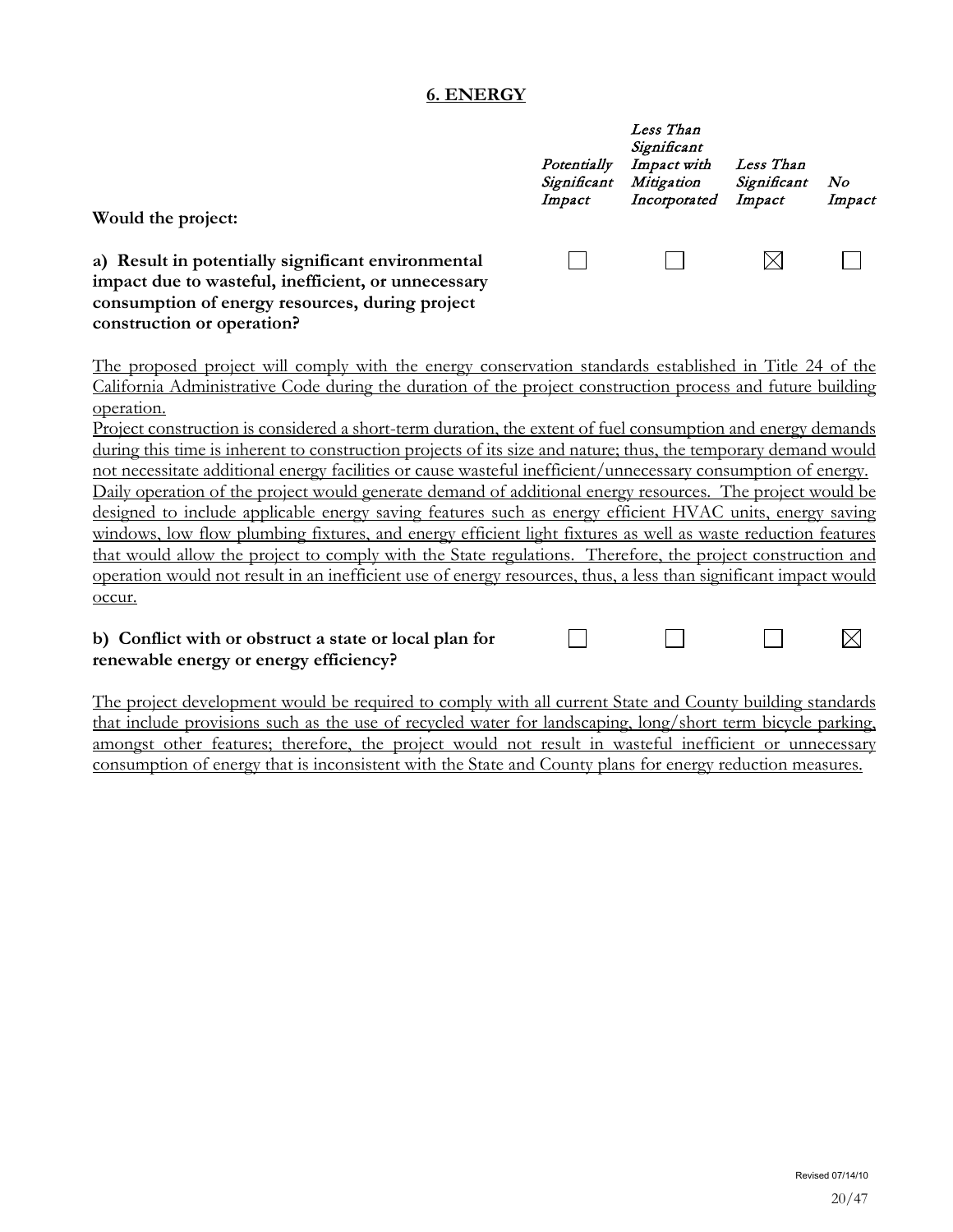# **7. GEOLOGY AND SOILS**

| Would the project:                                                                                                                                                                                                                                                                                                                                                                                                                                                                                                                                                                                                                                                                                                                                                                                                                                                                                                                                                                                                                                                                                                                                                                                                                                                                                                                                                                                                                                                                                                                                                                                                                                                                 | Potentially<br>Significant<br>Impact | Less Than<br>Significant<br>Impact with<br>Mitigation<br>Incorporated | Less Than<br>Significant<br>Impact | N o<br>Impact |
|------------------------------------------------------------------------------------------------------------------------------------------------------------------------------------------------------------------------------------------------------------------------------------------------------------------------------------------------------------------------------------------------------------------------------------------------------------------------------------------------------------------------------------------------------------------------------------------------------------------------------------------------------------------------------------------------------------------------------------------------------------------------------------------------------------------------------------------------------------------------------------------------------------------------------------------------------------------------------------------------------------------------------------------------------------------------------------------------------------------------------------------------------------------------------------------------------------------------------------------------------------------------------------------------------------------------------------------------------------------------------------------------------------------------------------------------------------------------------------------------------------------------------------------------------------------------------------------------------------------------------------------------------------------------------------|--------------------------------------|-----------------------------------------------------------------------|------------------------------------|---------------|
| a) Directly or indirectly cause potential substantial<br>adverse effects, including the risk of loss, injury, or<br>death involving:                                                                                                                                                                                                                                                                                                                                                                                                                                                                                                                                                                                                                                                                                                                                                                                                                                                                                                                                                                                                                                                                                                                                                                                                                                                                                                                                                                                                                                                                                                                                               |                                      |                                                                       |                                    |               |
| i) Rupture of a known earthquake fault, as<br>delineated on the most recent Alquist-Priolo<br>Earthquake Fault Zoning Map issued by the State<br>Geologist for the area or based on other substantial<br>evidence of a known active fault trace? Refer to<br>Division of Mines and Geology Special Publication<br>42.                                                                                                                                                                                                                                                                                                                                                                                                                                                                                                                                                                                                                                                                                                                                                                                                                                                                                                                                                                                                                                                                                                                                                                                                                                                                                                                                                              |                                      |                                                                       | $\boxtimes$                        |               |
| The subject property is within the Transverse Ranges Geomorphic Province of southern California that<br>consists of series of west-trending mountains and intervening valleys. The southern California region is<br>traversed by the San Andreas Fault, which is a transform boundary between the Pacific Plate and the<br>North American Plate. The San Andreas fault is part of a system of northwest-striking, right lateral faults<br>that are generally historically active. The San Andreas fault is located approximately 22 miles to the north-<br>northwest. The southern California region is seismically active and commonly experiences strong ground<br>shaking resulting from earthquakes along active faults. Earthquakes along these faults are part of<br>continuous, naturally occurring process, which has contributed to the characteristic landscape of the<br>region. Per the project geotechnical and soils study, the potential for ground rupture on site was evaluated<br>utilizing published maps and references. Review of the Earthquake Zones of Required Investigation map<br>for the San Fernando Quadrangle, provided digitally on the CGS EQZ web application, indicate that there<br>are not any known active faults within the project site, per Alquist-Priolo criteria. Numerous blind (buried)<br>thrust faults are present in the San Fernando Valley. These faults were not exposed at the ground surface<br>and are not considered to be a potential fault-related ground rupture hazard to the project site; therefore,<br>the possibility of fault-related impacts caused by the project site is considered less than significant over |                                      |                                                                       |                                    |               |
| the design life of the proposed development.<br>ii) Strong seismic ground shaking?                                                                                                                                                                                                                                                                                                                                                                                                                                                                                                                                                                                                                                                                                                                                                                                                                                                                                                                                                                                                                                                                                                                                                                                                                                                                                                                                                                                                                                                                                                                                                                                                 |                                      |                                                                       |                                    |               |
| The southern California region is seismically active and commonly experiences strong ground shaking<br>resulting from earthquakes along active faults. Earthquakes along these faults are part of continuous,<br>naturally occurring process, which has contributed to the characteristic landscape of the region.<br>Compliance with applicable building codes and adherence to design recommendations would provide<br>safeguard against major failures and loss of life, although they are not intended to limit damage. By<br>complying with the County Building Code and incorporating compacted fill as recommended in MM-<br>GEO-1, the proposed improvements is not likely to induce significant level of seismic ground shaking.<br>iii) Seismic-related ground failure, including<br>liquefaction and lateral spreading?                                                                                                                                                                                                                                                                                                                                                                                                                                                                                                                                                                                                                                                                                                                                                                                                                                                 |                                      | $\times$                                                              |                                    |               |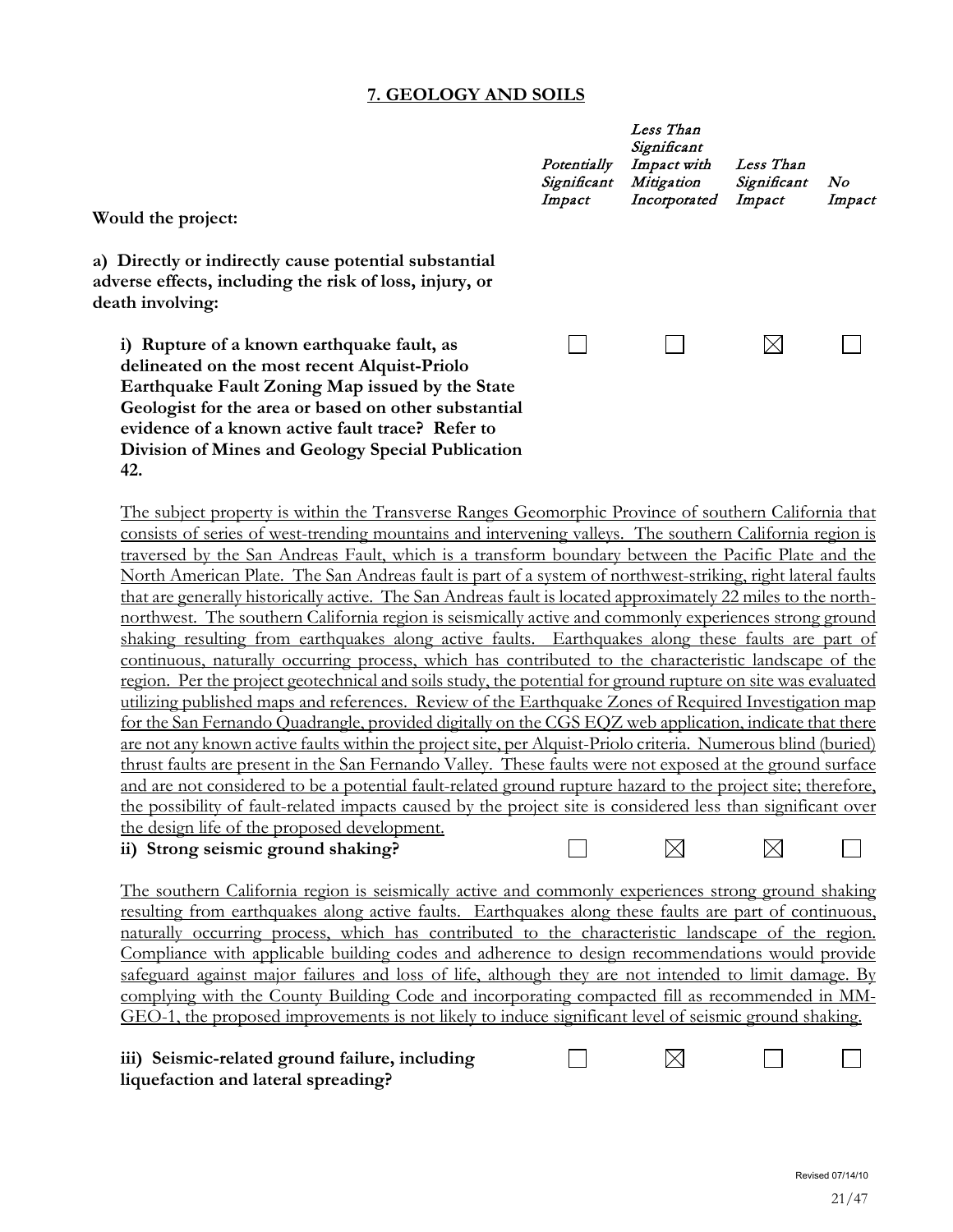Ground failure such as liquefaction is a phenomenon in which pore water pressure generated by earthquake shaking causing sudden, temporary reduction or loss of shear strength in saturated soils with negligible to low plasticity. Structures founded on liquefied soils may experience subsidence and/or lateral movement. Since the existing development is within a Liquefaction Zone where existing, potential for seismic soil liquefaction and associated ground failure were evaluated and assessment of liquefaction potential and associated phenomena at the site was also performed in the Geotechnical Report. Based on site testing, the potential for liquefaction in soil layers beneath the proposed structure is less than significant provided that the recommended mitigation measure MM-GEO-1 is incorporated into the grading plan and implemented during construction. According to the assessment, potential for later spreading is believed to be negligible if all measures are incorporated since laterally continuous, potentially liquefiable soil layers meeting the relative density corresponding results were not present at the site.

# **iv) Landslides?**

П

 $\Box$ 

 $\boxtimes$ 

Landslides are mass movements of the ground that include rock falls, relatively shallow slumping and sliding of soil. The Project Site contains areas designated as Landslide Zone throughout, although they are outside the existing development. Based on the findings in the Geotechnical Report prepared for the project, that the project will be safe against hazard from landslide, settlement, and slippage for the intended use and will not affect adjacent properties by complying with Section 111 and incorporating all recommendations in the Grading and Building Plans during construction (MM-GEO-1, 2, 3, and 4).

## **b) Result in substantial soil erosion or the loss of topsoil?**

Temporary earthmoving activities associated demolition and grading have the potential that will result in soil erosion or loss of topsoil. Short term effects during construction phase would be prevented through compliance with previously identified NPDES and SWPPP programs and incorporation of construction BMPs to reduce soil erosion as well as project LID facilities to insure onsite drainage, water quality and soil loss. Therefore, impacts to loss of topsoil and erosion is less than significant.

**c) Be located on a geologic unit or soil that is**  П  $\boxtimes$ **unstable, or that would become unstable as a result of the project, and potentially result in on- or off-site landslide, lateral spreading, subsidence, liquefaction or collapse?** 

The project site is located within a Liquefaction Zone, and the onsite soil consists of recent alluvial sedimentary deposits (Qal) within Lopez Canyon that are underlain by Saugus Formation (TQs) bedrock. Saugus Formation bedrock is also exposed in the adjacent ridgelines at a depth ranging from 23 feet to 30 feet. Quaternary Alluvium formed unconsolidated deposits. Artificial fill (af) associated with past site development was encountered at one subsurface location to a depth of 6 feet. In general, the artificial fill is considered to be thin (< 3 feet) and is undifferentiated from the alluvium. Based on the assessment of potential for liquefaction and associated ground failure in soil layers beneath the proposed structure is less than significant, with inclusion of the recommended removal and re-compaction of site soils. No significant seismically-induced ground surface settlement is anticipated. Potential for lateral spreading is believed to be negligible since laterally continuous, potentially liquefiable soil layers with a relative density are not present at the site. Therefore, it is determined that the project requires incorporation of MM-GEO-1 in order to potentially result in less than significant impact in terms of causing soil instability and seismic-related ground failure.

 $\overline{\phantom{0}}$ 

 $\boxtimes$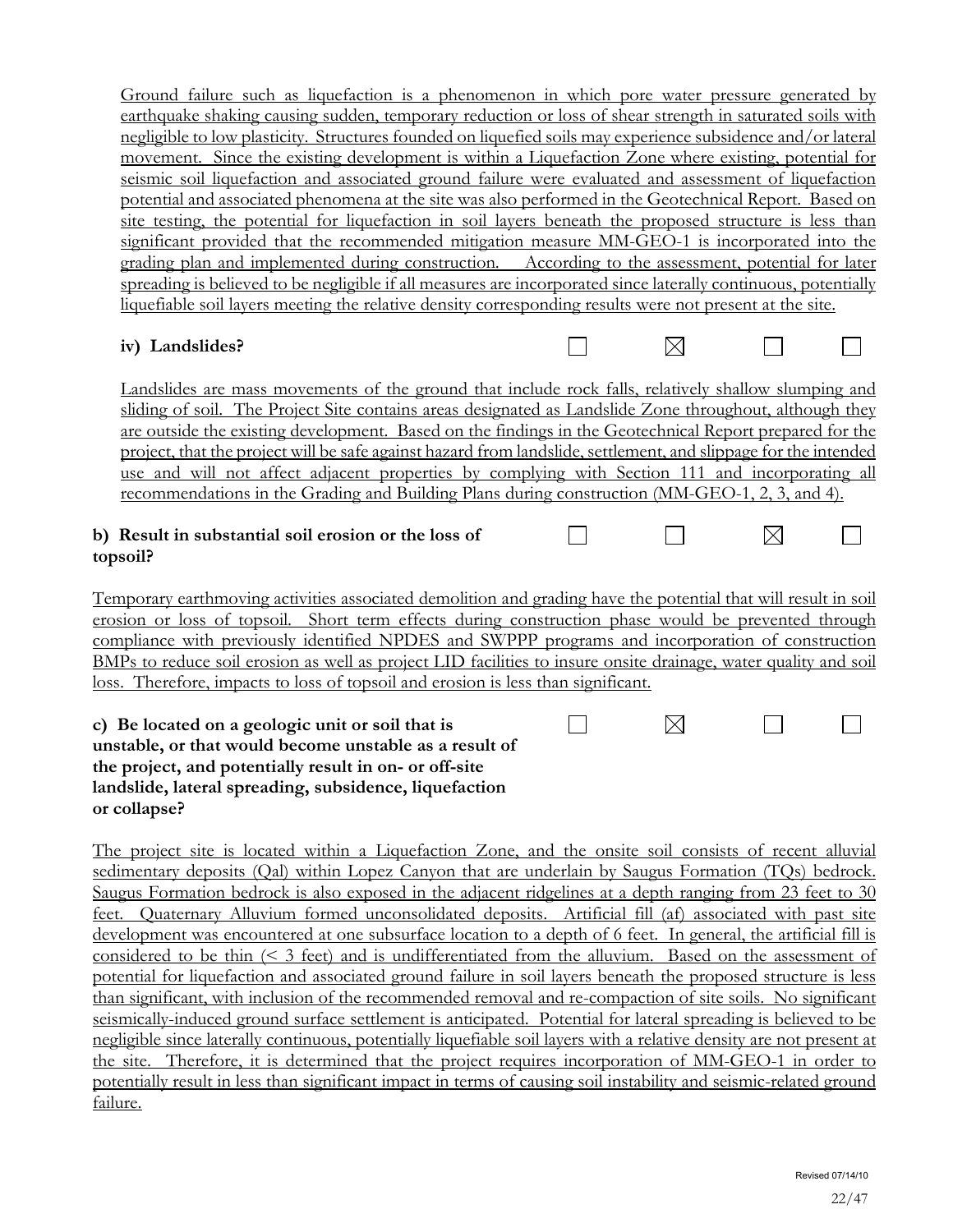### **d) Be located on expansive soil, as defined in Table 18-1-B of the Uniform Building Code (1994), creating substantial direct or indirect risks to life or property?**

As indicated in the project geological and soils analysis, the expansion potential of in-situ soils when removed, mixed, and replaces as compacted fill per preliminary design is considered very low. Conventional shallow column footings and continuous footings are considered adequate for the support to the proposed structure at the site provided the footings are supported entirely on competent compacted fill soils. All project footing design shall be required to comply with the minimum foundation requirements of the 2020 County of Los Angeles Building Code. Per existing condition and analysis, the project impact is considered less than significant.

 $\Box$ 

 $\Box$ 

 $\Box$ 

П

 $\boxtimes$ 

⊠

 $\Box$ 

┓

#### **e) Have soils incapable of adequately supporting the use of onsite wastewater treatment systems where sewers are not available for the disposal of wastewater?**

Currently, the Hope Gardens facility is serviced by its own onsite wastewater treatment plant, which is located approximately 1,700 feet near the southerly end of the site. The existing system may need an expansion to accommodate the proposed development pending County's review and comments. However, the existing treatment system has been in operation since 1975 with modification performed in 2006 and less than significant impact is anticipated for minor modifications that may be required for the existing system based on the soil analysis  $\boxtimes$  $\mathsf{L}$ 

**f) Conflict with the Hillside Management Area Ordinance (L.A. County Code, Title 22, Ch.22.104)?** 

Hillside Management Areas (HMA) are defined as areas with 25% or greater natural slopes. The project site contains HMA but the proposed project development will demolish an existing housing building and to be replaced with a new building within an already developed facility. As such, the project would not be considered to be in Hillside Management Area and no impacts would occur.

# **Mitigation Measures**

**MM-GEO-1**: Refer to Section 8, General Conclusions and Grading Recommendations, in the Geotechnical Report for mitigation measures regarding earthwork and grading, natural slopes, low impact development, oil wells and water wells, sewage disposal, drainage, landscaping, and planters. Earthwork and Grading shall be observed and tested by the Project Geotechnical Engineer, Engineering Geologist, and/or their authorized representatives. These tasks should be performed in accordance with the County Building Code requirements and with the Recommended Earthwork Specifications in Geological Report.

**MM-GEO-2**: Refer to Section 9, Foundation Recommendations, in the Geotechnical Report for mitigation measures regarding conventional shallow footing foundations, concrete slabs-on-grade, expansive soils considerations, and soil corrosivity considerations.

**MM-GEO-3**: Refer to Section 10, Retaining Walls; Section 12, Construction Considerations; and Section 13, Tentative Pavement Design and Associated Grading, in the Geotechnical Report.

**MM-GEO-4**: Refer to Appendix E, Drainage and Erosion Control Recommendations, in the Geotechnical Report, subject to approval of County Department of Public Works.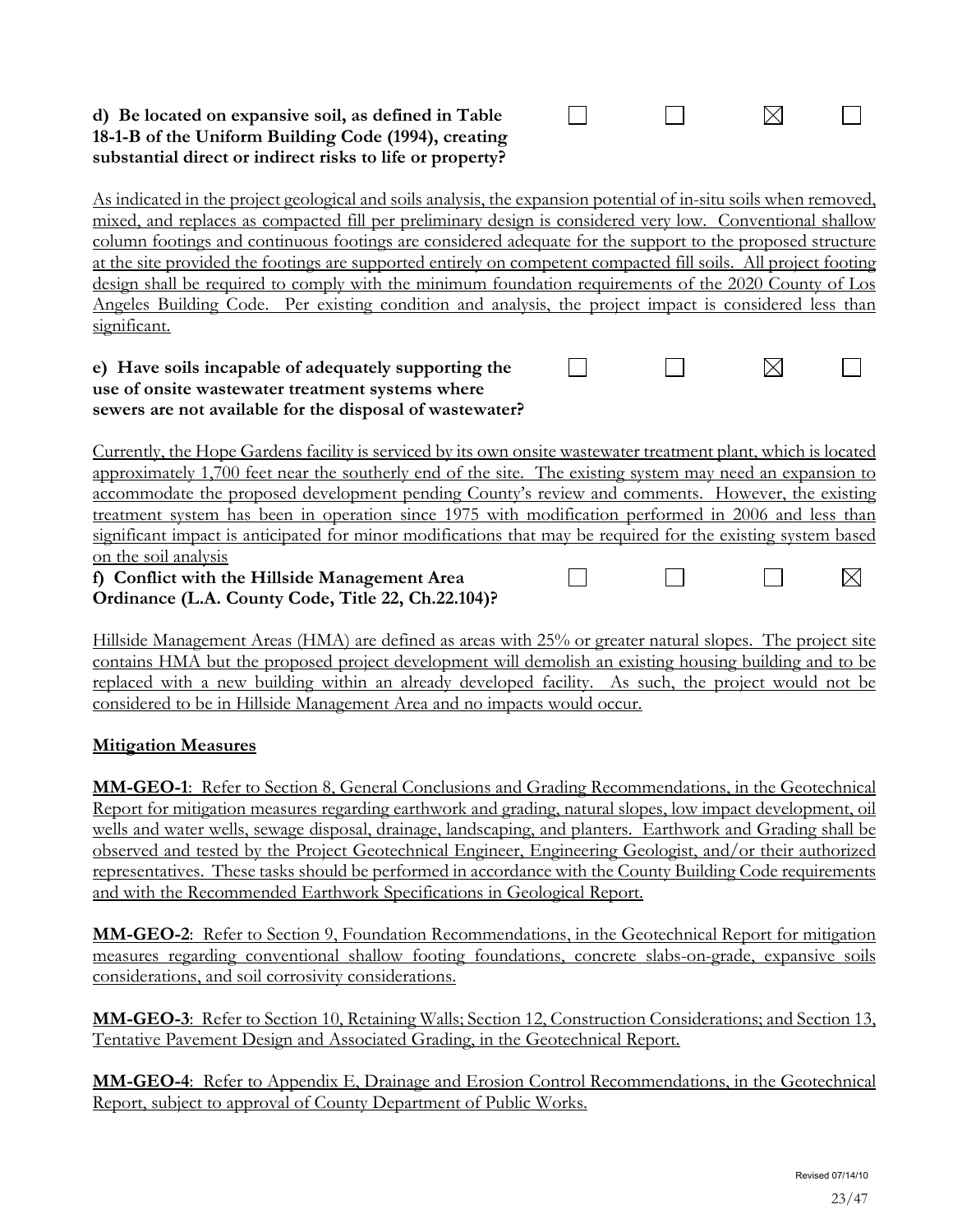#### **8. GREENHOUSE GAS EMISSIONS**

|                                                                                                                                                                                                                                                                                                                                                                                                                                                                                                                                                                                                                                                                                                                                                                                                                                                                                                                                                                                                | Potentially<br>Significant<br>Impact | Less Than<br>Significant<br>Impact with<br>Mitigation<br>Incorporated | Less Than<br>Significant<br>Impact | No<br>Impact |
|------------------------------------------------------------------------------------------------------------------------------------------------------------------------------------------------------------------------------------------------------------------------------------------------------------------------------------------------------------------------------------------------------------------------------------------------------------------------------------------------------------------------------------------------------------------------------------------------------------------------------------------------------------------------------------------------------------------------------------------------------------------------------------------------------------------------------------------------------------------------------------------------------------------------------------------------------------------------------------------------|--------------------------------------|-----------------------------------------------------------------------|------------------------------------|--------------|
| Would the project:                                                                                                                                                                                                                                                                                                                                                                                                                                                                                                                                                                                                                                                                                                                                                                                                                                                                                                                                                                             |                                      |                                                                       |                                    |              |
| a) Generate greenhouse gas (GHGs) emissions, either<br>directly or indirectly, that may have a significant<br>impact on the environment?                                                                                                                                                                                                                                                                                                                                                                                                                                                                                                                                                                                                                                                                                                                                                                                                                                                       |                                      |                                                                       |                                    |              |
| The project development request is for a demolition of one existing housing building and construction of a<br>new transitional housing building for homeless women and children within an established housing facility.<br>Construction related sources are considered temporary and it is negligible by compliance with local SCAQMD<br>and County regulations. The project design will incorporate measures that will comply with California Air<br>Resource Board Scoping Plan policies and measures. No significant traffic is generated by the project<br>development as the anticipated homeless occupants will not generate vehicle use since they do not own<br>personal vehicles. Any daily operation and activities associated with the project is also considered not<br>significant since the new building would contribute to overall facility operation. Therefore, the project is<br>considered to result in less than significant impact in regard to greenhouse gas emission. |                                      |                                                                       |                                    |              |
| b) Conflict with any applicable plan, policy, or                                                                                                                                                                                                                                                                                                                                                                                                                                                                                                                                                                                                                                                                                                                                                                                                                                                                                                                                               |                                      |                                                                       |                                    |              |

### **b) Conflict with any applicable plan, policy, or regulation adopted for the purpose of reducing the emissions of greenhouse gases?**

The project would not conflict with any applicable plan, policy or regulation of an agency adopted for the purpose of reducing the emissions of greenhouse gases. The project development is a housing facility for homeless women and children within an existing homeless shelter facility. Furthermore, the project would also comply with applicable Green Building Standards and County policies regarding sustainability. Therefore, project impacts are considered less than significant.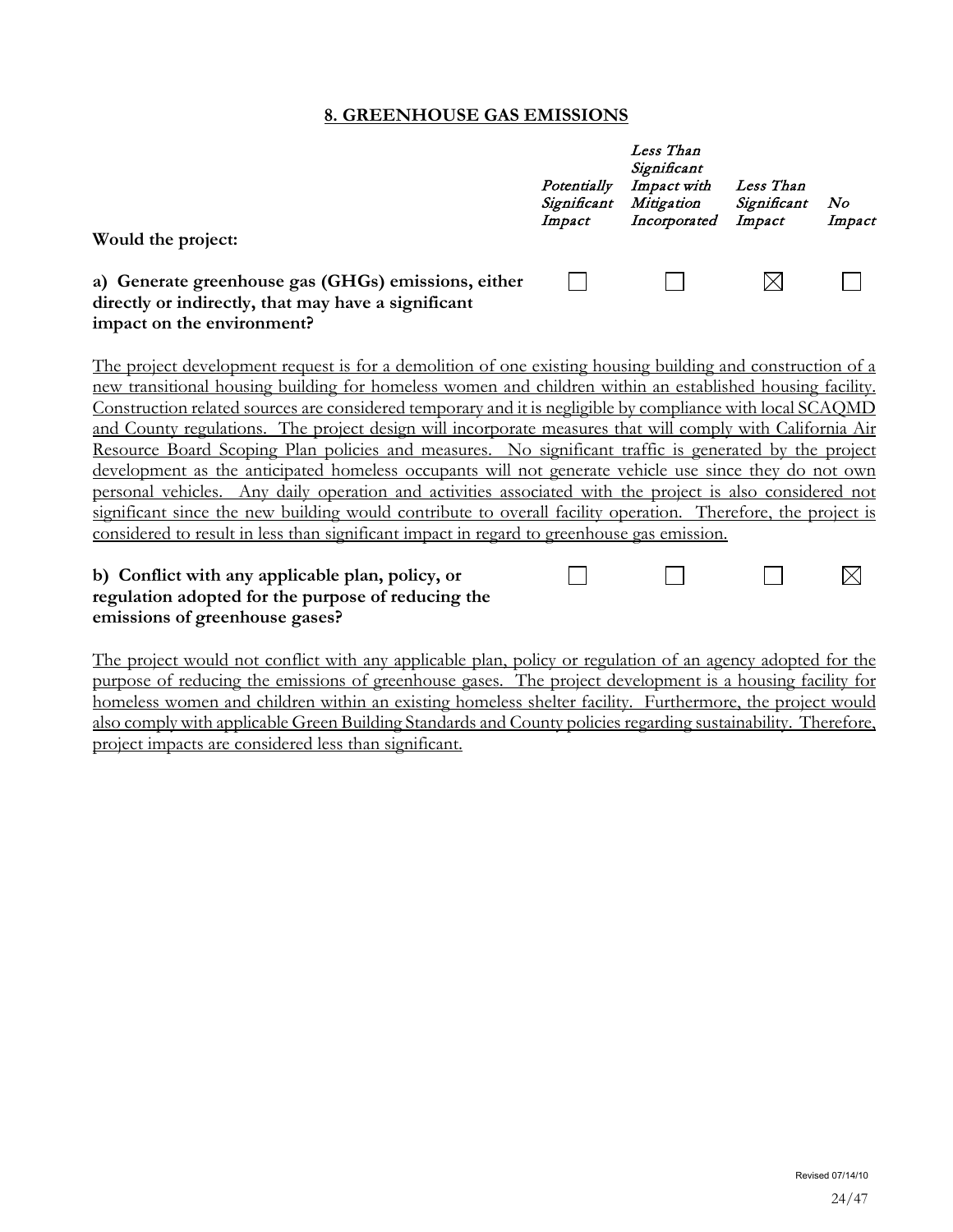# **9. HAZARDS AND HAZARDOUS MATERIALS**

|                                                                                                                                                                                                                                                                                                                      | Potentially<br>Significant<br>Impact | Less Than<br>Significant<br>Impact with<br>Mitigation<br>Incorporated | Less Than<br>Significant<br>Impact | N o<br>Impact |
|----------------------------------------------------------------------------------------------------------------------------------------------------------------------------------------------------------------------------------------------------------------------------------------------------------------------|--------------------------------------|-----------------------------------------------------------------------|------------------------------------|---------------|
| Would the project:                                                                                                                                                                                                                                                                                                   |                                      |                                                                       |                                    |               |
| a) Create a significant hazard to the public or the<br>environment through the routine transport, storage,<br>production, use, or disposal of hazardous materials?                                                                                                                                                   |                                      |                                                                       | $\times$                           |               |
| The Project may contain some storage of hazardous materials such as paint, cleaners and solvents during<br>demolition and construction of the buildings. However, applicable best practices and any applicable<br>requirements in County Code will be implemented and will result in a less than significant impact. |                                      |                                                                       |                                    |               |
| b) Create a significant hazard to the public or the<br>environment through reasonably foreseeable upset<br>and accident conditions involving the release of<br>hazardous materials or waste into the environment?                                                                                                    |                                      |                                                                       | $\times$                           |               |
| The Project may contain some storage of hazardous materials such as paint, cleaners and solvents during<br>demolition and construction of the buildings. However, applicable best practices and any applicable<br>requirements in County Code will be implemented and will result in a less than significant impact. |                                      |                                                                       |                                    |               |
| c) Emit hazardous emissions or handle hazardous or<br>acutely hazardous materials, substances, or waste<br>within one-quarter mile of sensitive land uses?                                                                                                                                                           |                                      |                                                                       |                                    | $\boxtimes$   |
| No emissions of any hazardous materials, substances, or waste are associated with the project development;<br>therefore, no impacts to sensitive land uses within one-quarter mile will occur.                                                                                                                       |                                      |                                                                       |                                    |               |
| d) Be located on a site which is included on a list of<br>hazardous materials sites compiled pursuant to<br>Government Code $\S$ 65962.5 and, as a result, would it<br>create a significant hazard to the public or the<br>environment?                                                                              |                                      |                                                                       |                                    | $\times$      |
| The project site is not located on a parcel of land that has been included on a list of hazardous materials site<br>complied pursuant to Government Code Section 65962.5. Thus, there would be no impact.                                                                                                            |                                      |                                                                       |                                    |               |
| e) For a project located within an airport land use<br>plan, or where such a plan has not been adopted,<br>within two miles of a public airport or public use<br>airport, would the project result in a safety hazard or<br>excessive noise for people residing or working in the<br>project area?                   |                                      |                                                                       |                                    | $\boxtimes$   |
| The project site is not located within an airport land use plan or within two miles of a public airport. The                                                                                                                                                                                                         |                                      |                                                                       |                                    |               |

project would not result in an airport related safety hazard concern. Thus, no impacts would occur.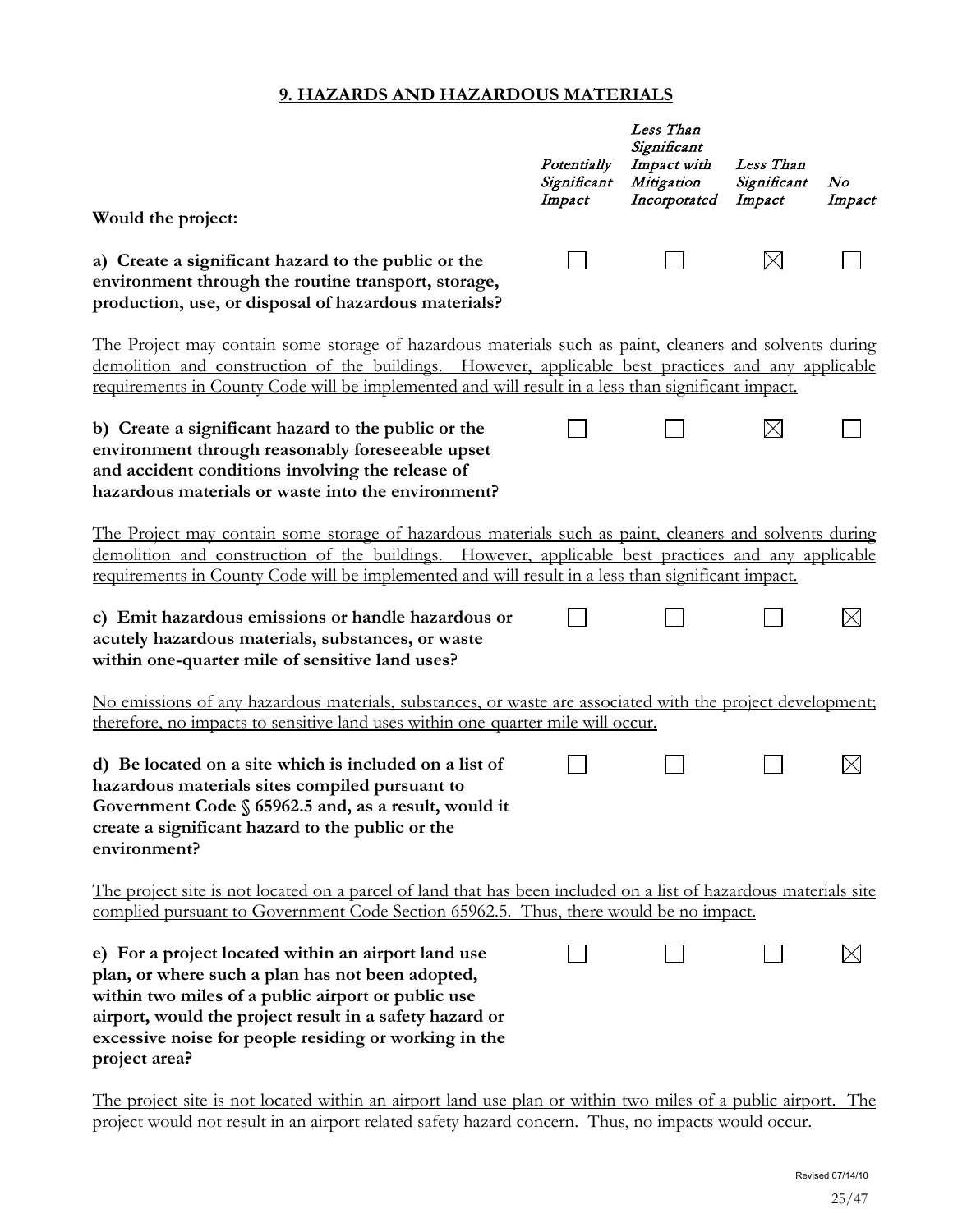### **f) Impair implementation of, or physically interfere with, an adopted emergency response plan or emergency evacuation plan?**

The proposed project development consists of replacing an existing housing building with a new building within a developed homeless shelter facility. The Project Site is approximately 1mile north of Foothill Freeway and is served by two-lane street. Development design and requirements will comply with all County Fire access and fire prevention requirements and existing facility Emergency Evacuation and Management Plan. An Emergency Action and Evacuation Plan has been prepared to address specific conditions of the site and existing facility, and it will be implemented to address any potential adverse impacts on implementing an adopted, existing emergency response plan. Tresult in less than significant impacts.

 $\perp$ 

 $\perp$ 

 $\Box$ 

⊠

 $\bowtie$ 

#### **g) Expose people or structures, either directly or indirectly, to a significant risk of loss, injury or death involving fires, because the project is located:**

| i) within a high fire hazard area with inadequate |  |  |
|---------------------------------------------------|--|--|
| access?                                           |  |  |

The proposed new building is adjacent to and direct site access off two-lane Lopez Canyon Road. Access around the new building will be designed to accommodate and comply with the Los Angeles County Fire Access code. An Emergency Action and Evacuation Plan has been prepared to address specific conditions of the site and existing facility, and it will be implemented to address any potential adverse impacts on implementing an adopted, existing emergency response plan. Therefore, project development is considered less than significant.

#### **ii) within an area with inadequate water and pressure to meet fire flow standards?**

The project is located within an existing developed housing facility that has been in operation for more than 40 years. No new utility improvements are required as part of the project development. All existing water service is more than adequate to meet the water pressure fire flow standards; therefore, no impact will result from the project.

#### **iii) within proximity to land uses that have the**  П **potential for dangerous fire hazard?**

While the Hope Gardens facility is surrounded by natural open space, including Angeles National Forest to the north and east. To the south, there are mobile home parks, outside storage of industrial containers or trucks, and landfill. There may be potential for wildfires but all fire prevention equipment and requirements by County of Los Angeles Fire Codes shall be designed as part of the project development. In addition, Hope Gardens facility has an emergency response plan in place to account for such emergency events; therefore, project impact is considered less than significant.

#### **h) Does the proposed use constitute a potentially dangerous fire hazard?**

The project development will consist of demolishing the existing housing building and replacing it with a new building that is located within an existing 75-acre Hope Gardens facility for the purpose of housing

 $\boxtimes$ 

 $\vert \ \ \vert$ 

 $\boxtimes$ 

 $\Box$ 

 $\vert \ \ \vert$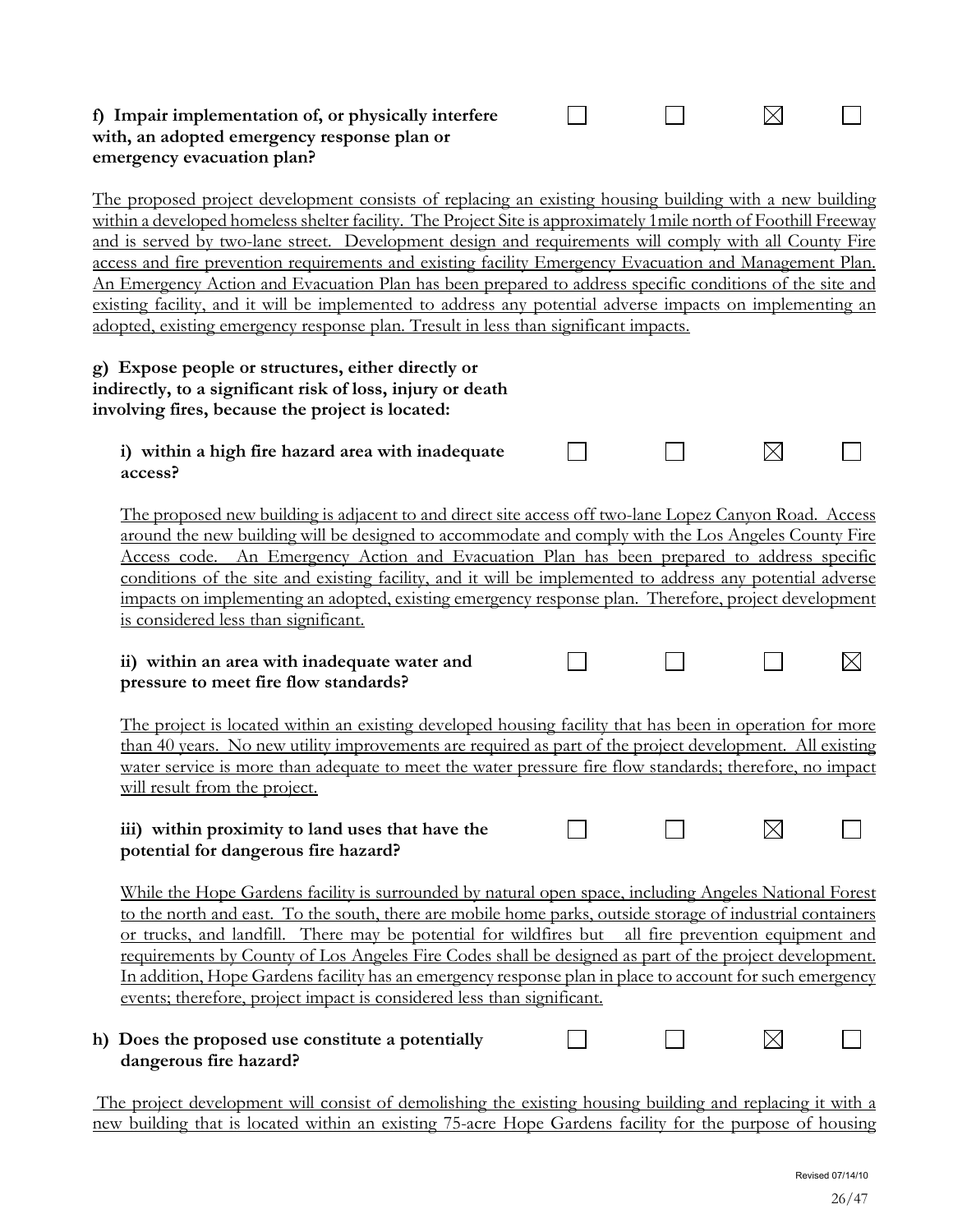homeless women and children. The proposed use does not constitute a potentially dangerous fire hazard. The project will shall comply with all applicable fire and safety codes and standards of the Los Angeles County Fire Department. Therefore, impacts would be less than significant.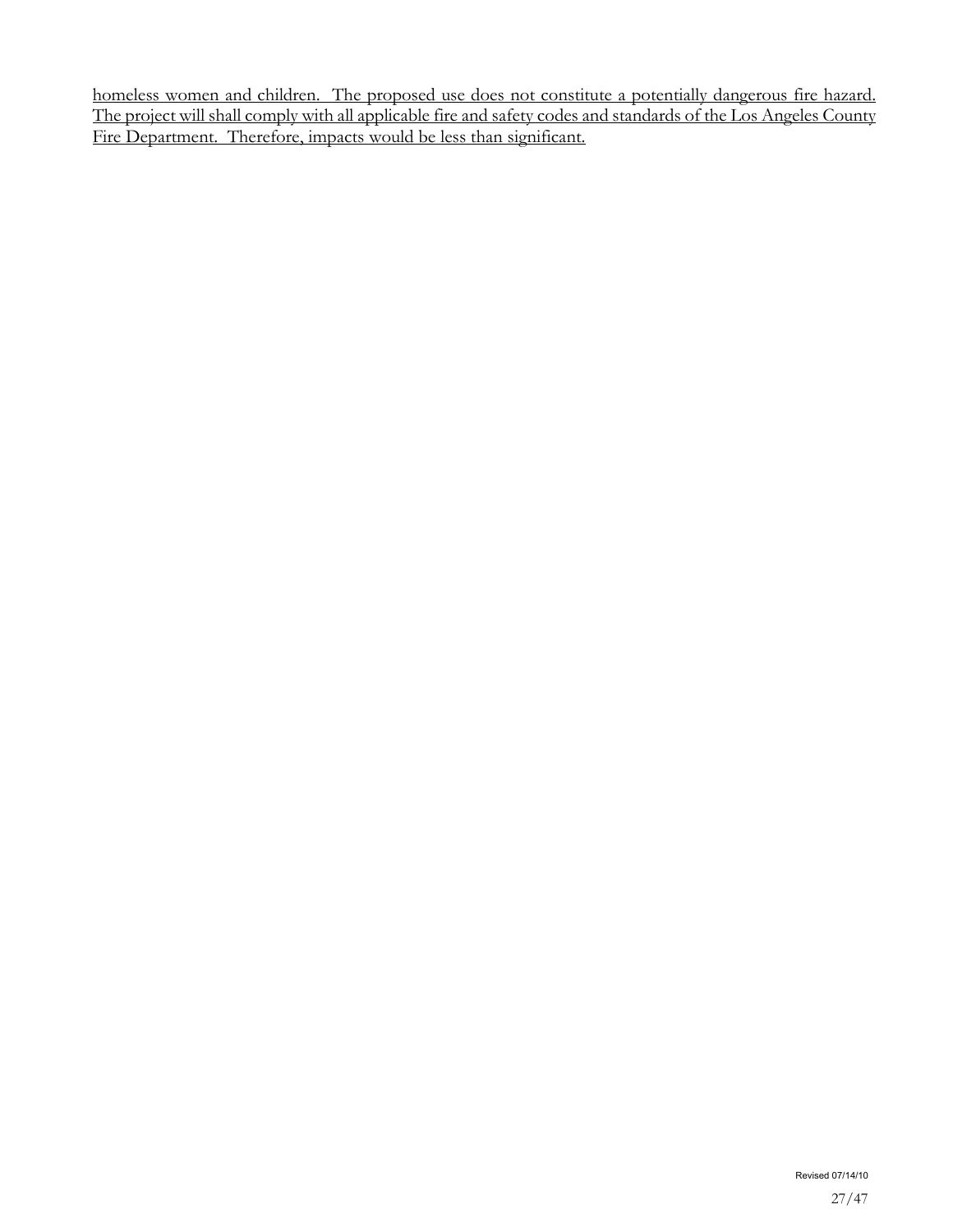#### **10. HYDROLOGY AND WATER QUALITY**

| Would the project:                                                                                   | Potentially<br>Significant<br>Impact | Less Than<br>Significant<br>Impact with<br>Mitigation<br>Incorporated | Less Than<br>Significant<br>Impact | No<br>Impact |
|------------------------------------------------------------------------------------------------------|--------------------------------------|-----------------------------------------------------------------------|------------------------------------|--------------|
| a) Violate any water quality standards or waste<br>discharge requirements or otherwise substantially |                                      |                                                                       |                                    |              |

**degrade surface or groundwater quality?**

During project construction, discharge that could affect stormwater such as soil and sediment entering stormwater would be regulated by the Statewide General Construction Permit issued by State Water Resources Control Board. Demolition of the exiting building, construction grading and disturbance would require compliance with erosion control measures. Since the total disturbance area is over 1 acre in size, the project would be required to comply with the National Pollution Discharge Elimination System (NPDES) and requirement with State Water Resources Control Board. A SWPPP with project specific BMPs will be prepared to reduce or eliminate soil erosion and siltation from the construction site. The construction contractor would be required to operate and maintain these controls throughout the duration of the onsite activities. Thus, compliance with the SWPPP and BMP measures will minimize wastewater discharge and reduce impacts to potential water quality; therefore, impacts to water quality is less than significant. During facility operation, a Standard Urban Storm Water Mitigation Plan for municipal storm water and Urban Runoff Management Programs in Los Angeles County (SUSMP) would be required. In accordance with SUSMP requirements, new development is required to meet or exceed pre-project conditions form storm water discharge. The project would be required retain any additional runoff onsite and discharge it into the storm drain system at rates that do not exceed pre-project conditions. To address this requirement, the project design includes low impact development (LID) implementation and structural treatment control approved by County of Los Angeles Dept. of Public Works. Thus, project compliance with required NPDES, SWPPP, and SUSMP implementation, the project would ensure impacts related to surface or groundwater quality or discharge would remain less than significant.

#### **b) Substantially decrease groundwater supplies or interfere substantially with groundwater recharge such that the project may impede sustainable groundwater management of the basin?**

The construction of the project is not expected to encounter groundwater and would prevent the potential surface runoff through adherence to applicable regulations and BMPs requirements of the NPDES permits, SWPPP, and County of Los Angeles Department of Public Works. In addition, operation of the project will not require direct groundwater extraction either through dewatering for water supply use; therefore, project development impacts is considered less than significant.

 $\Box$ 

**c) Substantially alter the existing drainage pattern of the site or area, including through the alteration of a Federal 100-year flood hazard area or County Capital Flood floodplain; the alteration of the course of a stream or river; or through the addition of impervious surfaces, in a manner which would:**

|--|--|--|

 $\Box$ 

 $\boxtimes$ 

 $\Box$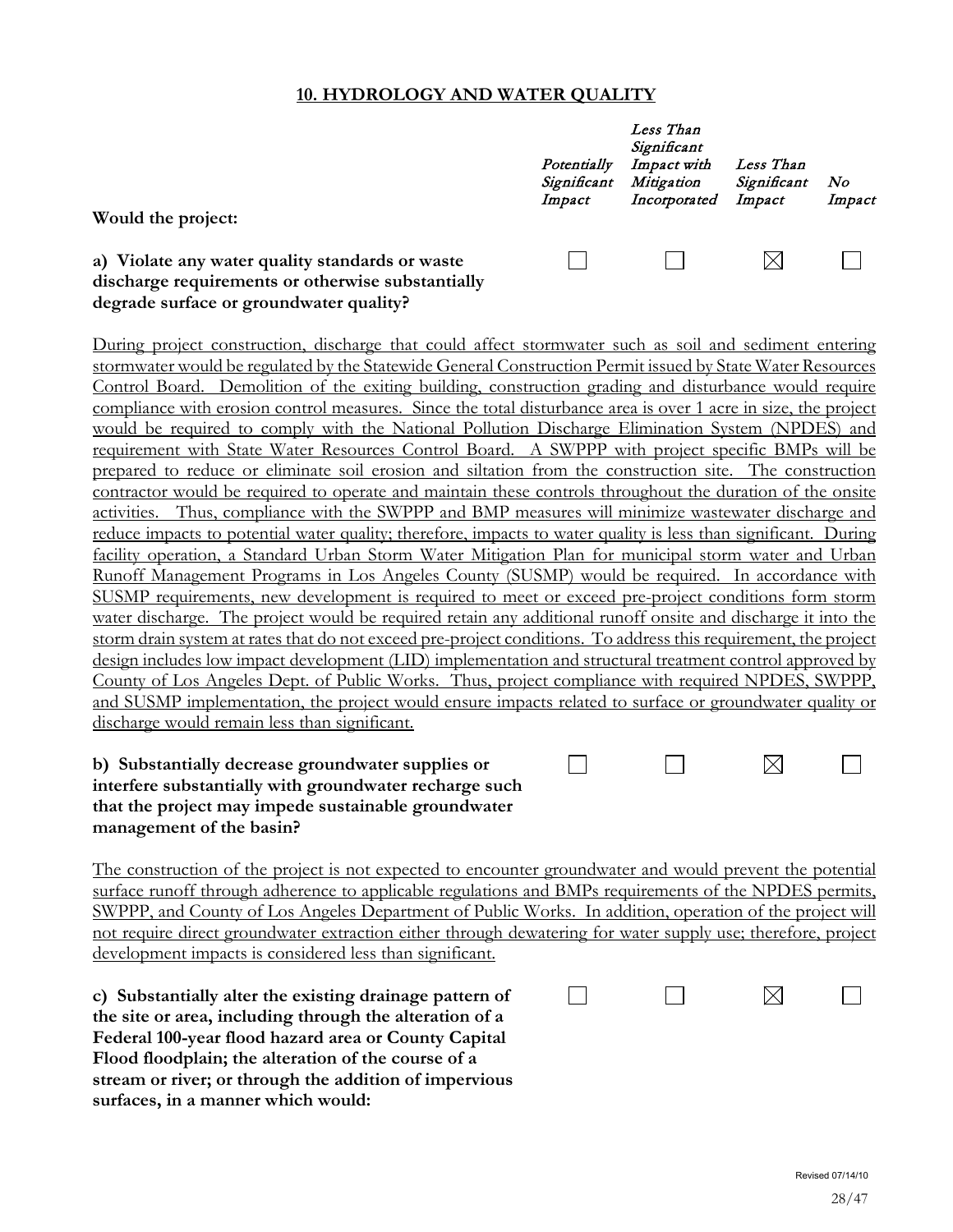#### **(i) Result in substantial erosion or siltation on- or**   $\Box$ ⊠ **off-site?**

The project development will not alter the existing drainage pattern of the site as the newly proposed building will occur on the previously developed building pad with mostly imperious area such as parking and existing driveways. Project construction would temporarily affect the disturb pervious and impervious areas, potentially affecting onsite soils to erosion and siltation. However, pursuant to previously discussion on meeting the State and County stormwater and water quality control best management practice measures during the entire construction phases of the project would ensure that the project impacts related to erosion and siltation would be less than significant.

#### **(ii) Substantially increase the rate, amount, or depth of surface runoff in a manner which would result in flooding on- or offsite?**

The project development will not alter the existing drainage pattern of the site as the newly proposed building will occur on the previously developed building pad with mostly imperious area such as parking and existing driveways. The project would be required retain any additional runoff onsite and discharge it into the storm drain system at rates that do not exceed pre-project conditions. To address this requirement, the project design includes low impact development (LID) implementation and structural treatment control approved by County of Los Angeles Dept. of Public Works. Thus, project compliance with required NPDES, SWPPP, and SUSMP implementation, the project would ensure impacts related to surface or groundwater quality or discharge would remain less than significant.

 $\Box$ 

 $\Box$ 

П

#### **(iii) Create or contribute runoff water which would exceed the capacity of existing or planned stormwater drainage systems or provide substantial additional sources of polluted runoff?**

The project development will not alter the existing drainage pattern of the site as the newly proposed building will occur on the previously developed building pad with mostly imperious area such as parking and existing driveways. The project would be required to comply with the National Pollution Discharge Elimination System (NPDES) and requirement with State Water Resources Control Board. A SWPPP with project specific BMPs will be prepared to reduce or eliminate soil erosion and siltation from the construction site. The construction contractor would be required to operate and maintain these controls throughout the duration of the onsite activities. The project would be required retain any additional runoff onsite and discharge it into the storm drain system at rates that do not exceed pre-project conditions. To address this requirement, the project design includes low impact development (LID) implementation and structural treatment control approved by County of Los Angeles Dept. of Public Works. Thus, project compliance with required NPDES, SWPPP, and SUSMP implementation, the project would ensure impacts related to surface or groundwater quality or discharge would remain less than significant.

⊠ **(iv) Impede or redirect flood flows which would**   $\Box$  $\mathsf{L}$ **expose existing housing or other insurable structures in a Federal 100-year flood hazard area or County Capital Flood floodplain to a significant risk of loss or damage involving flooding?**

 $\vert \ \ \vert$ 

 $\Box$ 

П

 $\boxtimes$ 

⊠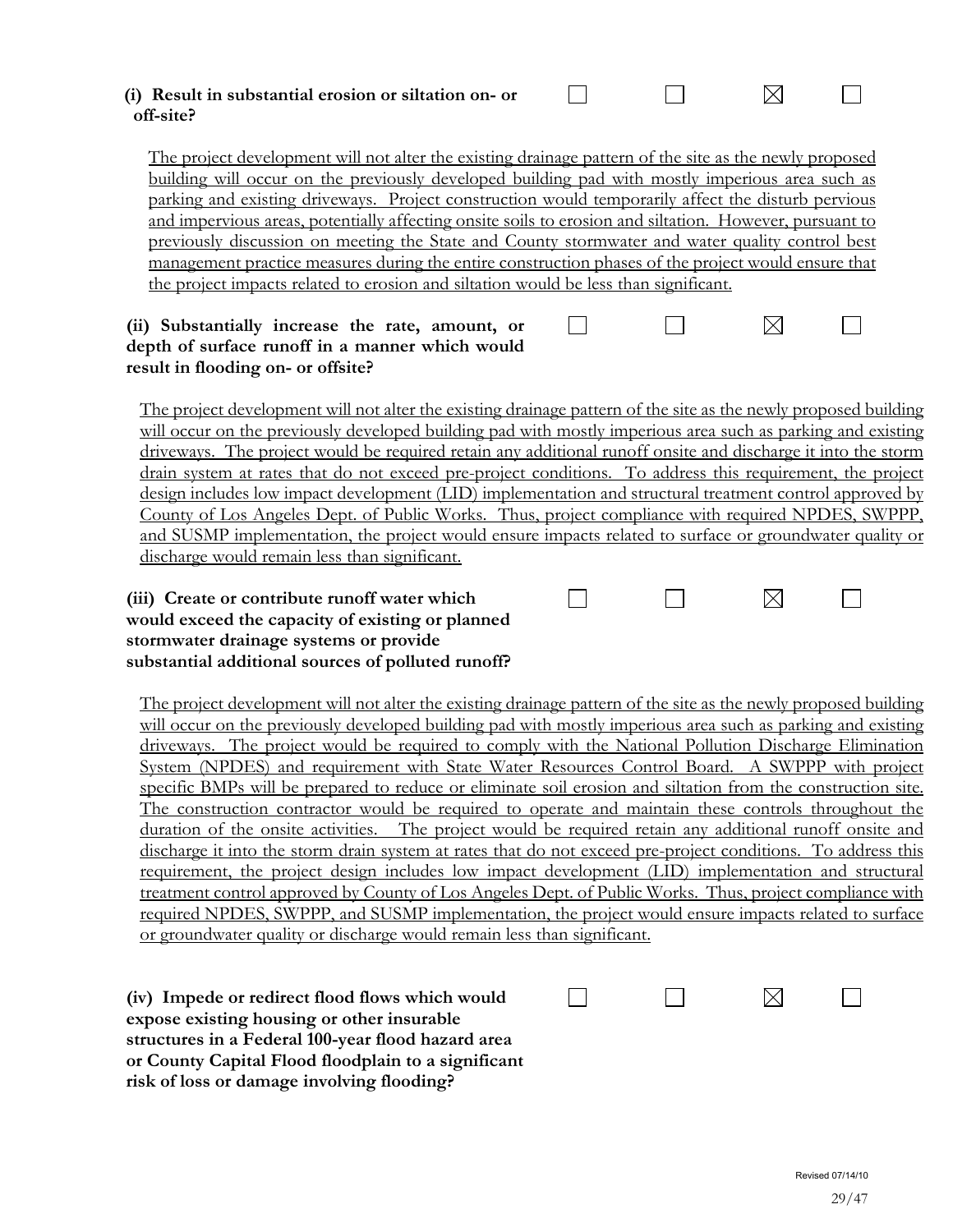| <u>The project site is not within a Federal 100-year flood hazard or County Capital Flood floodplain area or</u><br>floodway, therefore less than significant impacts would result from the project.                                                                                                                                                                                                                                                                                                                                                                                                                                                                          |  |  |
|-------------------------------------------------------------------------------------------------------------------------------------------------------------------------------------------------------------------------------------------------------------------------------------------------------------------------------------------------------------------------------------------------------------------------------------------------------------------------------------------------------------------------------------------------------------------------------------------------------------------------------------------------------------------------------|--|--|
| d) Otherwise place structures in Federal 100-year<br>flood hazard or County Capital Flood floodplain areas<br>which would require additional flood proofing and<br>flood insurance requirements?                                                                                                                                                                                                                                                                                                                                                                                                                                                                              |  |  |
| The project site is not within a Federal 100-year flood hazard or County Capital Flood floodplain area,<br>therefore no impacts would result from the project.                                                                                                                                                                                                                                                                                                                                                                                                                                                                                                                |  |  |
| e) Conflict with the Los Angeles County Low Impact<br>Development Ordinance (L.A. County Code, Title 12,<br>Ch. 12.84)?                                                                                                                                                                                                                                                                                                                                                                                                                                                                                                                                                       |  |  |
| The project development is required to comply with the County's LID requirements. As discussed above, the<br>project design includes improvements and LID devices within the driveways onsite to address the potential<br>impacts associated with the new building. Thus, project impacts is considered less than significant.                                                                                                                                                                                                                                                                                                                                                |  |  |
| f) Use onsite wastewater treatment systems in areas<br>with known geological limitations (e.g. high<br>groundwater) or in close proximity to surface water<br>(including, but not limited to, streams, lakes, and<br>drainage course)?                                                                                                                                                                                                                                                                                                                                                                                                                                        |  |  |
| Currently, the Hope Gardens facility is serviced by its own onsite wastewater treatment plant, which is located<br>approximately 1,700 feet near the southerly end of the site. The existing treatment system has been in<br>operation since 1975 with modification performed in 2006. No improvements to the existing treatment<br>system will occur from the project development and it is not within high groundwater or near surface water<br>in the area. Based on the project development location, no disturbance will occur on the remaining areas of<br>the entire facility; therefore, no impacts will occur.<br>g) In flood hazard, tsunami, or seiche zones, risk |  |  |
| release of pollutants due to project inundation?                                                                                                                                                                                                                                                                                                                                                                                                                                                                                                                                                                                                                              |  |  |
| The proposed project is not located within a flood hazard, tsunami, or seiche zones; therefore, no impact will<br>occur.                                                                                                                                                                                                                                                                                                                                                                                                                                                                                                                                                      |  |  |
| h) Conflict with or obstruct implementation of a water<br>quality control plan or sustainable groundwater<br>management plan?                                                                                                                                                                                                                                                                                                                                                                                                                                                                                                                                                 |  |  |
| The construction and operation of the project would involve activities that have the potential to be in conflict<br>with the local groundwater quality control and management plan. However, project implementation will<br>occur on a previous development property with existing control measures preventing the spread of<br>contaminants. In addition, the construction of the project is not expected to encounter groundwater and                                                                                                                                                                                                                                       |  |  |

contaminants. In addition, the construction of the project is not expected to encounter groundwater and would prevent the potential surface runoff through adherence to applicable regulations and BMPs requirements of the NPDES permits, SWPPP, and County of Los Angeles Department of Public Works. In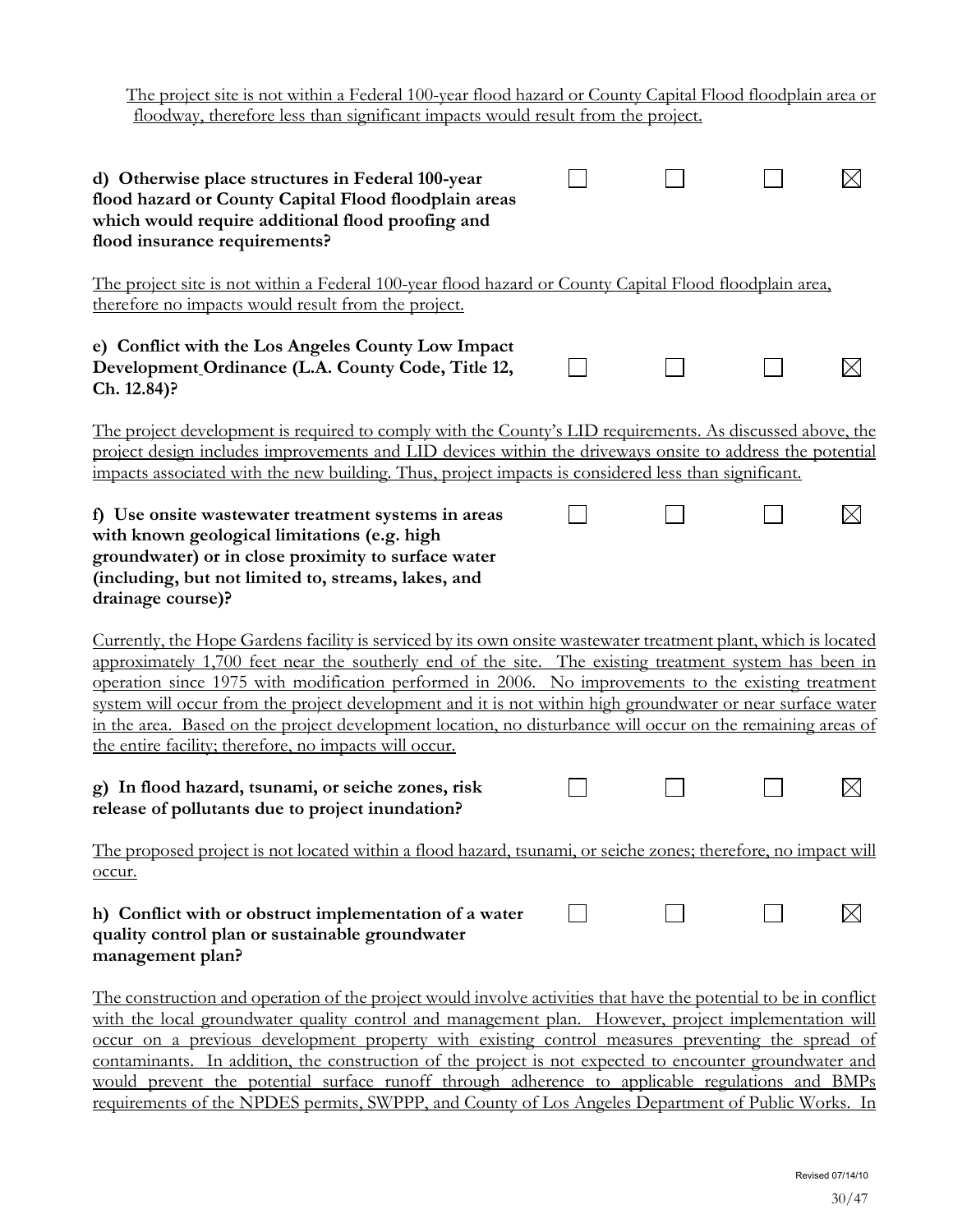addition, operation of the project will not require direct groundwater extraction either through dewatering for water supply use; therefore, project development impact is considered less than significant.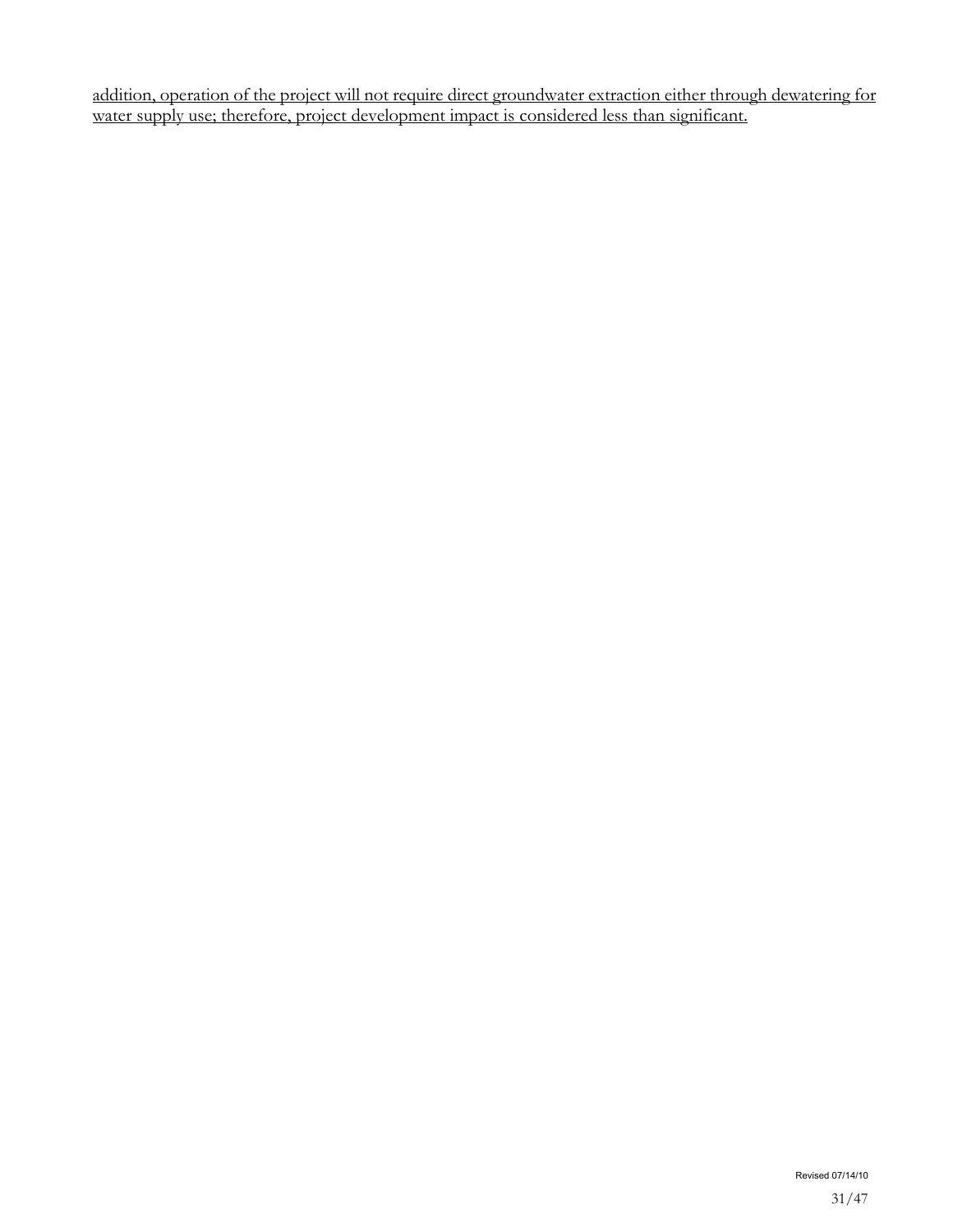# **11. LAND USE AND PLANNING**

|                                                                                                                                                                                                                                                                                                                                                                                                                                                                                                                                                         | Potentially<br>Significant<br>Impact | Less Than<br>Significant<br>Impact with<br>Mitigation<br>Incorporated | Less Than<br>Significant<br>Impact | N o<br>Impact |
|---------------------------------------------------------------------------------------------------------------------------------------------------------------------------------------------------------------------------------------------------------------------------------------------------------------------------------------------------------------------------------------------------------------------------------------------------------------------------------------------------------------------------------------------------------|--------------------------------------|-----------------------------------------------------------------------|------------------------------------|---------------|
| Would the project:                                                                                                                                                                                                                                                                                                                                                                                                                                                                                                                                      |                                      |                                                                       |                                    |               |
| a) Physically divide an established community?                                                                                                                                                                                                                                                                                                                                                                                                                                                                                                          |                                      |                                                                       |                                    | Ж             |
| The project development request is for the demolition of one existing housing building and construction of<br>a new transitional housing building for homeless women and children within an established housing facility.<br>The project site is surrounded by mostly natural, vacant land to north, east and west, with only commercial<br>trailer and auto related storage site located to the south of the property along Lopez Canyon Road. Therefore,<br>the project would not physically divide an established community. No impacts would occur. |                                      |                                                                       |                                    |               |
| b) Cause a significant environmental impact due to a<br>conflict with any County land use plan, policy, or<br>regulation adopted for the purpose of avoiding or<br>mitigating an environmental effect?                                                                                                                                                                                                                                                                                                                                                  |                                      |                                                                       |                                    | $\times$      |
| The project development request is for the demolition of one existing housing building and construction of<br>a new transitional housing building for homeless women and children within a previously established housing<br>facility previously approved under the County designation of Rural Land (RL-1) and zoning of A-2-2 (Heavy<br>Agricultural). Thus, the existing development and use is not in conflict with any County land use plan, policies,<br>or regulations. Therefore, no impact would occur with the proposed project.              |                                      |                                                                       |                                    |               |
| c) Conflict with the goals and policies of the General<br>Plan related to Hillside Management Areas or<br><b>Significant Ecological Areas?</b>                                                                                                                                                                                                                                                                                                                                                                                                          |                                      |                                                                       |                                    | $\boxtimes$   |
| The project development request is for the demolition of one existing housing building and construction of<br>a new transitional housing building for homeless women and children within an established housing facility.<br>The site is not located in a County designated Significant Ecological Area. The site contains a Hillside<br>Management Area but the proposed development will occur within a developed, gentle-sloping area only;                                                                                                          |                                      |                                                                       |                                    |               |

therefore, no impacts would occur.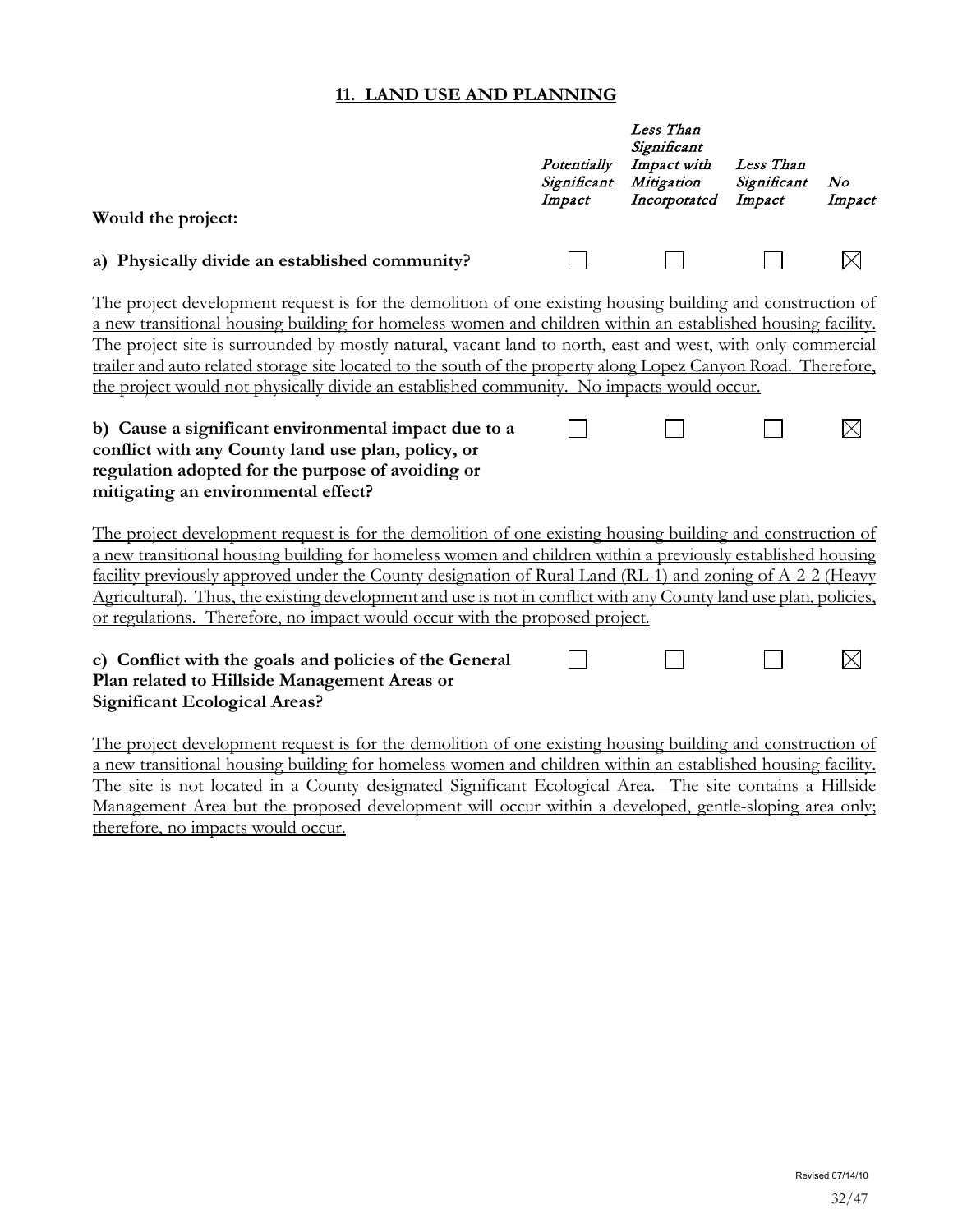#### **12. MINERAL RESOURCES**

| Would the project:                                                                                                                                                                                             | Potentially<br>Significant<br>Impact | Less Than<br>Significant<br>Impact with<br>Mitigation<br>Incorporated | Less Than<br>Significant<br>Impact | No<br>Impact |
|----------------------------------------------------------------------------------------------------------------------------------------------------------------------------------------------------------------|--------------------------------------|-----------------------------------------------------------------------|------------------------------------|--------------|
| a) Result in the loss of availability of a known mineral<br>resource that would be of value to the region and the<br>residents of the state?                                                                   |                                      |                                                                       |                                    |              |
| The project area is within a fully developed and established homeless housing facility, and it is not located<br>within a known mineral resource area. Therefore, no impacts to mineral resources would occur. |                                      |                                                                       |                                    |              |
| b) Result in the loss of availability of a locally-<br>important mineral resource recovery site delineated on<br>a local general plan, specific plan or other land use<br>plan?                                |                                      |                                                                       |                                    |              |

The project site and the adjacent land are not identified as any locally important mineral resource zone or recovery sites that are delineated on County's General Plan or any other land use plans; therefore, no impacts area associated with the project.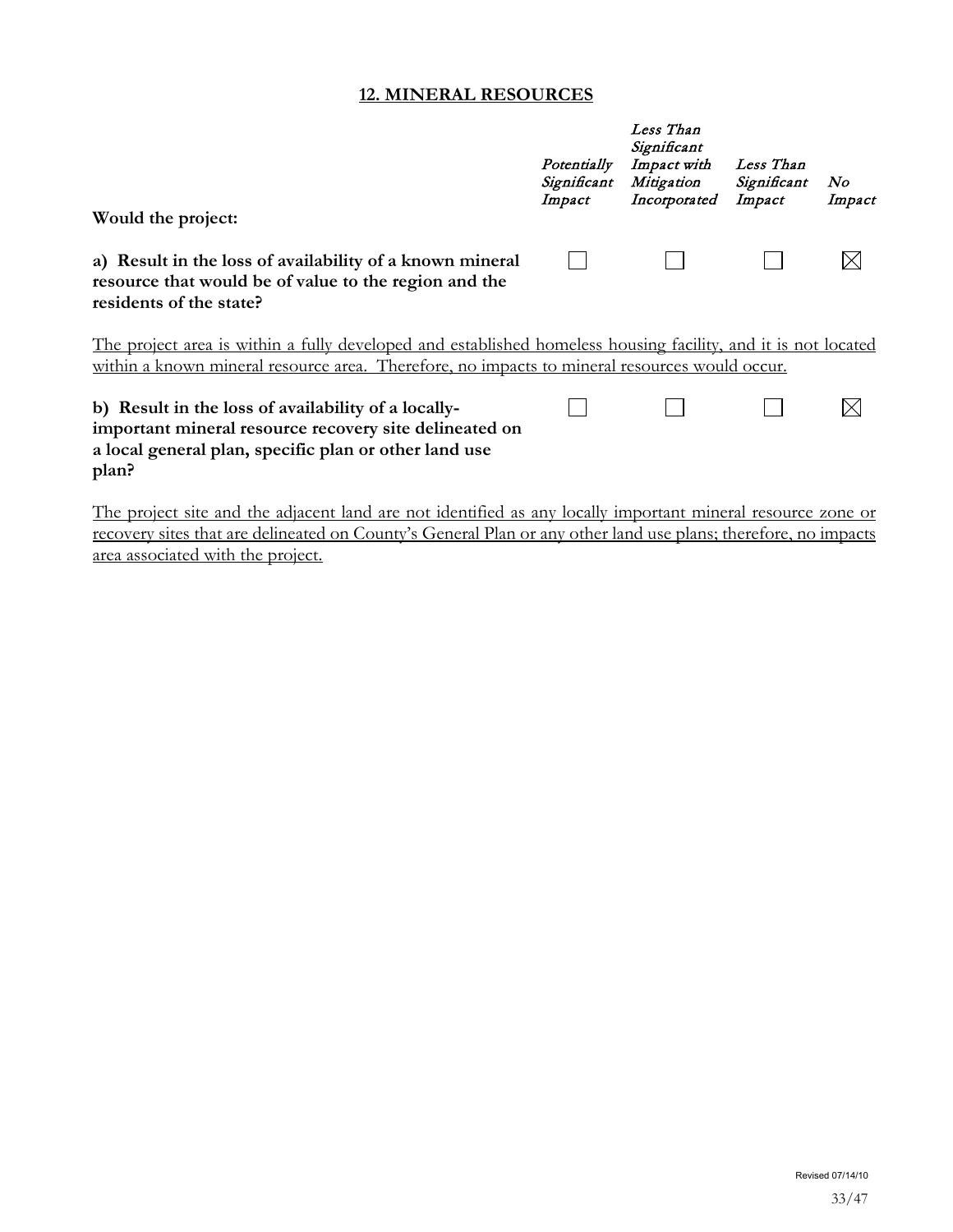# **13. NOISE**

|                                                                                                                                                                                                                                                                                                                                                                                                                                                                                                                                                                                                                                                                                           | Potentially<br>Significant<br>Impact | Less Than<br>Significant<br>Impact with<br>Mitigation<br>Incorporated | Less Than<br>Significant<br>Impact | N o<br>Impact |
|-------------------------------------------------------------------------------------------------------------------------------------------------------------------------------------------------------------------------------------------------------------------------------------------------------------------------------------------------------------------------------------------------------------------------------------------------------------------------------------------------------------------------------------------------------------------------------------------------------------------------------------------------------------------------------------------|--------------------------------------|-----------------------------------------------------------------------|------------------------------------|---------------|
| Would the project result in:                                                                                                                                                                                                                                                                                                                                                                                                                                                                                                                                                                                                                                                              |                                      |                                                                       |                                    |               |
| a) Generation of a substantial temporary or<br>permanent increase in ambient noise levels in the<br>vicinity of the project in excess of standards<br>established in the County General Plan or noise<br>ordinance (Los Angeles County Code, Title 12,<br>Chapter 12.08), or applicable standards of other<br>agencies?                                                                                                                                                                                                                                                                                                                                                                   |                                      |                                                                       | $\times$                           |               |
| <u>Temporary noise impacts from construction activities are generally a function of the noise generated by</u><br>construction equipment, the sensitivity of nearby land uses, and the timing and duration of the activities. The<br>proposed project would require the typical construction techniques and equipment. The project will comply<br>with all County noise ordinance and applicable standards during construction activities. The project site is<br>also not located within any noise sensitive uses in the proximity; therefore, noise impacts associated with the<br>project is considered less than significant.                                                         |                                      |                                                                       |                                    |               |
| b) Generation of excessive groundborne vibration or<br>groundborne noise levels?                                                                                                                                                                                                                                                                                                                                                                                                                                                                                                                                                                                                          |                                      |                                                                       | $\times$                           |               |
| Temporary project construction activities could generate varying degrees of ground vibration depending on<br>the construction procedures and equipment uses. The project operation would typically consist of noise<br>source from mechanical equipment such HAVC units and electrical equipment. The project facility is not<br>located near any noise sensitive uses, the site is located adjacent to mostly open space with nonresidential and<br>commercial uses. The project will comply with all County noise ordinance and applicable standards during<br>construction activities. Thus, impacts to ground borne vibration and noise level is considered less than<br>significant. |                                      |                                                                       |                                    |               |
| c) For a project located within the vicinity of a private<br>airstrip or an airport land use plan or, where such a<br>plan has not been adopted, within two miles of a<br>public airport or public use airport, would the project<br>expose people residing or working in the project area<br>to excessive noise levels?                                                                                                                                                                                                                                                                                                                                                                  |                                      |                                                                       |                                    |               |

The project is not located within an airport land use plan or within two miles of a public airport; therefore, no impact will occur.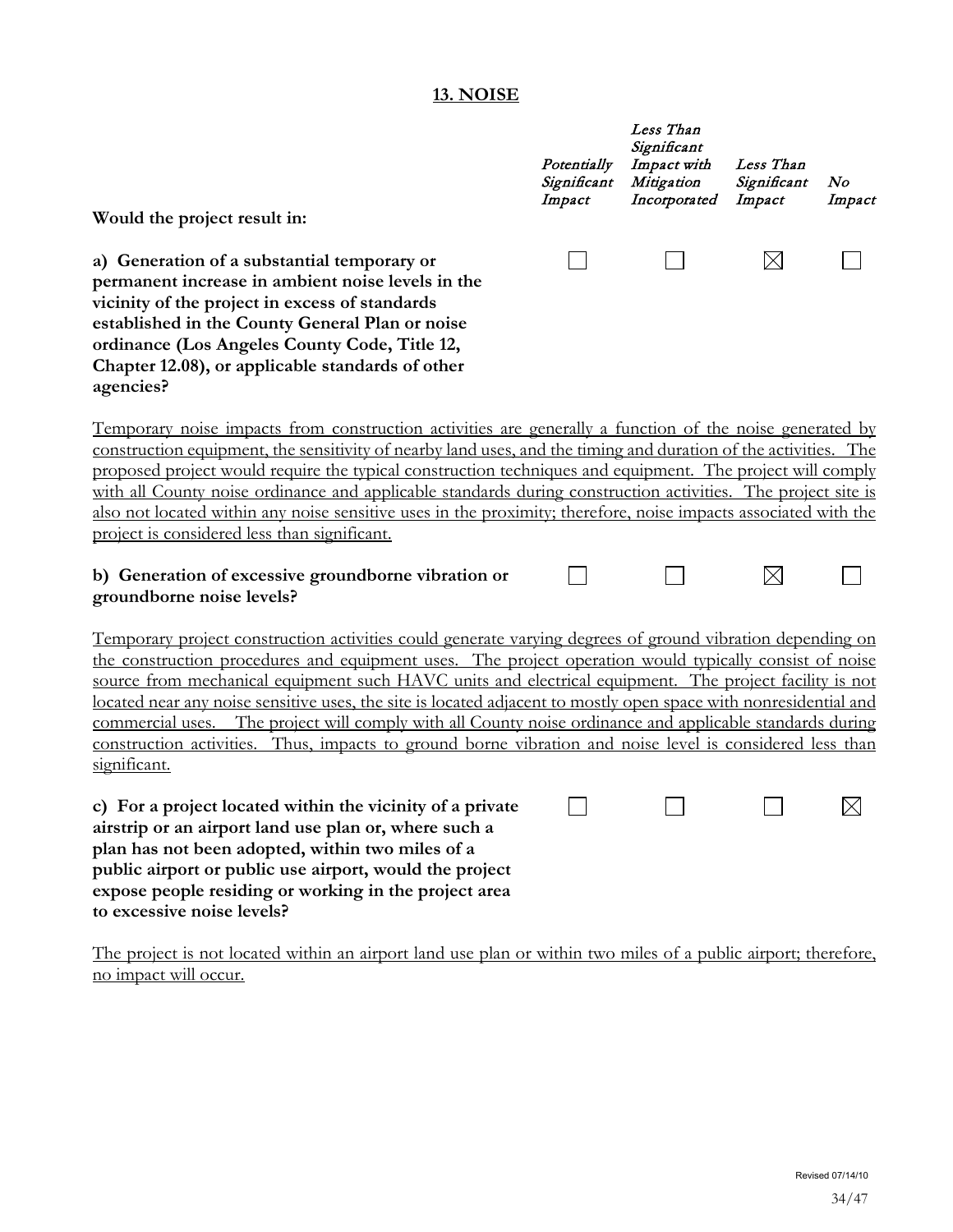#### **14. POPULATION AND HOUSING**

|                                                                                                                                                                                                                              | Potentially<br>Significant<br>Impact | Less Than<br>Significant<br>Impact with<br>Mitigation<br>Incorporated | Less Than<br>Significant<br>Impact | No<br>Impact |
|------------------------------------------------------------------------------------------------------------------------------------------------------------------------------------------------------------------------------|--------------------------------------|-----------------------------------------------------------------------|------------------------------------|--------------|
| Would the project:                                                                                                                                                                                                           |                                      |                                                                       |                                    |              |
| a) Induce substantial unplanned population growth in<br>an area, either directly (for example, by proposing new<br>homes and businesses) or indirectly (for example,<br>through extension of roads or other infrastructure)? |                                      |                                                                       | $\times$                           |              |
| The project proposes to develop a new housing building with 117 units that will replace 25 units within an                                                                                                                   |                                      |                                                                       |                                    |              |
| older building within the existing Hope Gardens homeless shelter facility for women and children. The new                                                                                                                    |                                      |                                                                       |                                    |              |
| building will house approximately 450 residents, each up to two-year of stay. The existing facility is currently                                                                                                             |                                      |                                                                       |                                    |              |
| entitled for up to 300 women and children and the Project requests an increase of capacity to allow the new                                                                                                                  |                                      |                                                                       |                                    |              |
| livable units through a Conditional Use Permit. However, due to the nature of the transitional housing that                                                                                                                  |                                      |                                                                       |                                    |              |
| serves people who formerly experienced homelessness, the project is not expected to induce un-planned                                                                                                                        |                                      |                                                                       |                                    |              |
| population growth. No roads or other infrastructure will be constructed except for possibly on-site expansion                                                                                                                |                                      |                                                                       |                                    |              |
| of wastewater that will serve the subject property only. Lastly, no zone change or plan amendments are being                                                                                                                 |                                      |                                                                       |                                    |              |
| requested or required for this project, as the use is conditionally permissible in the A-2-Zone.                                                                                                                             |                                      |                                                                       |                                    |              |
| b) Displace substantial numbers of existing people or<br>housing, especially affordable housing, necessitating                                                                                                               |                                      |                                                                       |                                    |              |

**the construction of replacement housing elsewhere?**

The project proposes to develop a new housing building to replace an existing older building within the existing Hope Gardens homeless shelter facility for women and children. The intent of the project is to address the ongoing homeless issues occurring in the regional by providing needed housing facility for homeless women and children. No impacts will result from the project.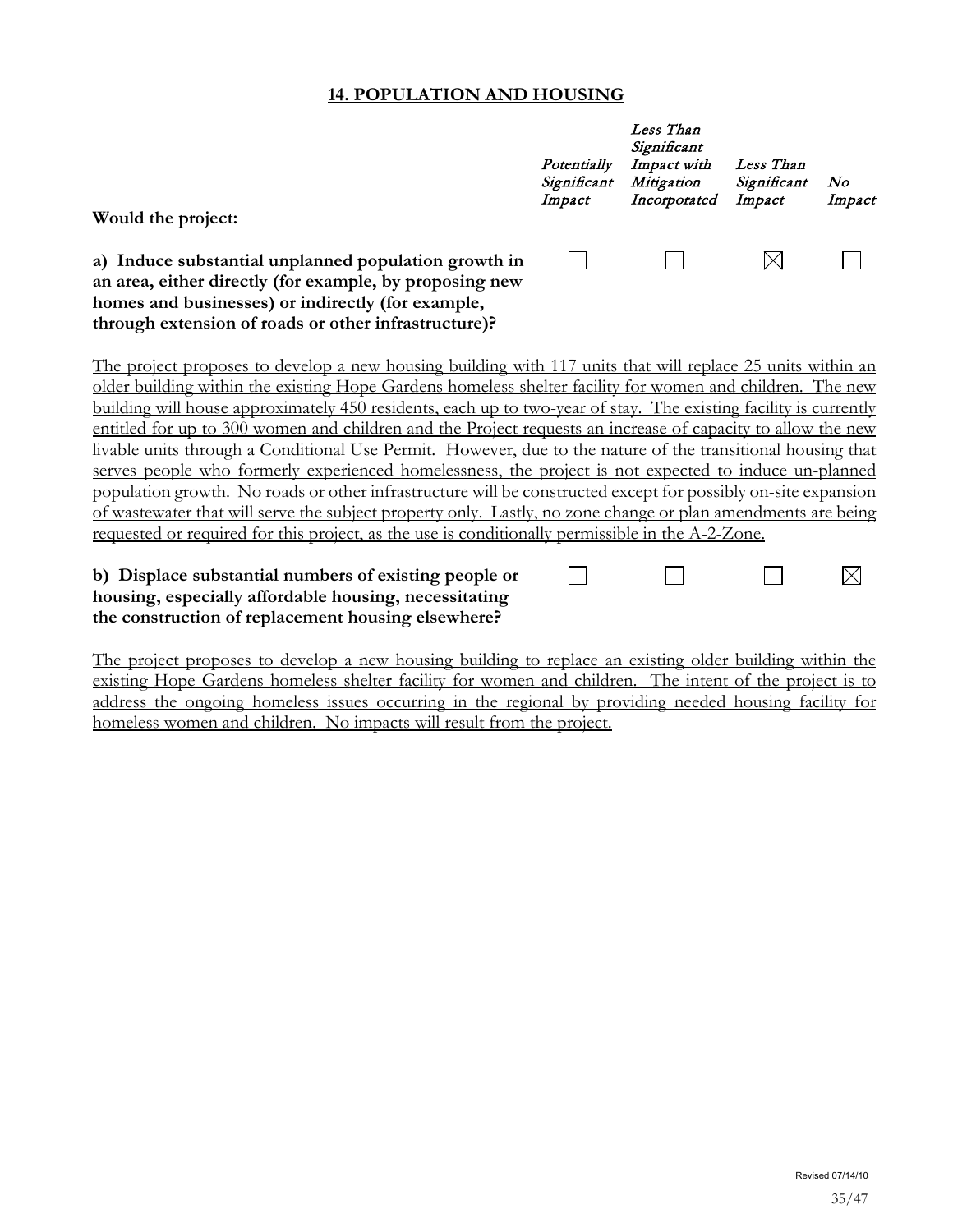#### **15. PUBLIC SERVICES**

|                                                                                                                                                                                                                                                                                                                                                                                                                                                                                                                                                                                                                                                                                                                                                                                                                                                                                                                                                                                                        | Potentially<br>Significant<br>Impact | Less Than<br>Significant<br>Impact with<br>Mitigation<br>Incorporated | Less Than<br>Significant<br>Impact | No<br>Impact |
|--------------------------------------------------------------------------------------------------------------------------------------------------------------------------------------------------------------------------------------------------------------------------------------------------------------------------------------------------------------------------------------------------------------------------------------------------------------------------------------------------------------------------------------------------------------------------------------------------------------------------------------------------------------------------------------------------------------------------------------------------------------------------------------------------------------------------------------------------------------------------------------------------------------------------------------------------------------------------------------------------------|--------------------------------------|-----------------------------------------------------------------------|------------------------------------|--------------|
| a) Would the project create capacity or service level<br>problems, or result in substantial adverse physical<br>impacts associated with the provision of new or<br>physically altered governmental facilities, the<br>construction of which could cause significant<br>environmental impacts, in order to maintain<br>acceptable service ratios, response times or other<br>performance objectives for any of the public services:                                                                                                                                                                                                                                                                                                                                                                                                                                                                                                                                                                     |                                      |                                                                       |                                    |              |
| Fire protection?                                                                                                                                                                                                                                                                                                                                                                                                                                                                                                                                                                                                                                                                                                                                                                                                                                                                                                                                                                                       |                                      |                                                                       | $\boxtimes$                        |              |
| Fire protection and emergency medical services are provided by the County of Los Angeles Fire Department.<br>The nearest fire station to the facility is the County Fire Department Station #74, which is approximately 3<br>miles in distance near the adjacent Kagel Canyon Community to the east. The project involves the<br>construction and operation of a new housing building within an existing housing facility for the homeless.<br>The new project building would be equipped with automatic fire sprinkler system and the new building will<br>also be supported by multiple fire hydrants that are located adjacent to the new structure. Fire Lane access<br>will be provided to loop through the new building and would allow direct access from Lopez Canyon Road.<br>Per current project review with County Fire Department, no new demand for physical or staff resources<br>associated with fire protection will be required; therefore, less than significant impact would occur. |                                      |                                                                       |                                    |              |
| Sheriff protection?                                                                                                                                                                                                                                                                                                                                                                                                                                                                                                                                                                                                                                                                                                                                                                                                                                                                                                                                                                                    |                                      |                                                                       | $\boxtimes$                        |              |
| The project facility is located with the jurisdiction of the Los Angeles County Sheriff's Department, which<br>provides law enforcement and protection services to the area. The nearest Sheriff's office is located at 900<br>$3rd$ St. in San Fernando, which is approximately 3.6 miles to the south of the Hope Gardens facility. The<br>facility is also protected and monitored by 24-hour onsite security. The Project may create an additional<br>demand for Sheriff's services. However, Hope Gardens Homeless Shelter facility only provide transitional<br>housing for homeless women and small children only. All activities associated with the operation occurs<br>onsite that are supervised by the staff and onsite security. The development is not expected to require a<br>significant impact to sheriff's facility or resources.                                                                                                                                                   |                                      |                                                                       |                                    |              |
| Schools?                                                                                                                                                                                                                                                                                                                                                                                                                                                                                                                                                                                                                                                                                                                                                                                                                                                                                                                                                                                               |                                      |                                                                       |                                    |              |
| The proposed project development involves the construction of a new transitional housing building within<br>an existing homeless shelter facility for women and mothers with children. Currently, Hope Gardens provides<br>children residing in the facility with education services through the local schools within the Los Angeles<br>Unified School District near Sylmar area. Project development will not require expansion existing facilities                                                                                                                                                                                                                                                                                                                                                                                                                                                                                                                                                  |                                      |                                                                       |                                    |              |

or resources for the service. The anticipated project development is considered negligible, resulting in impacts

that is less than significant.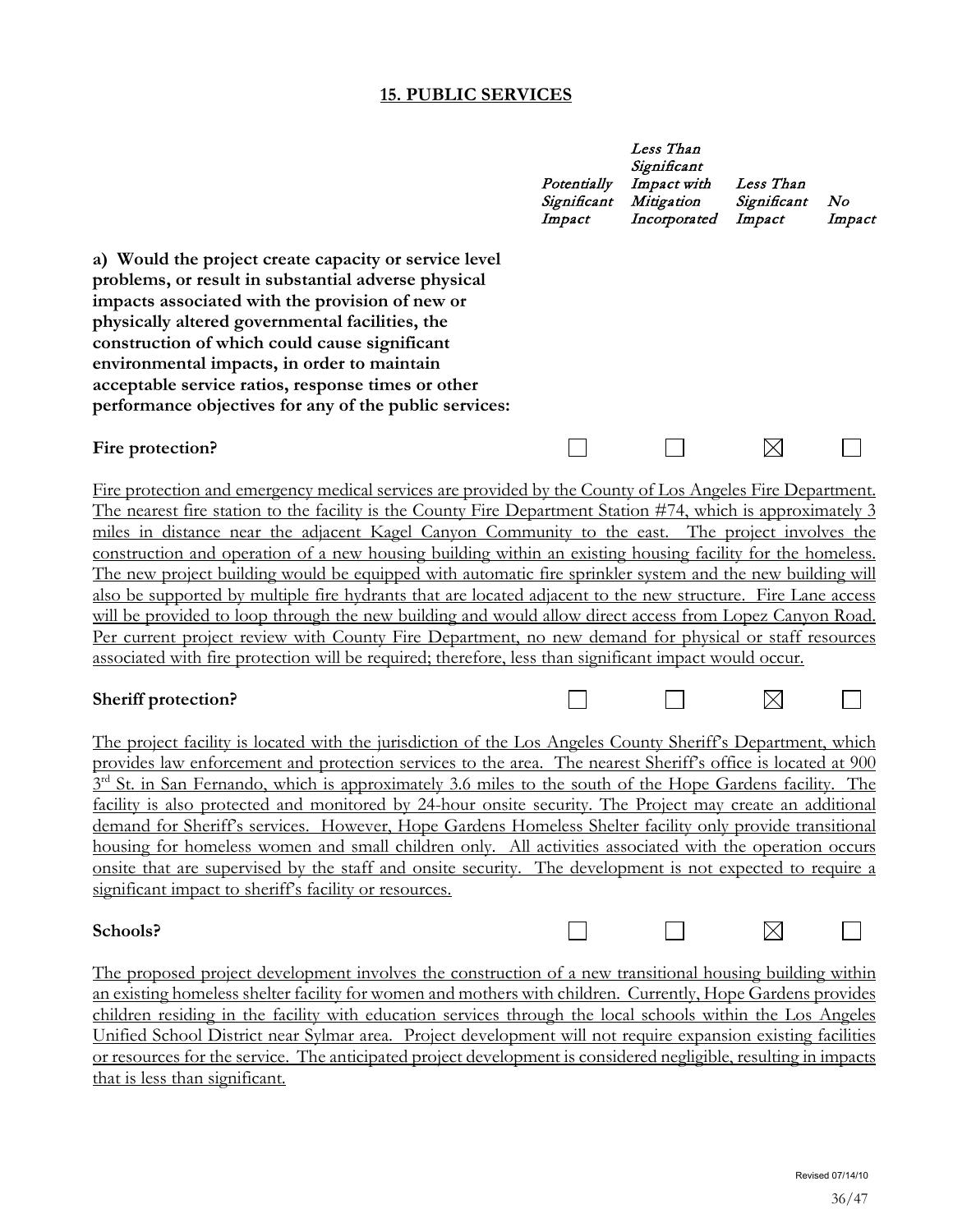| Parks?                                                                                                                                                                                                                                                                                                                                                                                                                                                                                                      |  |  |  |  |  |  |  |
|-------------------------------------------------------------------------------------------------------------------------------------------------------------------------------------------------------------------------------------------------------------------------------------------------------------------------------------------------------------------------------------------------------------------------------------------------------------------------------------------------------------|--|--|--|--|--|--|--|
| <u>The existing Hope Gardens site maintains its own private recreational facility onsite for the homeless</u><br>occupants; therefore, the project would not require new or expanded County parks or recreational facilities in<br>the area; therefore, no impacts would occur.                                                                                                                                                                                                                             |  |  |  |  |  |  |  |
| Libraries?                                                                                                                                                                                                                                                                                                                                                                                                                                                                                                  |  |  |  |  |  |  |  |
| <u>Although the proposed new building and the facility is within the County of Los Angele Public Library service</u><br>jurisdiction, the project will not increase the demand for library services. Hope Gardens is a non-profit<br>organization offering transitional housing for homeless women and their young children; therefore, the facility<br>receives, maintains, and provides books and educational materials onsite serving those residents. In impacts<br><u>will occur with the project.</u> |  |  |  |  |  |  |  |
| Other public facilities?                                                                                                                                                                                                                                                                                                                                                                                                                                                                                    |  |  |  |  |  |  |  |

The project development and its operation will not result in any increase in requirement for any local public facilities or resources impacting the surrounding area; therefore, no impacts would occur.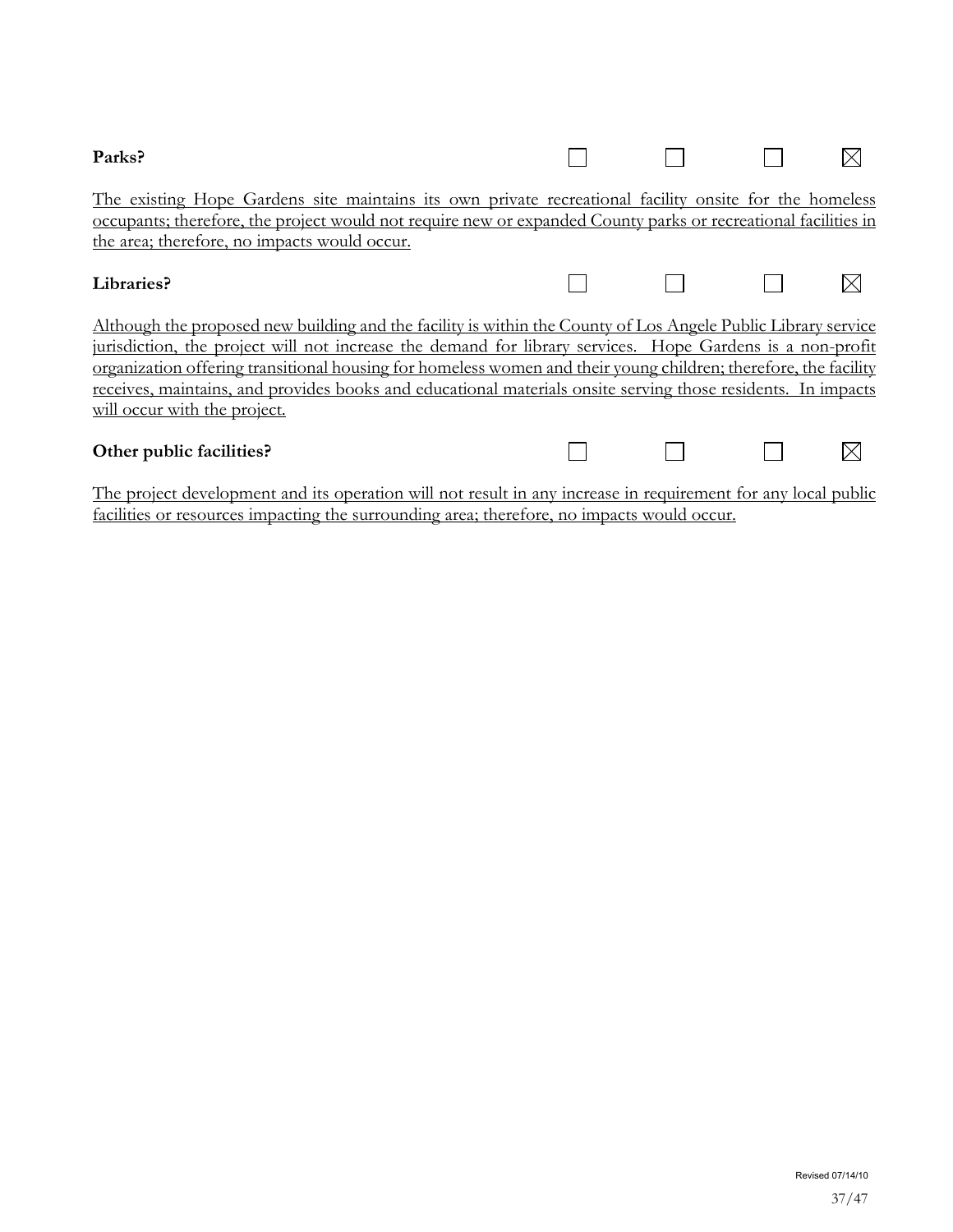# **16. RECREATION**

|                                                                                                                                                                                                                                                      | Potentially<br>Significant<br>Impact | Less Than<br>Significant<br>Impact with<br>Mitigation<br>Incorporated | Less Than<br>Significant<br>Impact | N o<br>Impact |
|------------------------------------------------------------------------------------------------------------------------------------------------------------------------------------------------------------------------------------------------------|--------------------------------------|-----------------------------------------------------------------------|------------------------------------|---------------|
| a) Would the project increase the use of existing<br>neighborhood and regional parks or other recreational<br>facilities such that substantial physical deterioration of<br>the facility would occur or be accelerated?                              |                                      |                                                                       |                                    |               |
| The proposed project will not increase the use of existing neighborhood and regional parks or other<br>recreational facilities. The County Department of Parks and Recreation has indicated that the project will not<br>impact any park facilities. |                                      |                                                                       |                                    |               |
| b) Does the project include neighborhood and<br>regional parks or other recreational facilities or require<br>the construction or expansion of such facilities which<br>might have an adverse physical effect on the<br>environment?                 |                                      |                                                                       |                                    |               |
| No new park facilities are proposed or required for the proposed project. The County Department of Parks<br>and Recreation has indicated that no impact will occur with the proposed project.                                                        |                                      |                                                                       |                                    |               |
| c) Would the project interfere with regional trail<br>connectivity?                                                                                                                                                                                  |                                      |                                                                       |                                    |               |
| There are no identified regional trails within the vicinity of the project site. The County Department of Parks                                                                                                                                      |                                      |                                                                       |                                    |               |

and Recreation has indicated no impacts will occur from the proposed project.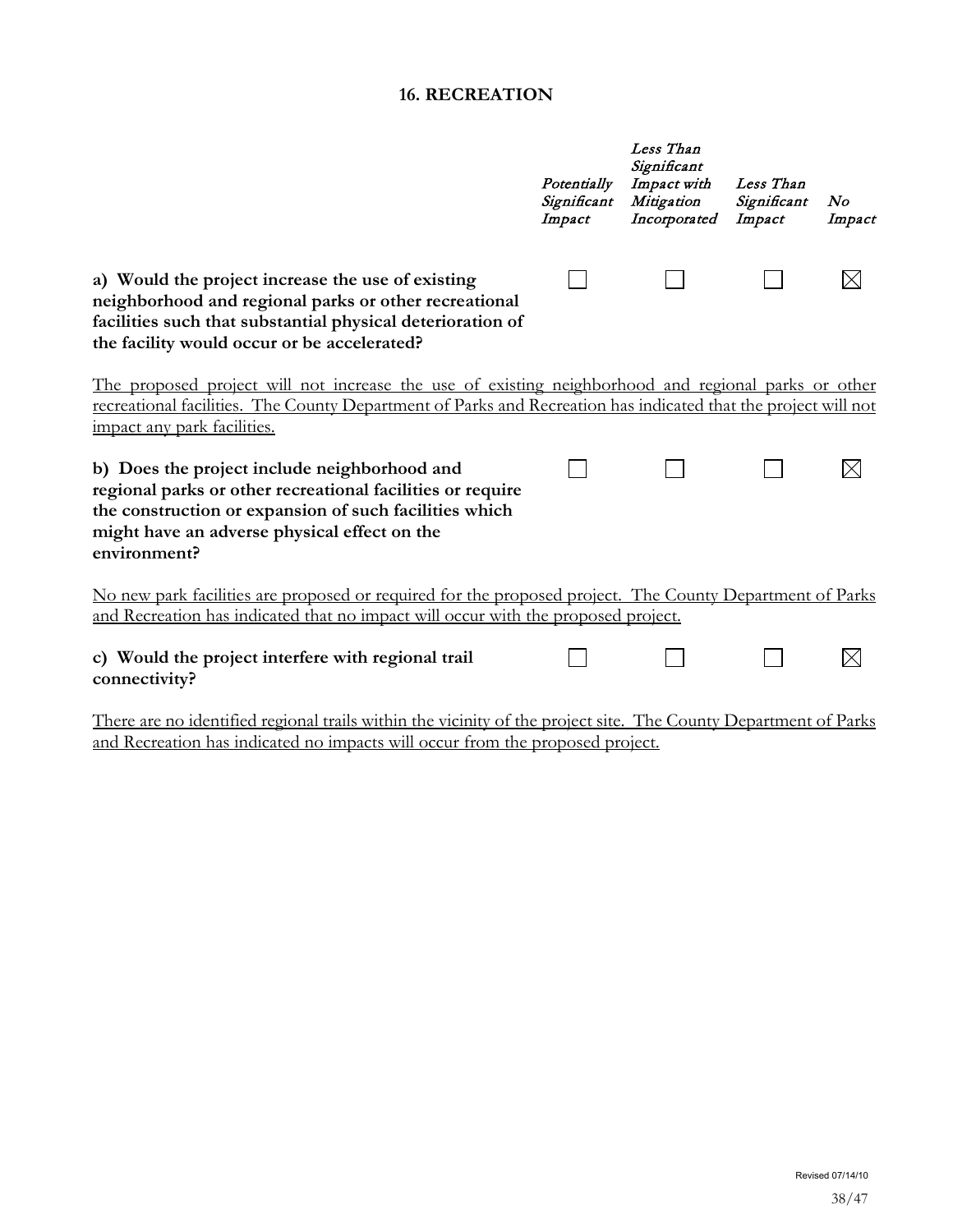# **17. TRANSPORTATION**

|                                                                                                                                                                                                                                                                                                                                                                                                                                                                                                                                                                                                                      | Potentially<br>Significant<br>Impact | Less Than<br>Significant<br>Impact with<br>Mitigation<br>Incorporated | Less Than<br>Significant<br>Impact | N o<br>Impact |
|----------------------------------------------------------------------------------------------------------------------------------------------------------------------------------------------------------------------------------------------------------------------------------------------------------------------------------------------------------------------------------------------------------------------------------------------------------------------------------------------------------------------------------------------------------------------------------------------------------------------|--------------------------------------|-----------------------------------------------------------------------|------------------------------------|---------------|
| Would the project:                                                                                                                                                                                                                                                                                                                                                                                                                                                                                                                                                                                                   |                                      |                                                                       |                                    |               |
| a) Conflict with an applicable program, plan,<br>ordinance, or policy addressing the circulation system,<br>including transit, roadway, bicycle and pedestrian<br>facilities?                                                                                                                                                                                                                                                                                                                                                                                                                                        |                                      |                                                                       | $\boxtimes$                        |               |
| The proposed project will demolish an existing housing building and replace it with a new building that is<br>located within an existing homeless shelter facility. The existing property is conveniently accessible by existing<br>Lopez Canyon Road and it will not change, be in conflict with any existing local circulation plan in the vicinity<br>or the region. The project is to provide accommodation in addressing the local homeless issue with the<br>County. It is not considered to overburden any existing circulation system. Therefore, the project impact is<br>considered less than significant. |                                      |                                                                       |                                    |               |
| b) Conflict or be inconsistent with CEQA Guidelines<br>section 15064.3, subdivision (b)?                                                                                                                                                                                                                                                                                                                                                                                                                                                                                                                             |                                      |                                                                       | $\boxtimes$                        |               |
| The project development is a homeless shelter housing building that will replace an existing building on a<br>existing developed homeless shelter facility. No significant traffic is generated by the project development as<br>the anticipated homeless occupants will not generate vehicle use due to the fact that they do not own personal<br>vehicles. Therefore, the project development is not considered to be in conflict with the section 15064.3<br>guidelines; thus, resulting in less than significant impact.                                                                                         |                                      |                                                                       |                                    |               |
| c) Substantially increase hazards due to a road design<br>feature (e.g., sharp curves) or incompatible uses (e.g.,<br>farm equipment)?                                                                                                                                                                                                                                                                                                                                                                                                                                                                               |                                      |                                                                       | $\boxtimes$                        |               |
| The project development is a homeless shelter housing building that will replace an existing building on an<br>existing developed homeless shelter facility. No improvements to existing roadway access will occur, pending<br>an approval of traffic access management study by Department of Public Work. The proposed use is<br>consistent with the current use of the site, therefore, no impact will occur.                                                                                                                                                                                                     |                                      |                                                                       |                                    |               |
| d) Result in inadequate emergency access?                                                                                                                                                                                                                                                                                                                                                                                                                                                                                                                                                                            |                                      |                                                                       | $\times$                           |               |
| The proposed development occurs within an existing housing facility that has been developed for more than<br>40 years and has served as a homeless shelter use since 2007. Main access to the site is provided by existing<br>paved Lopez Canyon Road with multiple access to the property. No offsite improvements will occur with<br>the project and the project would not result in inadequate emergency access to the property, pending an<br>approval of traffic access management study by Department of Public Work. Therefore, project development                                                           |                                      |                                                                       |                                    |               |

impact is considered less than significant.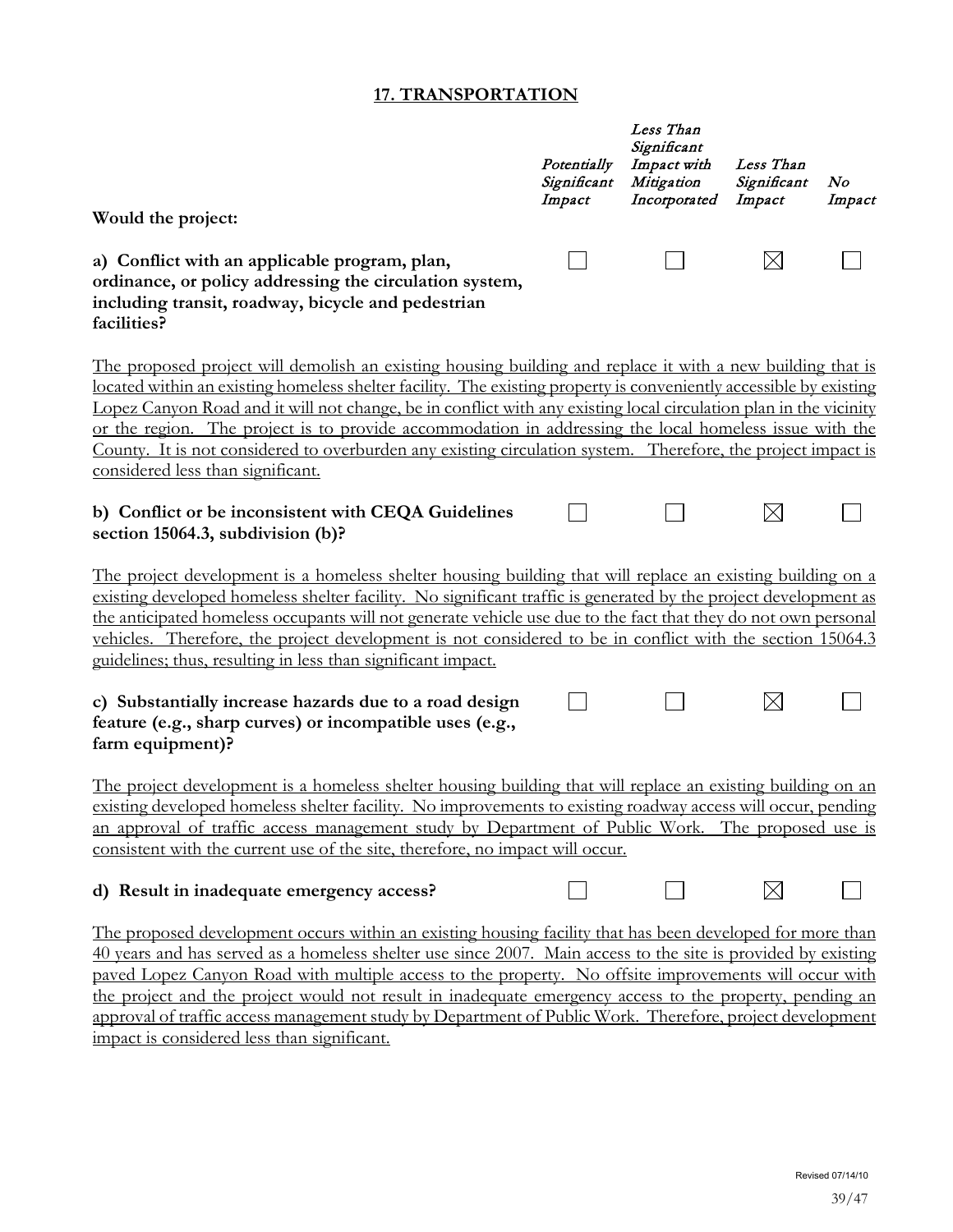#### **18. TRIBAL CULTURAL RESOURCES**

|                                                                                                                                                                                                                                                                                                                                                                                                              | Potentially<br>Significant<br>Impact | Less Than<br>Significant<br>Impact with<br>Mitigation<br>Incorporated | Less Than<br>Significant<br>Impact | No<br>Impact |
|--------------------------------------------------------------------------------------------------------------------------------------------------------------------------------------------------------------------------------------------------------------------------------------------------------------------------------------------------------------------------------------------------------------|--------------------------------------|-----------------------------------------------------------------------|------------------------------------|--------------|
| a) Would the project cause a substantial adverse<br>change in the significance of a tribal cultural resource,<br>defined in Public Resources Code §21074 as either a<br>site, feature, place, cultural landscape that is<br>geographically defined in terms of the size and scope<br>of the landscape, sacred place, or object with cultural<br>value to a California Native American tribe, and that<br>is: |                                      |                                                                       |                                    |              |
| i) Listed or eligible for listing in the California<br>Register of Historical Resources, or in a local<br>register of historical resources as defined in Public<br>Resources Code $\S$ 5020.1(k), or                                                                                                                                                                                                         |                                      |                                                                       |                                    |              |

Native American Heritage Commission (NAHC) Scared Lands file search dated September 22, 2020 acknowledged an absence of specific site information in the Sacred Land File but it should not preclude that there might be other sources of cultural resources. The County of Los Angeles consulted with Gabrieleno Band of Mission (Kizh Nation), Fernandeno Tataviam Band of Mission (Tataviam), and San Gabriel Band of Mission Indians (Tongva) on October 16 and October 28 in 2020. Kizh Nation requested a consultation on October 19, and County staff responded with additional project information but was not informed of their availability. Tataviam tribe requested a consultation and a phone consultation meeting occurred on October 29, 2020 with County staff. During the phone consultation, the Tataviam representative requested that the tribe continues to be updated on the cultural resources report, draft mitigation measures, and draft initial study when available for review. The requested documents will be provided to Tataviam tribe upon completion. In the event of discovery of such resources, the applicant shall retain a qualified archaeologist to assess the nature and significance of the find as described in mitigation measures below.

| ii) A resource determined by the lead agency, in      |  |  |
|-------------------------------------------------------|--|--|
| its discretion and supported by substantial           |  |  |
| evidence, to be significant pursuant to criteria set  |  |  |
| forth in subdivision (c) of Public Resources Code §   |  |  |
| 5024.1. In applying the criteria set forth in         |  |  |
| subdivision (c) of Public Resources Code $\S$ 5024.1, |  |  |
| the lead agency shall consider the significance of    |  |  |
| the resource to a California Native American tribe.   |  |  |

Native American Heritage Commission (NAHC) Scared Lands file search dated September 22, 2020 acknowledged an absence of specific site information in the Scred Land File but it should not preclude that there might be other sources of cultural resources. The County of Los Angeles consulted with Gabrieleno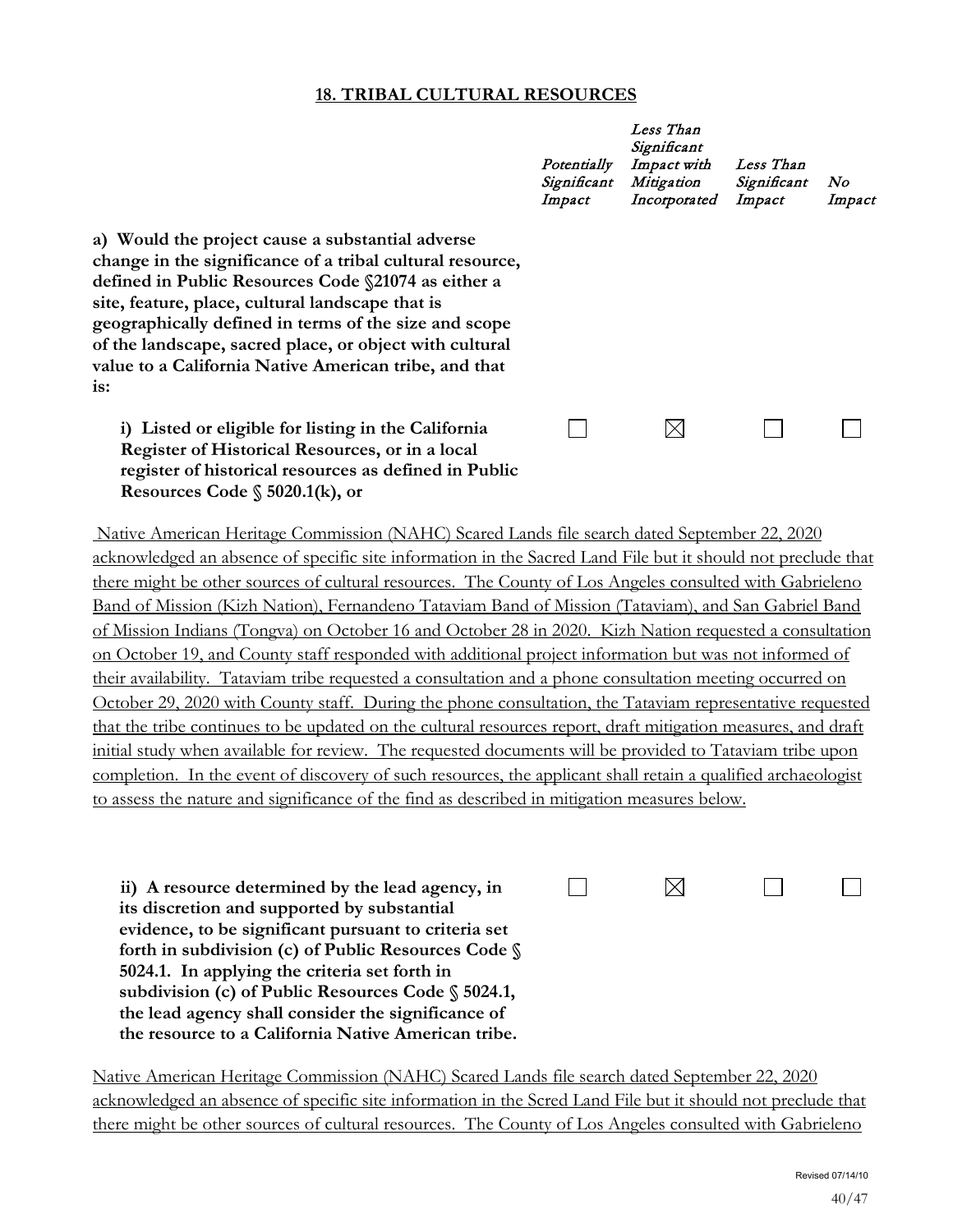Band of Mission (Kizh Nation), Fernandeno Tataviam Band of Mission (Tataviam), and San Gabriel Band of Mission Indians ( Tongva) on October 16 and October 28 in 2020. Kizh Nation requested a consultation on October 19, and County staff responded with additional project information but was not informed of their availability. Tataviam tribe requested a consultation and a phone consultation meeting occurred on October 29, 2020 with County staff. During the phone consultation, the Tataviam representative requested that the tribe continues to be updated on the cultural resources report, draft mitigation measures, and draft initial study when available for review. The requested documents will be provided to Tataviam tribe upon completion. In the event of discovery of such resources, the applicant shall retain a qualified archaeologist to assess the nature and significance of the find as described in mitigation measures below.

**MM-TCR-1: Discovery of Tribal Cultural Resources.** If tribal cultural resources are encountered during construction, all ground disturbance activities within 25 feet of the find shall stop until the Tribal Monitor can evaluate the significance of the find. Construction activities may continue in other areas of the project site. The applicant or Project manager shall contact the Gabrieleno Band of Mission Indians and any other consulting tribes to consult if any such find occurs. If the discovery proves significant, the Tribal Monitor shall recommend appropriate measures, subject to County approval, to mitigate potential impacts to tribal cultural resources to less than significant. Such measures may include but are not limited to resource avoidance, reburial, and preservation for educational purposes. The Tribal Monitor shall coordinate with the project Applicant to ensure that all measures approved by the County are implemented. Within 90 days after monitoring has ended, the Tribal Monitor shall prepare and submit a final monitoring report documenting all encountered tribal cultural resources, the significance of the resources, and the treatment of the resources to the County and the California Native American Heritage Commission.

**MM-TCR-2: Unanticipated Discovery of Human Remains.** If human remains are encountered during construction, all ground disturbance activities within 150 feet of the discovery shall be suspended and the construction manager shall immediately notify the County coroner. If the human remains are determined to be of Native American descent, the coroner shall notify the Native American Heritage Commission (NAHC), Gabrieleno Band of Mission Indians, and any other consulting tribes within 24 hours of identification. The NAHC shall identify and immediately notify the Most Likely Descendant (MLD) of the deceased Native American. Within 48 hours of being granted access to the site, the MLD shall complete the inspection of the site of the discovery and make recommendations to the Applicant/landowner for the treatment or disposition of the human remains and any associated funerary objects. All measures, as required by the County, shall be implemented under the supervision of the MLD and/or Tribal Monitor.

**MM-TRC-3:** When human remains are found, the County Coroner shall be notified within 24 hours of the discovery pursuant to Section 7050.5 of the California Health and Safety Code. No further excavation or disturbance of the site or any nearby area reasonably suspected to overlie adjacent remains shall occur until the County Coroner has determined, within two working days of notification of the discovery, the appropriate treatment and disposition of the human remains. If the remains are determined to be Native American, the Coroner shall notify the NAHC in Sacramento within 24 hours. In accordance with California Public Resources Code, Section 5097.98, the NAHC must immediately notify those persons it believes to be the Most Likely Descendant (MLD) from the deceased Native American. The MLD shall complete their inspection within 48 hours of being granted access to the site. The MLD would then determine, in consultation with the property owner, the disposition of the human remains.

**MM-TRC-4:** The Lead Agency and/or applicant shall, in good faith, consult with the FTBMI on the disposition and treatment of any Tribal Cultural Resource encountered during all ground disturbing activities.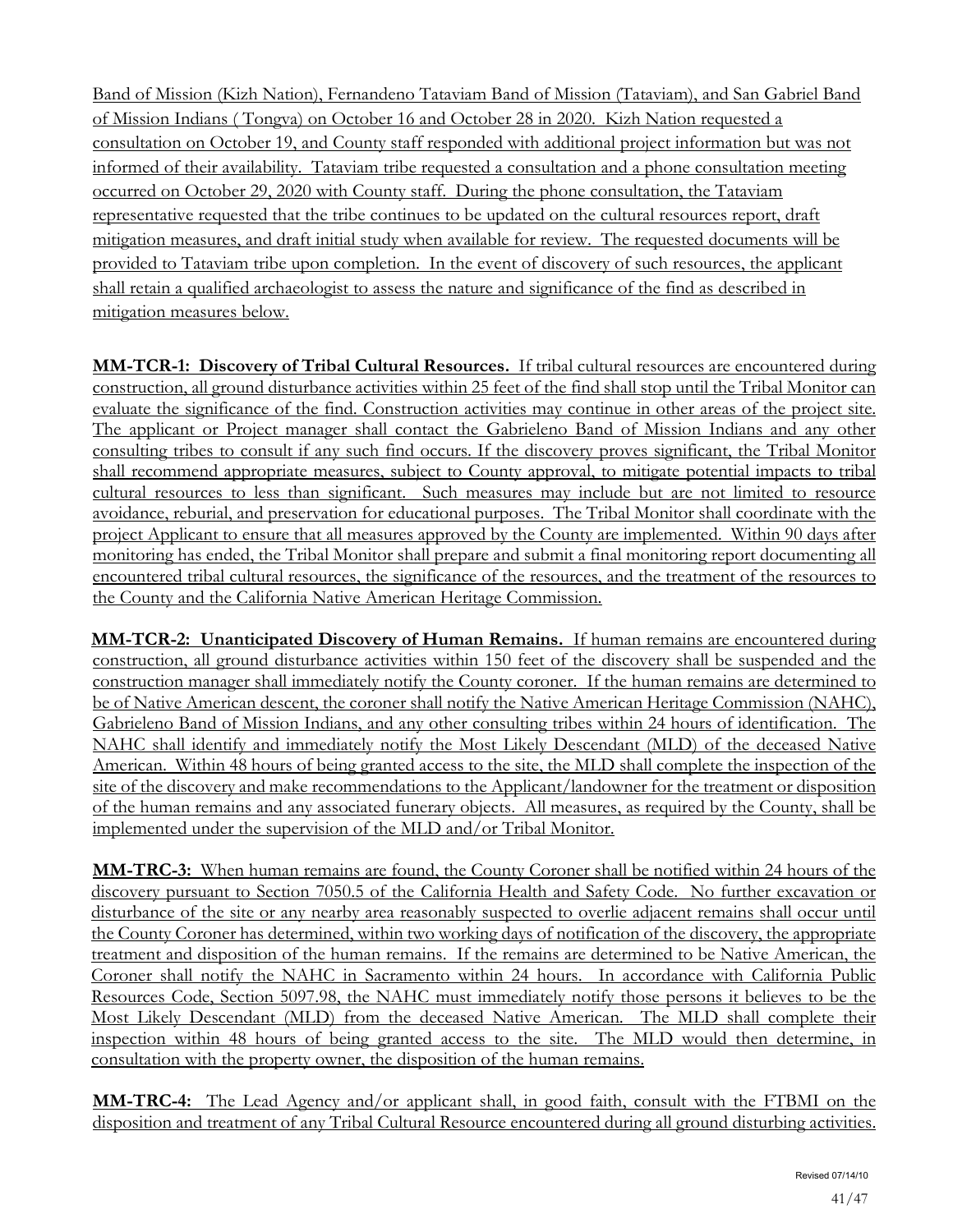# **19. UTILITIES AND SERVICE SYSTEMS**

|                                                                                                                                                                                                                                                                                                                                                                                                                                                                                                                                                                                                                                                                                                                                                                                                              | Potentially<br>Significant<br>Impact | Less Than<br>Significant<br>Impact with<br>Mitigation<br>Incorporated | Less Than<br>Significant<br>Impact | N o<br>Impact |
|--------------------------------------------------------------------------------------------------------------------------------------------------------------------------------------------------------------------------------------------------------------------------------------------------------------------------------------------------------------------------------------------------------------------------------------------------------------------------------------------------------------------------------------------------------------------------------------------------------------------------------------------------------------------------------------------------------------------------------------------------------------------------------------------------------------|--------------------------------------|-----------------------------------------------------------------------|------------------------------------|---------------|
| Would the project:<br>a) Require or result in the relocation or construction<br>of new or expanded water, wastewater treatment,<br>storm water drainage, electric power, natural gas, or<br>telecommunication facilities, the construction or<br>relocation of which could cause significant<br>environmental effects?                                                                                                                                                                                                                                                                                                                                                                                                                                                                                       |                                      |                                                                       | $\boxtimes$                        |               |
| No new expansion of existing utility facilities and services would be required for the proposed project. The<br>project development will demolish an existing housing facility that will be replaced with a newer building.<br>Although the newer building is anticipated to provide additional homeless housing needs, all existing onsite<br>utility service facilities are more than adequate to meet the gradual demand without resulting in significant<br>environmental effects; therefore, no impacts to existing utility system will occur.                                                                                                                                                                                                                                                          |                                      |                                                                       |                                    |               |
| b) Have sufficient water supplies available to serve<br>the project and reasonably foreseeable future<br>development during normal, dry and multiple dry<br>years?                                                                                                                                                                                                                                                                                                                                                                                                                                                                                                                                                                                                                                           |                                      |                                                                       | $\boxtimes$                        |               |
| The existing facility is currently served by City of Los Angeles Department of Water and Power (DWP) and<br>it has been the sole service provider to the subject property. The project development will demolish an<br>existing housing facility that will be replaced with a newer building to accommodate the growing homeless<br>needs. The project development would be required to continue satisfy all terms and conditions set forth by<br>DWP and provide adequate services. The project design features would also include drought-tolerant<br>landscaping and low flow plumbing fixtures. Therefore, sufficient water supply would be available to serve<br>the facility without resulting in new or expansion of existing infrastructure. As a result, impacts would be less<br>than significant. |                                      |                                                                       |                                    |               |
| c) Result in a determination by the wastewater<br>treatment provider which serves or may serve the<br>project that it has adequate capacity to serve the<br>project's projected demand in addition to the<br>provider's existing commitments?                                                                                                                                                                                                                                                                                                                                                                                                                                                                                                                                                                |                                      |                                                                       |                                    |               |
| The facility is currently being served by an existing onsite wastewater treatment plant onsite. Current analysis<br>of the exiting wastewater treatment plant indicates that the proposed future addition will be adequately served<br>by the existing system and no future expansion will required to meet the project demand; therefore, no impacts<br>will result from the project.                                                                                                                                                                                                                                                                                                                                                                                                                       |                                      |                                                                       |                                    |               |
| d) Generate solid waste in excess of State or local<br>standards, or in excess of the capacity of local                                                                                                                                                                                                                                                                                                                                                                                                                                                                                                                                                                                                                                                                                                      |                                      |                                                                       |                                    |               |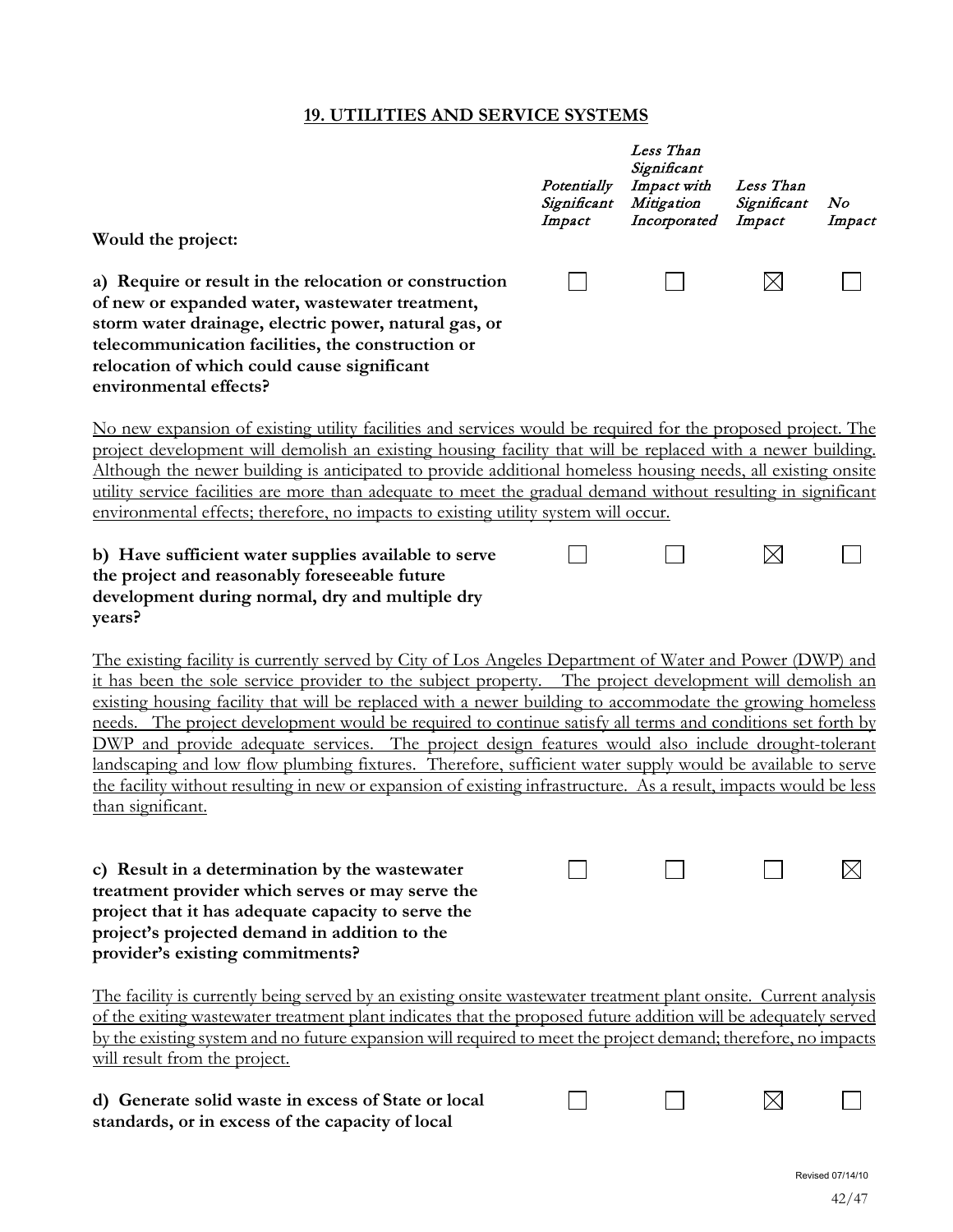#### **infrastructure, or otherwise impair the attainment of solid waste reduction goals?**

The waste Management Act (AB 939) requires each California City and County to demonstrate how the local jurisdiction would meet the diversion goals of 50 percent. The project site is located within the service area of the Sunshine Canyon landfill with a maximum permitted throughput of 8300 tons per day and an estimated closure date in the year 2037. Project construction and operation would result in negligible solid waste that would need to be disposed of in off-site facilities. As required by state and local agency mandated required recycling and reuse programs, the project would incorporate the collection of recyclable materials into the project design, the facility would provide recycling containers and appropriate storage areas for onsite use, and require all contractors to reuse construction supplies where practicable to the extent feasible. Therefore, solid waste generated during construction and future project operation would result in a less than significant impact.

#### **e) Comply with federal, state, and local management and reduction statutes and regulations related to solid waste?**

 $\Box$  $\Box$  $\Box$  $\boxtimes$ 

In complying with goals set by the State AB 939 and County of Los Angeles SRRE, the project would incorporate the collection of recyclable materials into the project design and to require contractors to reuse construction materials where practicable and applicable to the extent feasible. The project would comply with the County Construction and Demolition Debris Recycling and Reuse Code.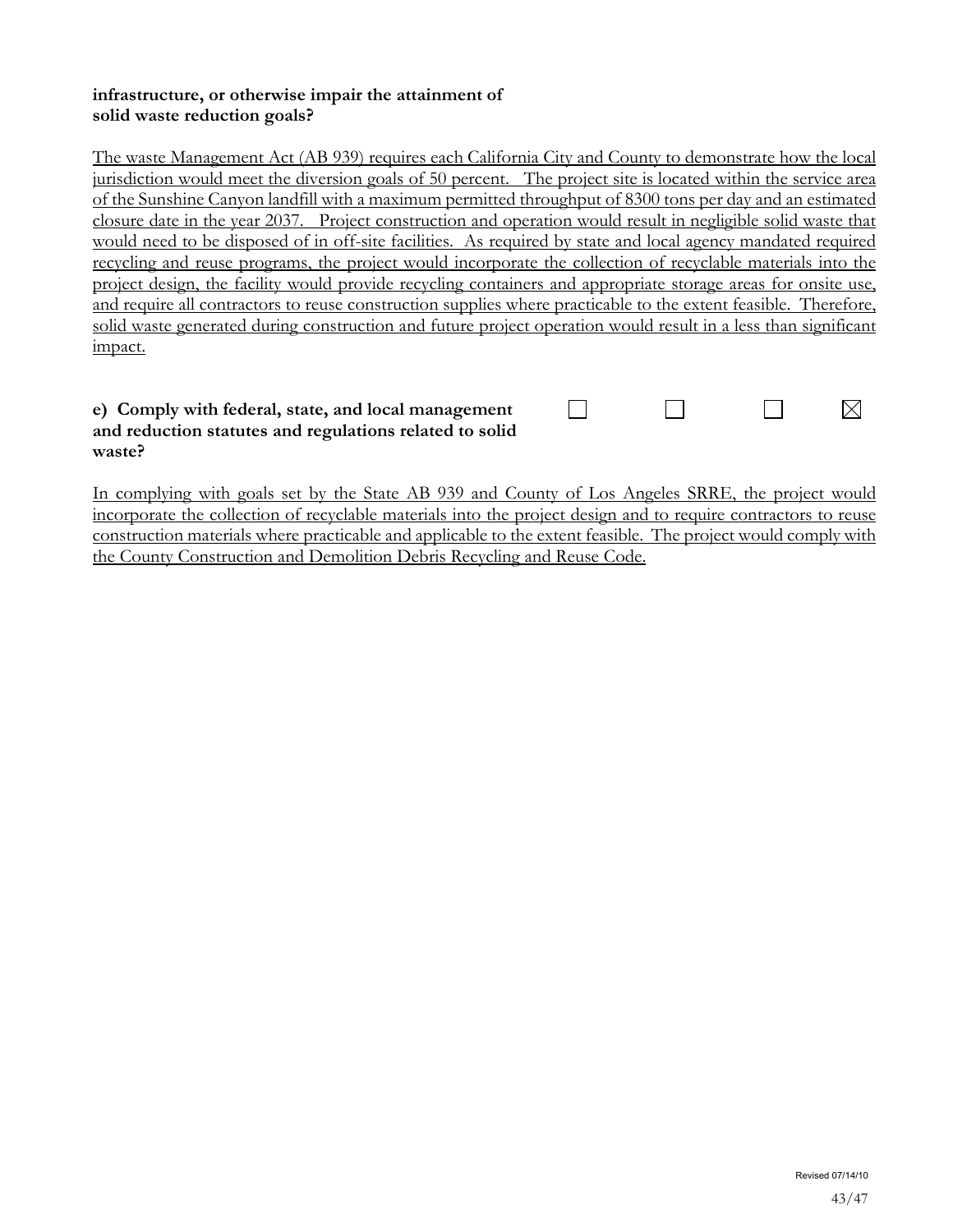#### **20. WILDFIRE**

|                                                                                                                                                                                                                                                                                                                                               | Potentially<br>Significant<br>Impact | Less Than<br>Significant<br>Impact with<br>Mitigation<br>Incorporated | Less Than<br>Significant<br>Impact | No<br>Impact |
|-----------------------------------------------------------------------------------------------------------------------------------------------------------------------------------------------------------------------------------------------------------------------------------------------------------------------------------------------|--------------------------------------|-----------------------------------------------------------------------|------------------------------------|--------------|
| If located in or near state responsibility areas or lands<br>classified as very high fire hazard severity zones,<br>would the project:                                                                                                                                                                                                        |                                      |                                                                       |                                    |              |
| a) Substantially impair an adopted emergency<br>response plan or emergency evacuation plan?                                                                                                                                                                                                                                                   |                                      |                                                                       |                                    |              |
| The project site is located within a Very High Fire Hazard Severity Zone. The project site within the California<br>State Responsibility Area (SRA) where the State and its CAL Fire has the primary financial responsibility for<br>the prevention and suppression of wildland fires. CAL Fire works with local governments to identify high |                                      |                                                                       |                                    |              |
| fire hazard severity zones within the local responsibility areas throughout each County in the State. Access to<br>the site is off Lopez Canyon Road with the facility providing two points of direct access for any emergency                                                                                                                |                                      |                                                                       |                                    |              |
| County Fire Station No. 74 is located approximately three (3) miles to the east near the Kagel<br>purposes.<br>The project involves the construction and operation of a new housing building within an<br>Canyon area.                                                                                                                        |                                      |                                                                       |                                    |              |

existing developed housing facility for the homeless. There are no off-site improvements that would create conditions that my potentially impair local emergency response plan. The exiting Hope Gardens facility has an emergency evacuation plan that has been developed and updated to address potential emergency event including potential wildfire in the vicinity. By implementing this plan, which would support and complement an adopted emergency response plan or emergency evacuation plan, the project would result in less than significant impacts.

 $\Box$ 

 $\boxtimes$ 

 $\Box$ 

#### **b) Due to slope, prevailing winds, and other factors, exacerbate wildfire risks, and thereby expose project occupants to pollutant concentrations from a wildfire or the uncontrolled spread of a wildfire?**

The proposed project is located within an existing housing facility that has been developed for more than 40 years. Design and construction of the project would be built in accordance with the current California Building Code that include design features such as ignition-resistant materials and incorporate fire sprinklers that would minimize any risk of exposure of persons or property to wildfires. A preliminary fuel modification plan has been approved for the project. Prior to issuance of a grading permit, the applicant would be required to submit a final fuel modification plan for approval. In addition, the facility has an emergency evacuation and management plan in place; therefore, exposure to wildfire risks and pollutant concentrations from a wildfire would be less than significant.

**c) Require the installation or maintenance of associated infrastructure (such as roads, fuel breaks, emergency water sources, power lines or other utilities) that may exacerbate fire risk or that may result in temporary or ongoing impacts to the environment?**

| $\begin{array}{ccccccccccccccccc} \multicolumn{3}{c}{} & \multicolumn{3}{c}{} & \multicolumn{3}{c}{} & \multicolumn{3}{c}{} & \multicolumn{3}{c}{} & \multicolumn{3}{c}{} & \multicolumn{3}{c}{} & \multicolumn{3}{c}{} & \multicolumn{3}{c}{} & \multicolumn{3}{c}{} & \multicolumn{3}{c}{} & \multicolumn{3}{c}{} & \multicolumn{3}{c}{} & \multicolumn{3}{c}{} & \multicolumn{3}{c}{} & \multicolumn{3}{c}{} & \multicolumn{3}{c}{} & \multicolumn{3}{c}{} & \multicolumn{3}{c}{} &$ |  |
|-----------------------------------------------------------------------------------------------------------------------------------------------------------------------------------------------------------------------------------------------------------------------------------------------------------------------------------------------------------------------------------------------------------------------------------------------------------------------------------------|--|
|                                                                                                                                                                                                                                                                                                                                                                                                                                                                                         |  |
|                                                                                                                                                                                                                                                                                                                                                                                                                                                                                         |  |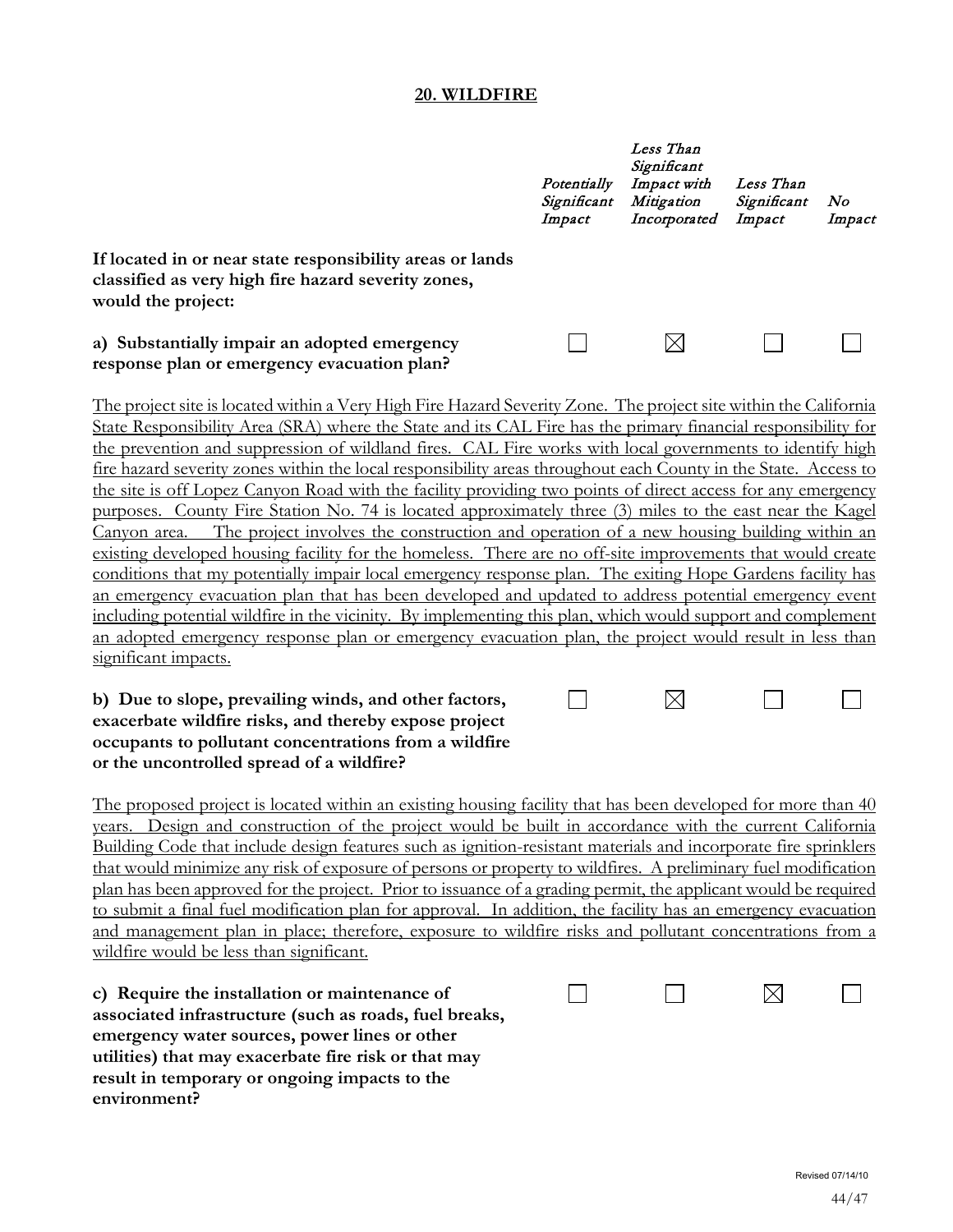| The proposed project is located within an existing housing facility that has been developed for more than 40<br>years. No additional new infrastructure improvements will be required since all existing utility connection<br>and access are in place. A fuel modification plan will be adopted to ensure proper vegetation maintenance to<br>mitigate fire risks. Therefore, impacts associated with project development would be less than significant. |  |  |
|------------------------------------------------------------------------------------------------------------------------------------------------------------------------------------------------------------------------------------------------------------------------------------------------------------------------------------------------------------------------------------------------------------------------------------------------------------|--|--|
| d) Expose people or structures to significant risks,<br>including downslope or downstream flooding or<br>landslides, as a result of runoff, post-fire slope<br>instability, or drainage changes?                                                                                                                                                                                                                                                           |  |  |
| The project site is located within an already developed property for more than 40 years with existing<br>improvements that are in place to prevent significant risks from downslope flooding, landslides, stormwater<br>runoff, and drainage changes. Therefore, impacts associated with project development would be less than<br>significant.                                                                                                            |  |  |
| e) Expose people or structures, either directly or                                                                                                                                                                                                                                                                                                                                                                                                         |  |  |

# **indirectly, to a significant risk of loss, injury or death involving wildland fires?**

The proposed project is located within an existing housing facility that has been developed for more than 40 years. Design and construction of the project would be built in accordance with the current California Building Code that include design features such as ignition-resistant materials and incorporate fire sprinklers that would minimize any risk of exposure of persons or property to potential fire related risk. A fuel modification plan will be adopted to ensure proper vegetation maintenance to mitigate fire risks. Therefore, impacts associated with project development would be less than significant.

**MM-WF-1**: Implement a Emergency Evacuation Plan as approved by the County.

**MM-WF-2**: Implement a fuel modification plan as approved by Fire Department.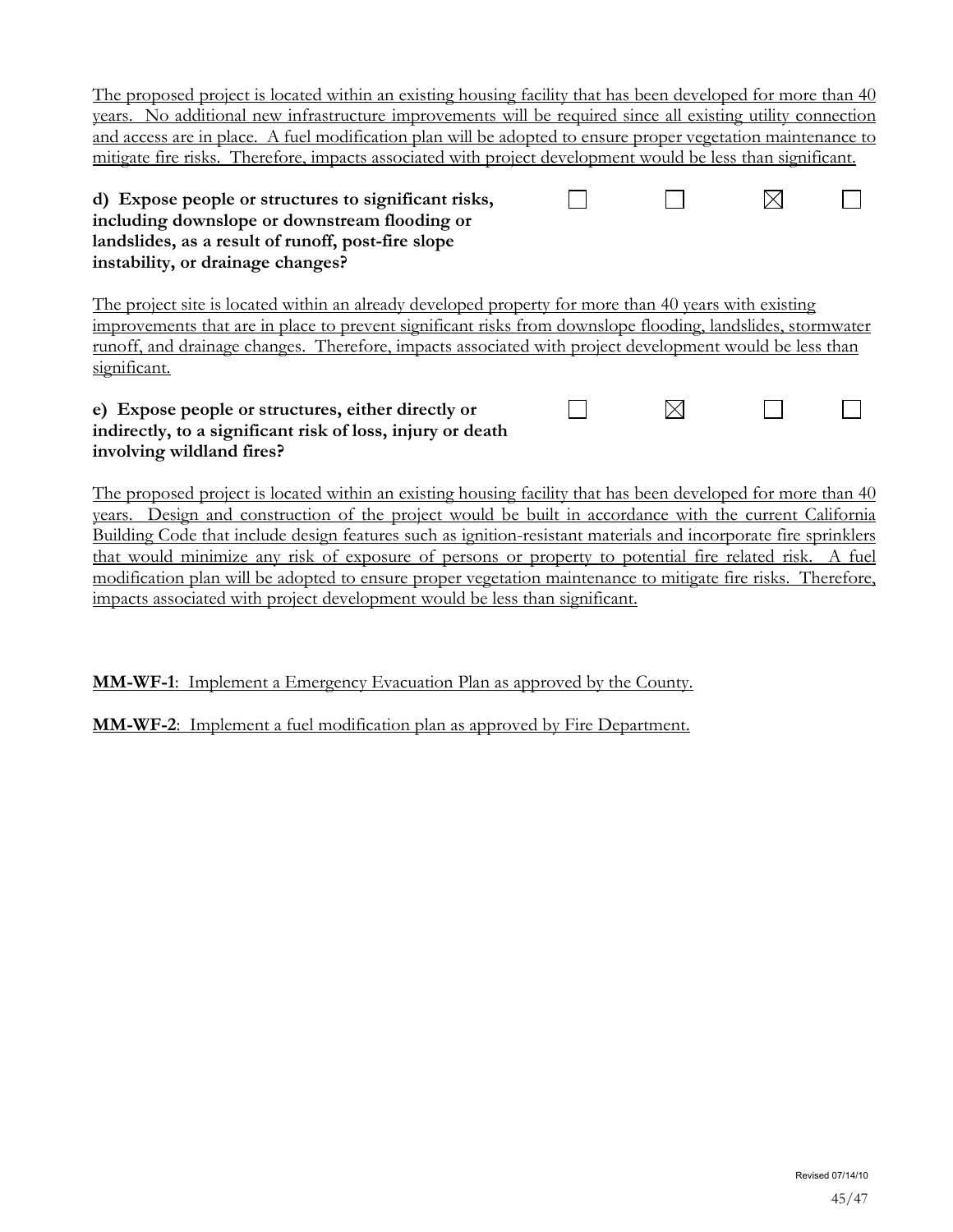## **21. MANDATORY FINDINGS OF SIGNIFICANCE**

|                       | Potentially<br>Significant<br>Impact | Less Than<br>Significant<br>Impact with<br>Mitigation<br>Incorporated | Less Than<br>Significant<br>Impact | No<br>Impact |
|-----------------------|--------------------------------------|-----------------------------------------------------------------------|------------------------------------|--------------|
| ially<br>ılly<br>se a |                                      |                                                                       |                                    |              |

a) Does the project have the potential to substanti degrade the quality of the environment, substantia reduce the habitat of a fish or wildlife species, caus **fish or wildlife population to drop below selfsustaining levels, threaten to eliminate a plant or animal community, substantially reduce the number or restrict the range of a rare or endangered plant or animal or eliminate important examples of the major periods of California history or prehistory?**

As indicated in the biological resources section, the project development area consists of ordinance protected oak trees. Removal and encroachment of oak trees is considered a potential impact associated with the project development. However, to mitigate the loss of protected oaks, the project would implement mitigation measures during construction activities, plant replacement trees with monitoring, and compliance with project conditions will mitigate the potential impacts to be less than significant.

As indicated in the cultural resources section, the existing Sequoia Lodge building is eligible as contributing resources to the newly identified Forester Haven Historic District under CRHR and County Criteria 3 for embodying the distinctive character-defining features of the Contemporary style of architecture, which unit them aesthetically and create a cohesive campus of rustic, lodge-style buildings designed by an Independent Order of Foresters (IOF) member for an IOF retirement home. Therefore, the proposed project would result in impact to a building that appears eligible as a contributing resource to the Forester Haven District under CRHR and County Landmark designation Criterion 3 for its architectural merit and is considered an historical resource under CEQA Guidelines 15064.5(3) and (4). Demolition of this building will demolish some of the physical characteristics that justify Forester Haven for its eligibility under CRHR and County Landmark designations. Due to the proposed project development goals; unfortunately, demolition of the Sequoia Building is an unavoidable impact that cannot be mitigated significant historical resource.

| b) Does the project have impacts that are individually    | $\mathbf{1}$ |  |  |
|-----------------------------------------------------------|--------------|--|--|
| limited, but cumulatively considerable?                   |              |  |  |
| ("Cumulatively considerable" means that the               |              |  |  |
| incremental effects of a project are considerable when    |              |  |  |
| viewed in connection with the effects of past projects,   |              |  |  |
| the effects of other current projects, and the effects of |              |  |  |
| probable future projects)?                                |              |  |  |

This project review did not reveal any cumulatively considerable impacts. The project development is a replacement of an existing housing building that is largely in support of an existing developed 75- acre homeless shelter facility. There is a current project at a property immediately adjacent at the southeast corner